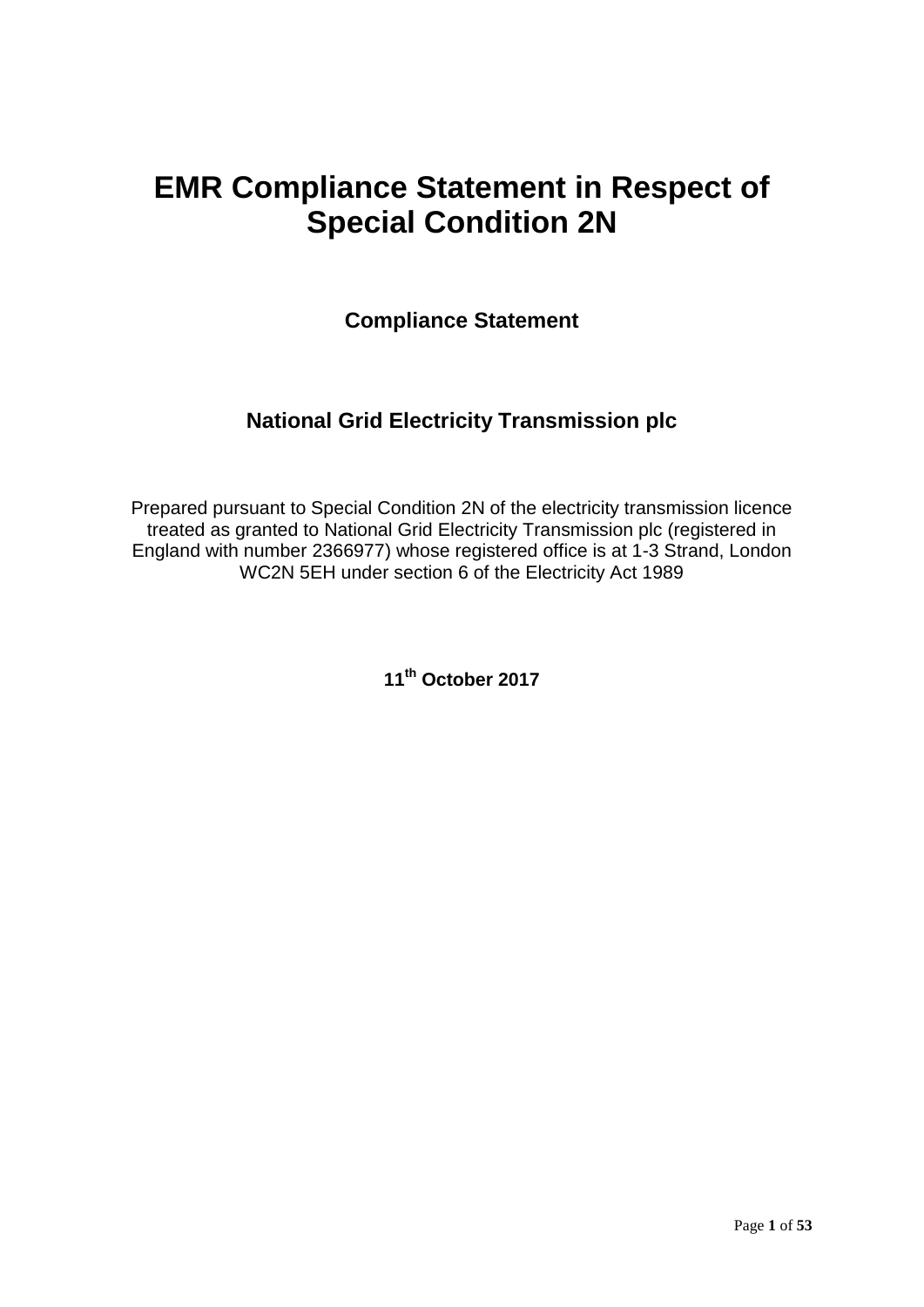## **Version Control**

| <b>Version</b>                                       | Date of change                  | <b>Summary of changes</b>                                                                                                                                                                                                                                                                                                     |  |
|------------------------------------------------------|---------------------------------|-------------------------------------------------------------------------------------------------------------------------------------------------------------------------------------------------------------------------------------------------------------------------------------------------------------------------------|--|
| 0.1                                                  | 14 August 2014                  | Draft compliance statement submitted to<br>Ofgem for review and comment                                                                                                                                                                                                                                                       |  |
| 0.2                                                  | 1 September 2014                | Compliance statement submitted to Ofgem<br>for approval                                                                                                                                                                                                                                                                       |  |
| 0.3                                                  | 2 September 2014                | Compliance Statement updated to include<br>references to FES, Demand and Generation<br>Scenarios and submitted to Ofgem for<br>approval                                                                                                                                                                                       |  |
| 0.4                                                  | 25 September 2014               | Compliance Statement updated to include<br>comments from Ofgem dated 23.09.2014                                                                                                                                                                                                                                               |  |
| 0.5                                                  | 02 October 2014                 | Compliance Statement updated to include<br>agreed amendments made following the call<br>with Ofgem on 01.10.14                                                                                                                                                                                                                |  |
| 0.6 Draft<br>for<br><b>Review</b><br>and<br>Comment. | 17 July 2015                    | Document updated to reflect the changes to<br>Special Condition 2N Directed by the<br>Secretary of State and effective on<br>15.03.2015, and to strengthen the<br>compliance statement controls.<br>Document submitted to Ofgem as Draft for<br><b>Review and Comment.</b>                                                    |  |
| 0.7 Draft<br>for<br><b>Review</b><br>and<br>Comment  | 22 July 2015                    | Document updated to reflect comments<br>received from Ofgem. Code of Conduct<br>updated to include a Deputy for the EMR<br>Compliance Officer, who should also be<br>contacted in the event of a non compliance.                                                                                                              |  |
| 0.8 Draft<br>for<br>Review<br>and<br>Comment         | 30 September 2015               | Document updated to reflect agreement with<br>Ofgem following two data incidents. Section<br>6 updated to reflect appointment of an<br>independent external auditor.                                                                                                                                                          |  |
| 0.9                                                  | 19 October 2015                 | Document updated to reflect agreement with<br>Ofgem following two data incidents                                                                                                                                                                                                                                              |  |
| 1.0 Draft<br>for review<br>and<br>comment            | 12 July 2017                    | Document updated to reflect the following<br>changes:<br>included additional controls for separation<br>between NGET and ROCB in section 2<br>Updates to Section 4 on the Enduring<br><b>Administration System</b><br>Removal of Section 7 Data Incidents since<br>these are now concluded<br>Updates To Appendices 2,4,6,7,8 |  |
| 1.1Draft                                             | 22 <sup>nd</sup> September 2017 | Compliance Statement submitted to Ofgem                                                                                                                                                                                                                                                                                       |  |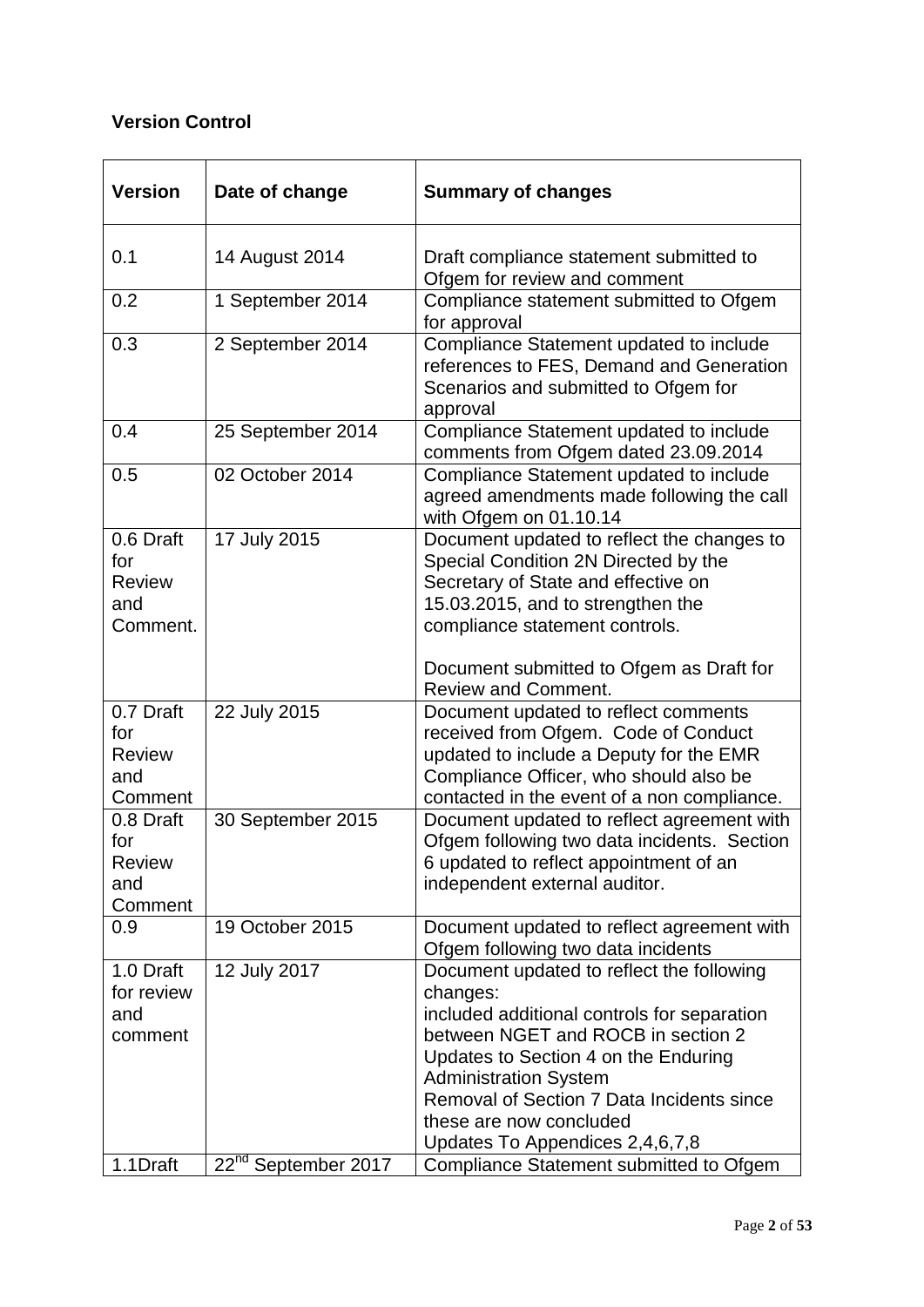| tor<br>Approval |                     | for approval               |
|-----------------|---------------------|----------------------------|
| Approved        | $11th$ October 2017 | Document Approved by Ofgem |

## **Definitions**

For the purposes of this statement, unless indicated otherwise the following definitions from the NGET licence apply:

#### "**Associate**" means:

- (a) an Affiliate or Related Undertaking of the licensee;
- (b) an Ultimate Controller (as defined in Standard Condition A1 (Definitions and interpretation)) of the licensee;
- (c) a Participating Owner of the licensee; or
- (d) a Common Control Company.

**"Authority"** shall have the meaning given in standard condition A.1

"**Common Control Company**" means any company, any of whose ultimate controllers (applying the definition in Standard Condition A1 (Definitions and interpretation) but substituting that company for the licensee) is also an ultimate controller of the licensee.

"**Confidential EMR Information**" means all Information disclosed to or acquired in any way (and whether directly or indirectly) by the licensee or any of its agents or representatives by virtue of the performance of EMR Functions by the licensee, but excluding:

- (a) all Information that is in or has entered the public domain otherwise than as a direct or indirect consequence of any breach of this licence;
- (b) all Information which the licensee can demonstrate was lawfully in its written records prior to the date of disclosure of the same by the owner of the Confidential EMR Information or which it received from a third party independently entitled to disclose it; and
- (c) all Information properly received in the usual course of the licensee's activities pursuant to paragraphs (a) to (c) (inclusive) of the definition of Permitted Purpose.

"**Confidential EMR Administrative Information**" means Confidential EMR Information disclosed to or acquired by the licensee by virtue of its role in performing EMR Administrative Functions.

"**Confidential EMR Delivery Plan Information**" means Confidential EMR Information which comprises either:

- (a) Information on the costs of low carbon electricity generation technologies; or
- (b) Information, the unauthorised disclosure of which would be adverse to the commercial interests of the Information provider, in each case, where such Information is: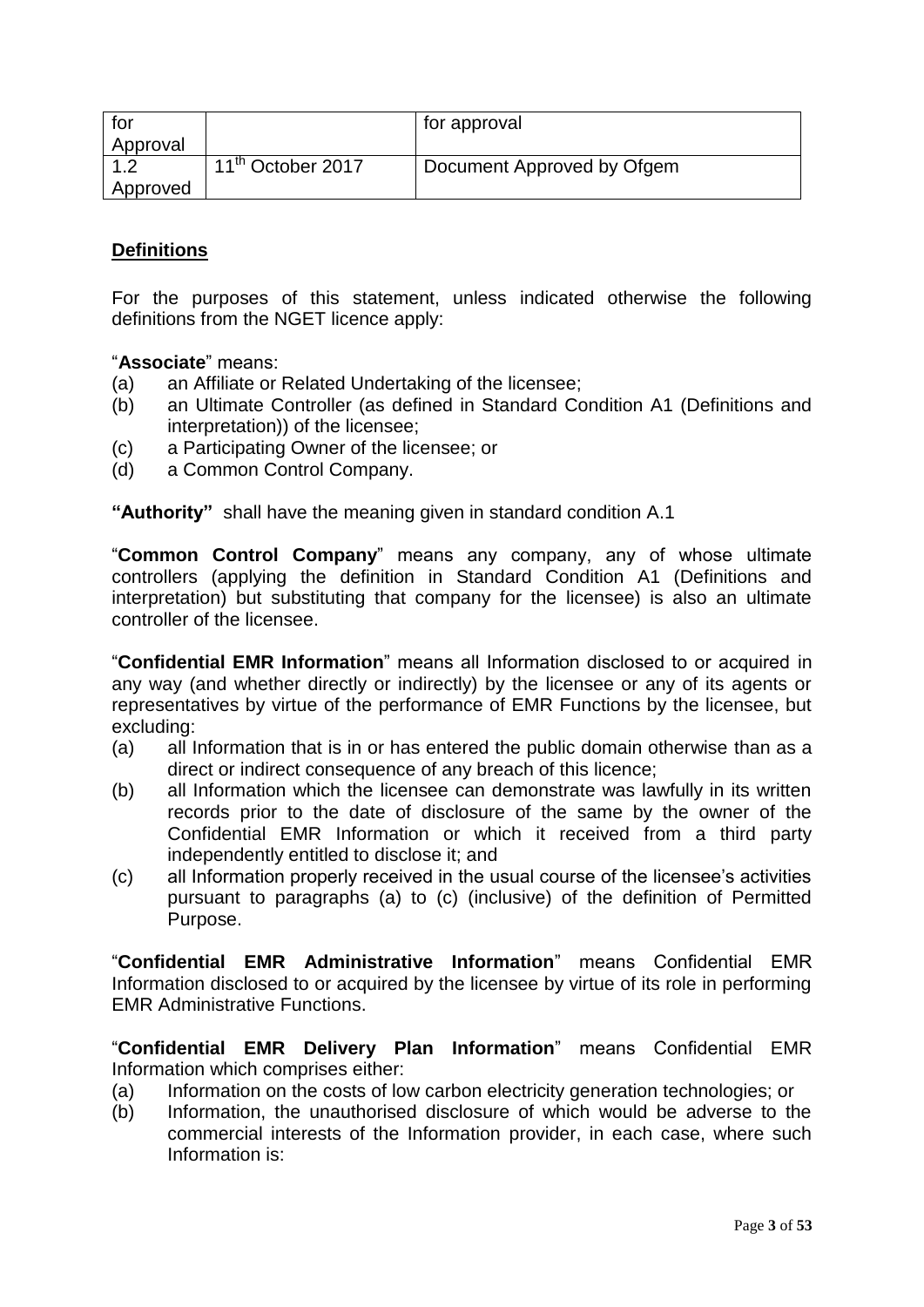- (i) disclosed to or acquired by the licensee by virtue of its role in performing EMR Data Handling Functions; and
- (ii) specific to an individual energy industry participant, plant, facility, generating station or generation set, or the owner or operator thereof.

**"De minimis business"** shall have the meaning given in standard condition B6.

**"EMR Administrative Functions"** means any functions conferred on the licensee by or by virtue of:

- (a) the Electricity Capacity Regulations 2014, but excluding any functions conferred by or by virtue of Part 3 of those regulations;
- (b) any capacity market rules made by the Secretary of State pursuant to section 34(1) of the Energy Act and any capacity rules made by the Authority pursuant to section 34(3) of the Energy Act;
- (c) the Contracts for Difference (Allocation) Regulations 2014; and
- (d) any allocation framework made by the Secretary of State pursuant to section 13(2)(a) of the Energy Act.

"**EMR Administrative Team**" means the team established or to be established by the licensee in accordance with paragraph 2N.7.

**"EMR Compliance Officer"** means the compliance officer appointed or to be appointed by the licensee in accordance with paragraph 2N.19

"**EMR Compliance Statement**" is defined under paragraph 2N.14 of Special Condition 2N.

"**EMR Data Handling Functions**" means the data anonymisation and data aggregation functions which shall be performed in order to achieve the objective specified in paragraph 2N.6(a).

"**EMR Data Handling Team**" means the team established or to be established by the licensee in accordance with paragraph 2N.5.

"**EMR Functions**" has the same meaning as the term "EMR functions" in Chapter 5 of Part 2 of the Energy Act 2013.

"**EMR Relevant Duties**" means the licensee's obligations pursuant to Special Condition 2N

"**Energy Act**" means the Energy Act 2013.

**"Future Energy Scenarios"** means the future scenarios prepared by NGET pursuant to Condition C11(Production of information about the electricity transmission system) of the Licence

"**Information**" means all information of whatever nature and in whatever form including, without limitation, in writing, orally, electronically and in a visual or machine-readable medium including CD ROM, magnetic and digital form.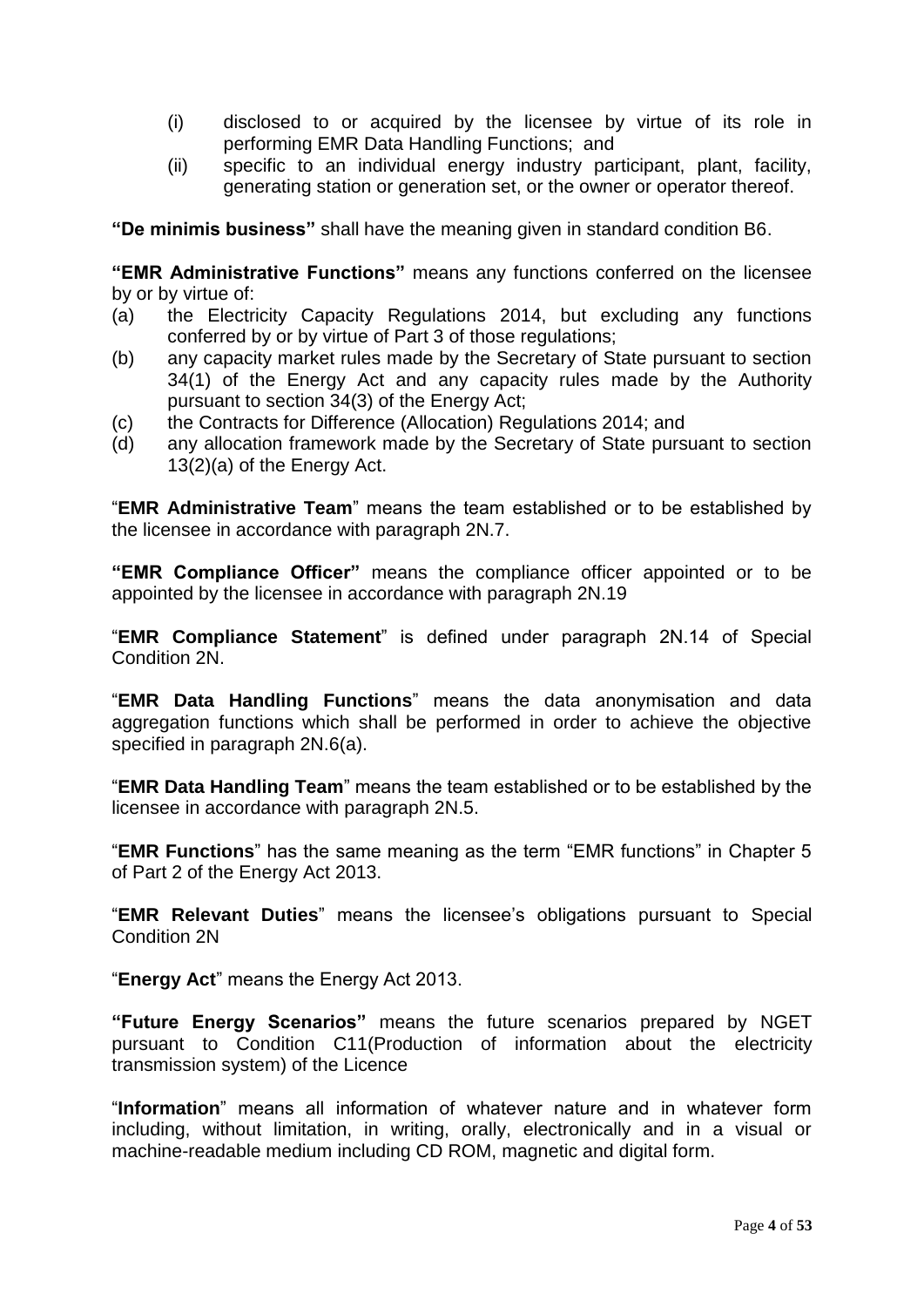**"Licence"** means the electricity transmission licence granted to NGET under s6(1)(b) of the Electricity Act 1989

"**National Grid**" means the National Grid group of companies

**"NGET"** means National Grid Electricity Transmission plc

"**Offshore Transmission Owner"** shall have the meaning given in standard condition A1

"**Participating Interest**" has the meaning given in section 421A of the Financial Services and Markets Act 2000.

"**Participating Owner**" **-** For the purposes of the definition of Associate above, a person is subject to a Participating Interest by another person (a "Participating Owner") if:

- (a) that other person holds a Participating Interest in the person; or
- (b) the person is subject to a Participating Interest by a person who is himself subject to a Participating Interest by that other person

"**Permitted Purpose**" shall have the meaning given in Standard Condition A1 (Definitions and interpretation).

"**Relevant Other Competitive Business**" (ROCB) means the business of:

- (a) participating in, or intending to participate in, a competitive tender exercise to determine a person to whom an offshore transmission licence is to be granted;
- (b) an Offshore Transmission Owner;
- (c) undertaking carbon capture and storage activities; or
- (d) owning and/or operating an entity participating in, or intending to participate in activities which require a licence under section 6(1)(e) of the Electricity Act 1989.

"**Shared Services**" means shared corporate services as specified in Appendix 1 of this compliance statement.

"**Single Responsible Director**" has the meaning given in Special Condition 2N.20.

**"Special Condition"** means a special condition of the Licence

**"Standard Condition"** means a standard condition of the Licence

**"Systems"** means the IT systems developed to support delivery of EMR Functions

## **1. Introduction**

This Compliance Statement ("Statement") has been prepared to secure compliance with the EMR Relevant Duties set out in Special Condition 2N of the Licence. The purpose of this statement is to describe the practices,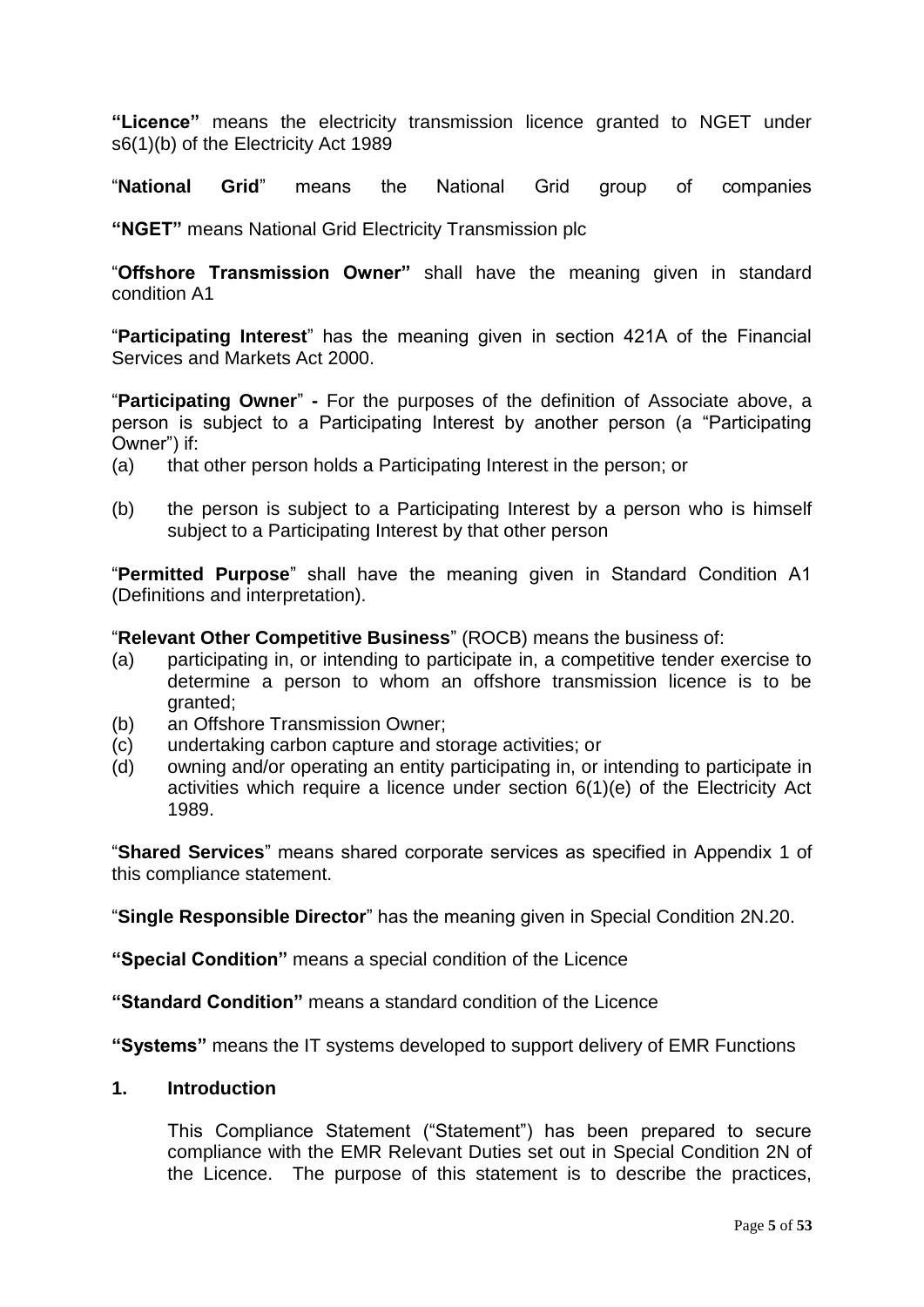procedures and systems which NGET has adopted (or intends to adopt) to secure the confidentiality of Confidential EMR Information which includes Confidential EMR Delivery Plan Information and Confidential EMR Administrative Information, and to ensure that NGET, in performing the EMR Functions, acts in the manner best calculated to secure that none of NGET's businesses, nor any business of any Associate of NGET, obtains any unfair commercial advantage as a result of NGET carrying out the EMR Functions, including through any arrangements the object or effect of which is that the exercise of the EMR functions is unduly influenced in favour of those businesses.

#### **2. Legal and functional separation of National Grid Electricity Transmission plc and Relevant Other Competitive Businesses**

In accordance with paragraph 3 of Special Condition 2N, NGET shall at all times conduct activities, including carrying out the EMR functions, separately from the ROCB.

- 2.1 NGET is and will continue to be a separate legal entity from the ROCB. At Appendix 2 is a company structure of National Grid which demonstrates that NGET and the ROCB are separate legal entities. No members of the board of NGET are members of the boards of the ROCB. No members of the boards of the ROCB are members of the board of NGET.
- 2.2 NGET does not and will not hold directly or indirectly any shares or investments in the ROCB or any corporate entity which conducts ROCB, has control over any of the ROCB or any of the assets used in or dedicated to the ROCB and therefore does not have entitlement to vote at the general meetings of any of the ROCB.

In accordance with Special Condition 2C, NGET will not hold or seek to hold a transmission licence that has section E (Offshore Transmission Owner Standard Conditions) in effect.

NGET conducts its transmission business in the manner best calculated to secure that the licensee, any affiliate or related undertaking (that either intends to participate in a competitive tender exercise or has been granted an offshore transmission licence), any user of the national electricity transmission system or any other transmission licensee; obtains no unfair commercial advantage from preferential or discriminatory arrangements.

The arrangements NGET has in place to secure compliance with Special Condition 2C are set out below:

 NGET is required to have in place and comply with a number of industry codes which set the framework to ensure all customers are treated on a fair and equal basis and that the licensee does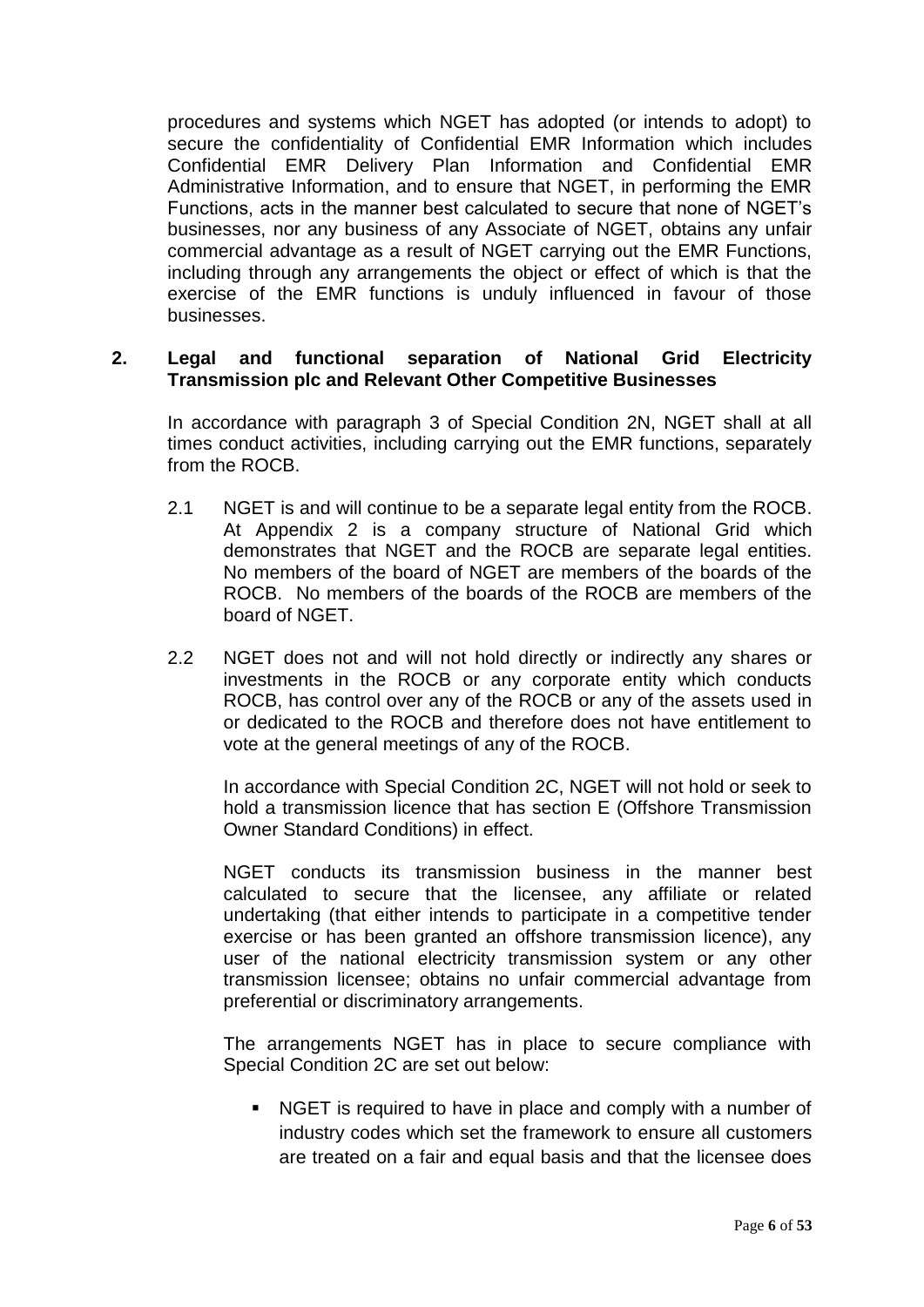not obtain an unfair commercial advantage in conducting its transmission business.

- The codes, in general, set out the detailed rules controlling commercial matters and treatment of information. They require that information NGET receives as part of the regulated business must be treated as confidential, and can only be used to enable NGET to perform its regulated activities.
- **Employees of NGET who work with the codes are given training** on their usage and guidance on the information sharing restrictions. Employees receive annual reminders of the compliance rules through general communications messages or targeted briefings.
- Where affiliates or related undertakings of NGET require services covered by the industry codes they are subject to the rules of the codes on the same basis as any other customer and no preferential or discriminatory arrangements apply. The consistent use of the codes secures that NGET does not provide an unfair commercial advantage to any affiliate or related undertaking in conducting its transmission business.

National Grid ensures that where services are provided between businesses, they are negotiated and managed on an arms-length basis, normal commercial terms. For services which are not covered by licence formula or industry charging statements, NGET has a Governance Policy for the Pricing of Intra business and Third Party Services. The policy is in place to secure that consistent pricing is applied for services provided to group companies and third parties. Separate lawyers are instructed to act for NGET and any affiliate business or related undertaking.

- 2.3 NGET's accounts are maintained and to the extent required by law are audited and reported separately from those of any corporate entity which conducts ROCB. This underpins separation of function, cost and revenues. A full copy of the statutory accounts and report of the auditors for National Grid plc is available on the National Grid plc website and includes details of the independence of auditors and the process for the appointment of auditors. In addition Condition B1 of the NGET licence requires NGET to publish audited regulatory accounts on the National Grid plc web site.
- 2.4 NGET employees engaged in, or in respect of, the management or operation of NGET (up to and including the members of the senior management team reporting to NGET's board of directors) are not simultaneously engaged either full or part time in respect of any ROCB or any corporate entity which conducts ROCB, other than in the provision of: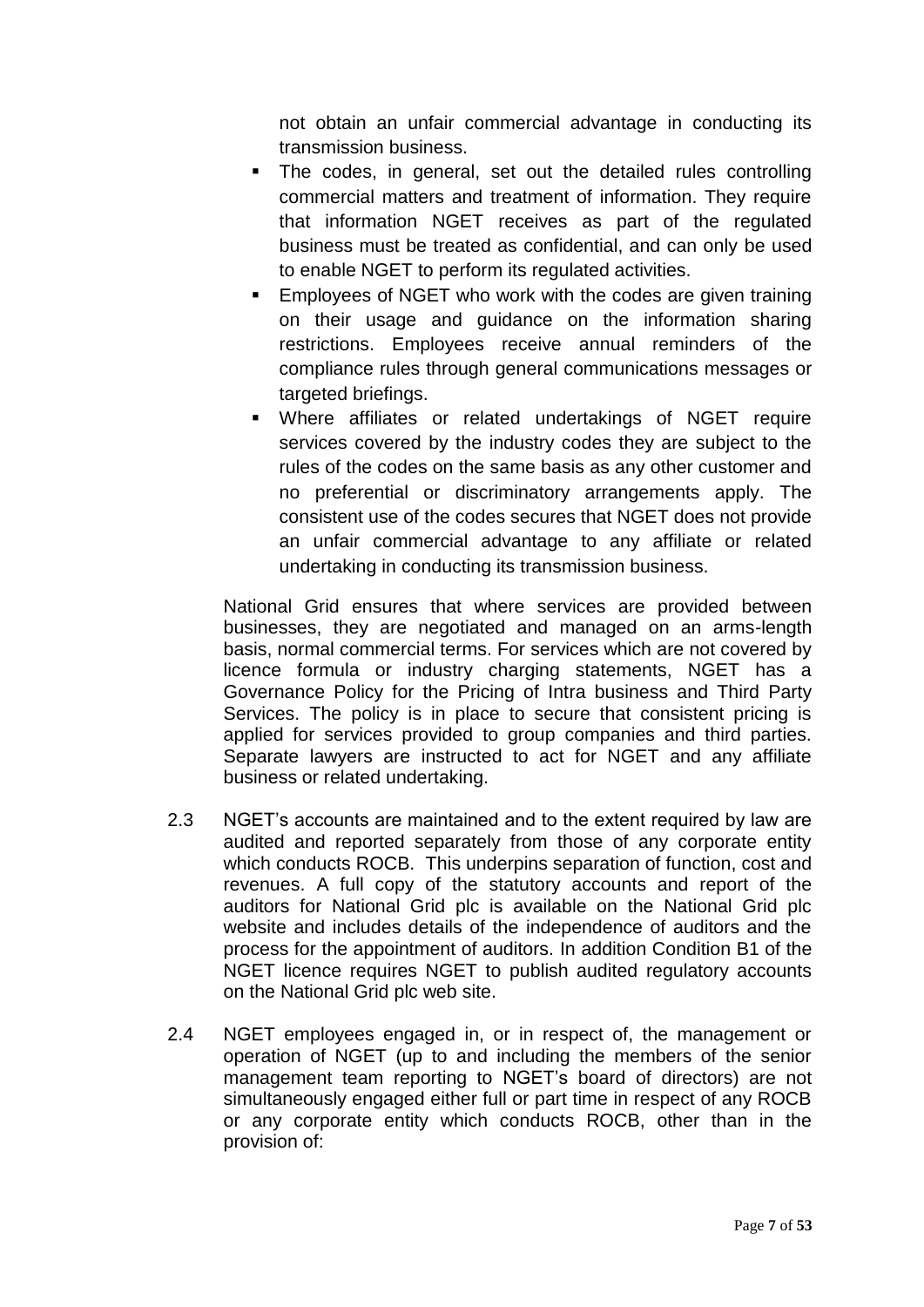- Shared Services provided by NGET to its Associates as set out in Appendix 1
- Services which constitute de minimis business (as defined in Standard Condition B6 - Restriction on Activity and Financial Ring Fencing)

NGET will ensure that services it provides comply with the requirements of Standard Conditions B5 (Prohibition of Cross-Subsidies), B6 (Restriction on Activity and Financial Ring Fencing) and B9 (Indebtedness).

NGET will ensure that, except where the Authority consents or directs otherwise, employees engaged in, or engaged in respect of, the management or operation of EMR Functions are never simultaneously engaged in de minimis business.

The EMR Compliance Officer will monitor compliance with these obligations and a summary of the services NGET provides to the ROCB which constitute de minimis business will be included in the annual compliance report submitted pursuant to para 25 of Special Condition 2N.

- 2.5 National Grid has in place access controls at all its premises which permit access to those employees who normally work there. ROCB employees operate from separate premises to employees engaged in the management or operation of NGET and of the EMR functions. Employees who visit premises which are not their normal place of work are treated as visitors in line with National Grid policy. NGET has ensured that a process is in place with National Grid's office facilities team which requires appropriate consideration to be given to NGETs business separation licence obligations prior to office space being reallocated to National Grid's businesses. Further detail is provided in section 4 about how access to the accommodation occupied by the EMR Administrative team is restricted.
- 2.6 In accordance with para 2N.4e, NGET has put in place arrangements for the recording, processing and storage of Confidential EMR Information which prevent access by persons engaged in the ROCB. NGET has restricted access to computer systems to prevent the illegitimate sharing of commercially sensitive information. Employees of the Relevant Other Competitive Businesses do not have access to NGET information systems or electronic filing systems. Access to these systems is actively managed and a periodic review of access rights is undertaken to ensure only appropriate access rights are retained.

NGET has a process in place to ensure that business separation requirements are captured at the point of information system design to ensure that relevant data/information is ring-fenced. This proactive step is designed to ensure that business separation issues are addressed at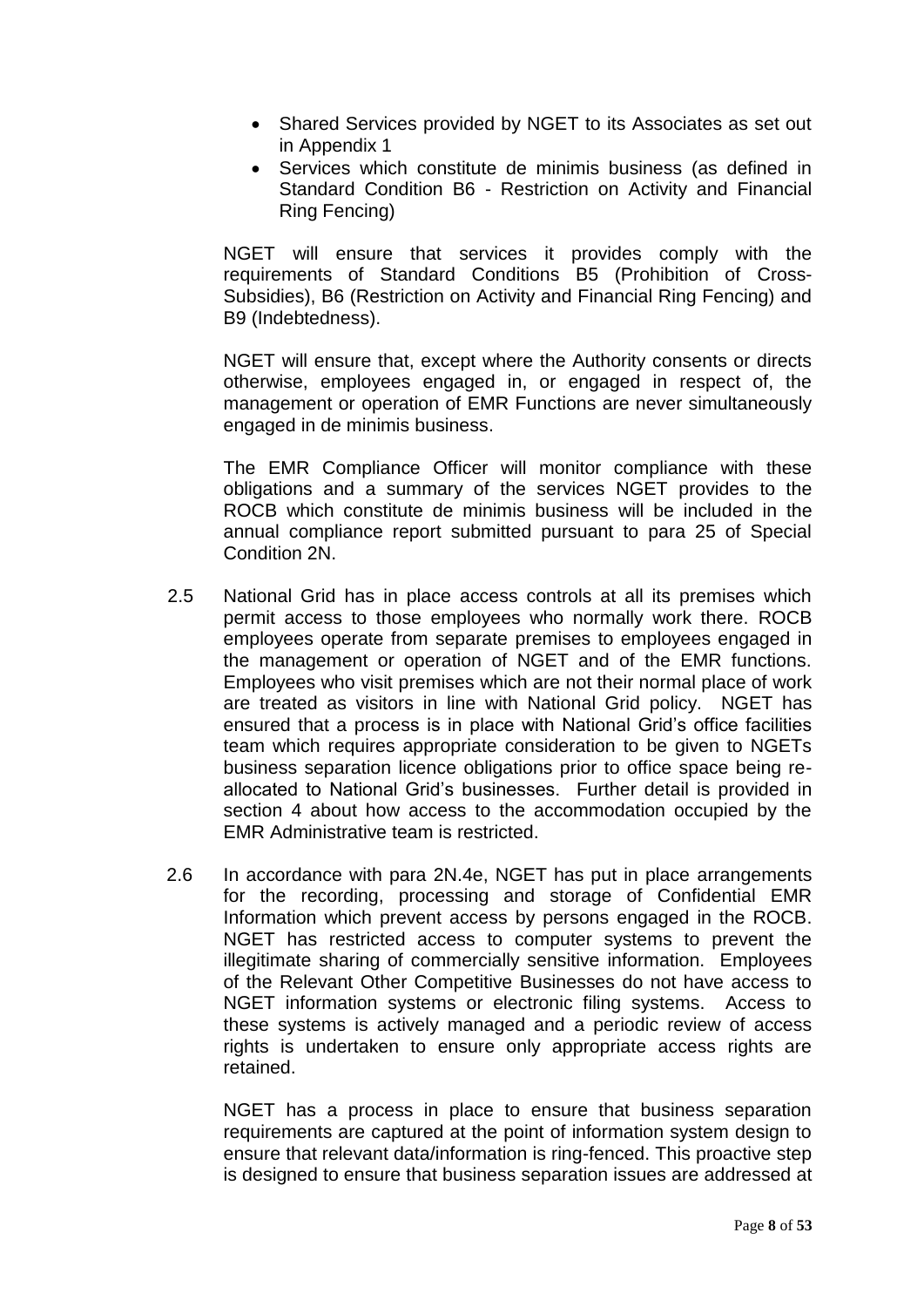the point of system design. NGET also has PIN controlled printer access and adopts a clear desk policy. These arrangements are described in sections 3, 4 and 5 below.

2.7 In accordance with para 2.N.4f, NGET has put in place a Code of Conduct to govern the disclosure of Confidential EMR Information by persons carrying out the EMR Functions.

The Code applies to all NGET employees involved in carrying out the EMR Functions and prohibits those employees from taking any decisions or actions which are unduly influenced in favour of NGET's own businesses, any associate of NGET or any ROCB. It is also applicable to employees of NGET's other businesses, employees of NGET's Associates, and employees of the ROCB and prohibits them from soliciting actions, decisions or Confidential EMR Information from those employees of NGET involved in carrying out the EMR functions which would show undue discrimination or influence in their favour.

The Code of Conduct makes it clear that a breach of the Code of Conduct, whether deliberate or unintentional, must be reported to the EMR Compliance Officer or their deputy for investigation and that a deliberate breach or failure to report an unintentional breach will be treated as a disciplinary matter in accordance with National Grid's HR policies. Accidental breach of the Code of Conduct would not generally be viewed as a disciplinary matter, except where the employee has not taken reasonable precautions to comply with the Code of Conduct.

The Code of Conduct will be communicated to employees through a series of targeted briefings and will be included in the induction processes for future new starters.

To ensure awareness of the Code of Conduct is maintained, relevant employees will receive regular reminders.

The Code of Conduct is attached as Appendix 5 to this Compliance Statement.

## **3. Establishment of the EMR Data Handling Team**

- 3.1 In accordance with paragraph 2N.5, NGET has established an EMR Data Handling Team. The EMR Data Handling Team will be managed in accordance with the requirements of Special Condition 2N as set out in paragraph 3.2 below. A chart showing where the EMR Data Handling Team fits into NGET's organisation is shown in Appendix 4.
- 3.2 The EMR Data Handling Team has put in place the following arrangements to secure compliance with the requirements of 2N.6.
	- (a) **Process for Receipt of Confidential Delivery Plan Information** – NGET has established and will maintain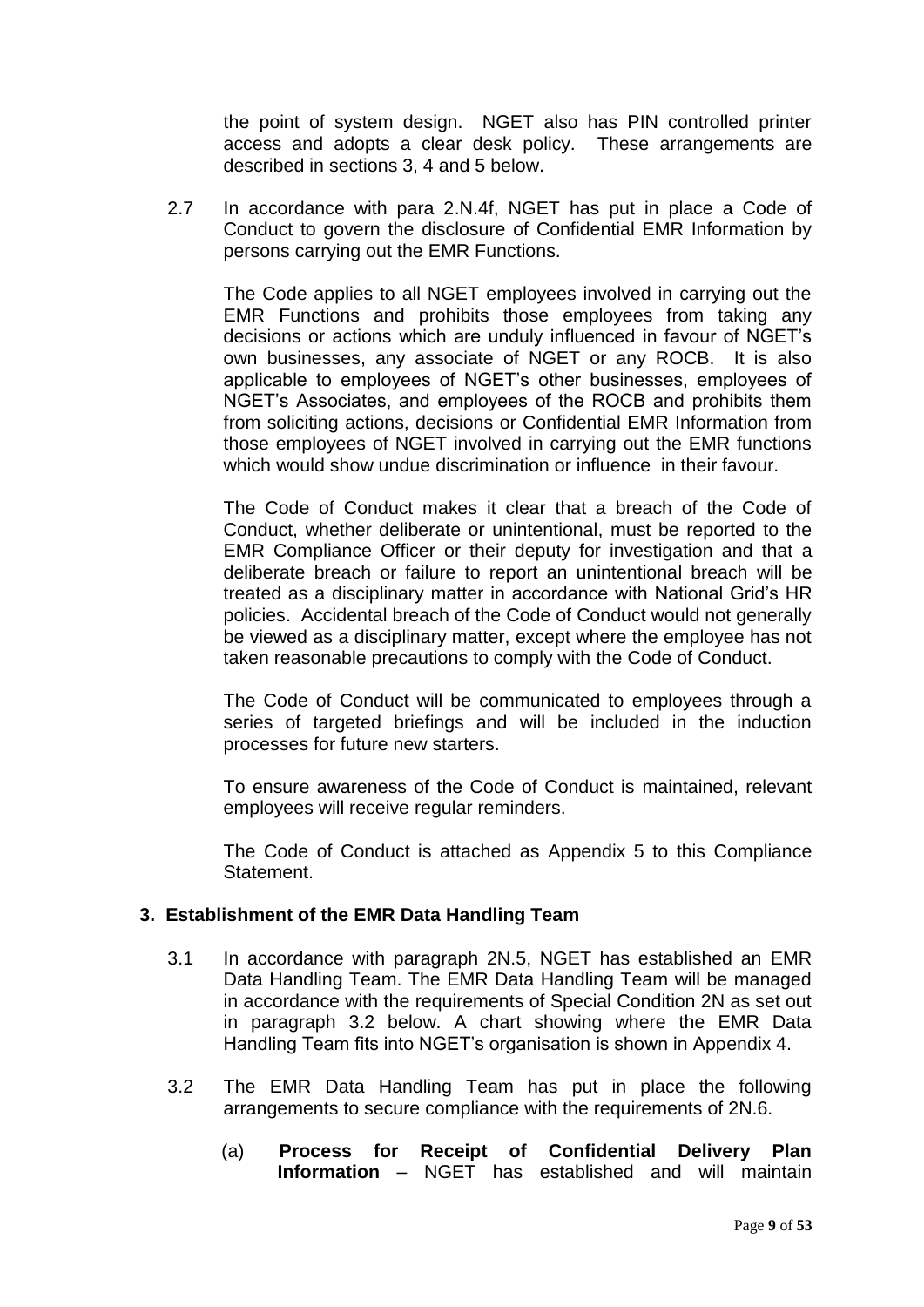document and information system security policies for the receipt of Confidential EMR Delivery Plan Information. An IS system will be put in place and will thereafter be maintained, prior to the Call for Evidence (CfE). This will be a secure system comprising of a password protected web portal for the recording, process and storage of Confidential EMR Delivery Plan Information. It will be designed to enable industry participants to upload their information in response to the CfE and will be controlled via secure IDs which only allow the participants to view their own data. Functionality will be put in place such that only members of the EMR Data Handling Team will have access to the full data provided in each CfE. Prior to go-live of each CfE, this IS system will be thoroughly tested to ensure that all these security requirements are being met and the secure IDs are properly set up. The EMR Modelling Manager will be responsible for signing off the system security test.

#### **Process for Storage, Anonymisation and Control of Confidential Delivery Plan Information**

Save where otherwise permitted by virtue of Special Condition 2N.6A, 12, 13 and 13A, the EMR Data Handling Team shall, in presenting Confidential EMR Delivery Plan Information to a person who is not a member of the EMR Data Handling Team, use all reasonable endeavours to ensure that it is not possible for such a person to identify the generation set, or the owner or operator thereof, which is the subject of that Confidential EMR Delivery Plan Information. Confidential EMR Delivery Plan Information will be held on a secure server and only members of the EMR Data Handling Team will have access.

The EMR Data Handling Team has in place a process to ensure the Confidential EMR Delivery Plan Information is anonymised prior to it being shared with any party outside the EMR Data Handling Team. This will be a two part process such that one member of the EMR Data Handling Team will extract data from the system onto an excel spreadsheet where they will remove columns which identify the generation set, owner or operator, and then a second member of the EMR Data Handling Team will check and sign off that this has been done correctly.

The EMR Modelling Manager will be responsible for ensuring that Confidential EMR Information which has its origin in Confidential EMR Delivery Plan Information is only shared as permitted by Special Condition 2N.6A,12, 13 and 13A and is only used for subsequent analysis by BEIS or other authorised external agency or for the authorised NGET SO functions being the EMR functions, carrying on the Balancing Services Activity and preparation of the Future Energy Scenarios and Demand and Generation Scenarios or any other purpose for which NGET has obtained the prior written consent of the Authority, and as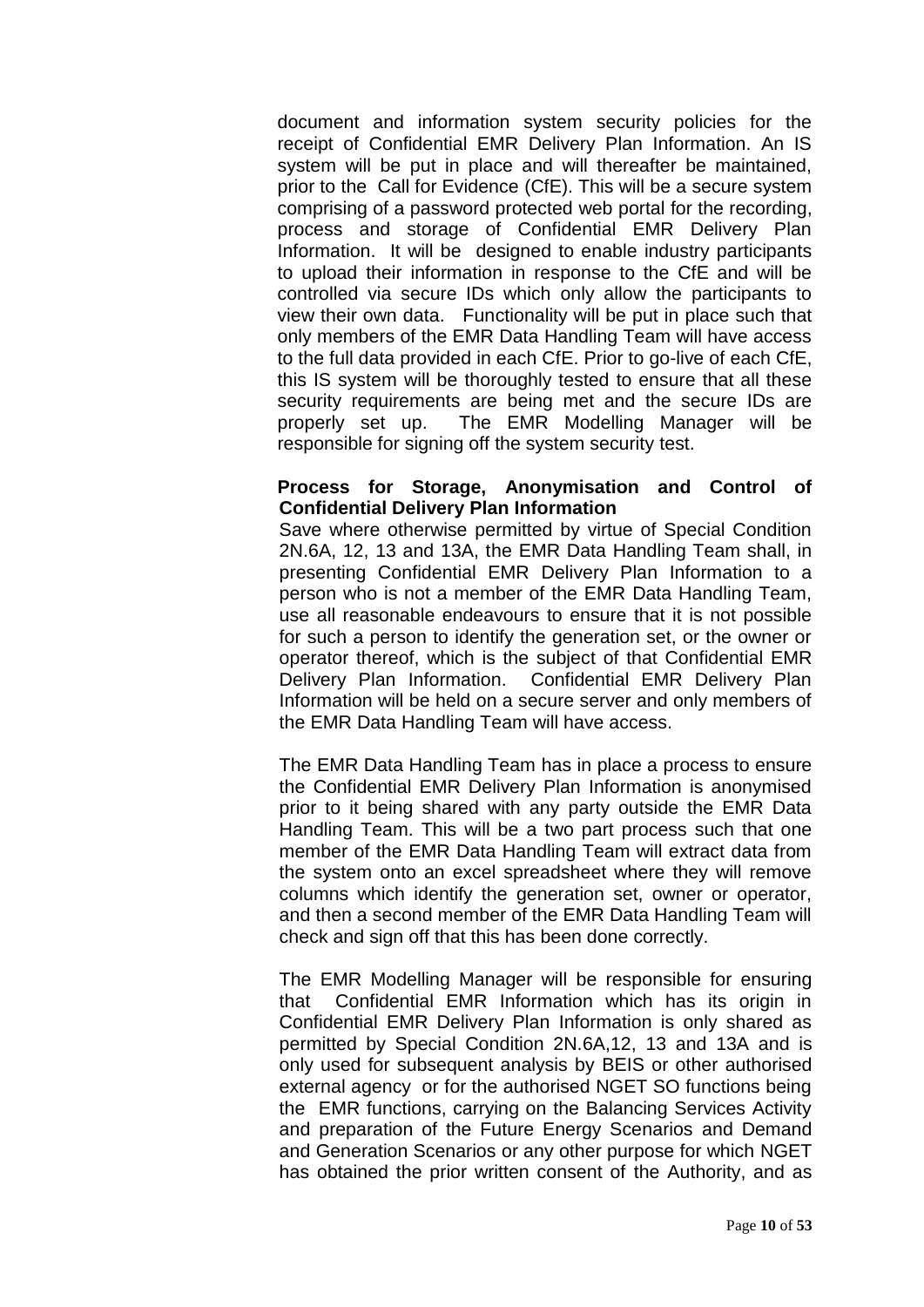permitted by Regulation 65 of the Electricity Capacity Regulations 2014.

- (b) **Non Disclosure Agreement** All members of the EMR Data Handling Team will sign a Confidentiality Undertaking and a register will be kept. A process will be put in place to ensure new starters to the team sign a Confidentiality Undertaking. A copy of the Confidentiality Undertaking which relates to the EMR Data Handling Team has been included in appendix 6.
- (c) **Policy on transfer of employees** A process is in place to ensure the EMR Compliance Officer is advised of employees moving into or out of the EMR Data Handling Team.

For transfers into the EMR Data Handling Team, the EMR Modelling Manager will confirm to the EMR Compliance Officer that the new EMR Data Handling Team employee has signed the Confidentiality Undertaking, received a briefing on the EMR Code of Conduct and been trained on the processes in place to protect the Confidential EMR Information, including the EMR Confidential Delivery Plan Information.

Where employees are moving out of the EMR Data Handling Team, the EMR Modelling Manager will inform the EMR Compliance Officer. The EMR Compliance Officer will consider each particular case and will provide advice as to measures which NGET should apply during the transitional period, prior to the transfer taking effect, to ensure the employee is distanced from any EMR Confidential Information (including Confidential EMR Delivery Plan Information). If necessary, a transitional time period appropriate to the circumstances will be agreed by the EMR Compliance Officer on a case by case basis. Prior to the transfer, the EMR Compliance Officer will ensure that the employee receives an exit briefing to remind them of their obligations under the terms of the Confidentiality Undertaking they have signed and their contract of employment. The EMR Compliance Officer will seek positive confirmation that access to systems containing Confidential EMR Information, including Confidential EMR Delivery Plan Information, has been removed.

(d) **Responsible Manager -** The EMR Data Handling Team is supervised and managed by the EMR Modelling Manager who acts as responsible manager for the control of the Confidential EMR Delivery Plan Information disclosed to persons carrying out the EMR Data Handling Functions and for ensuring that the EMR Data Handling Team Members comply with the obligations under paragraph 2N.6. When they are absent, the EMR Modelling manager will nominate a deputy to carry out these duties.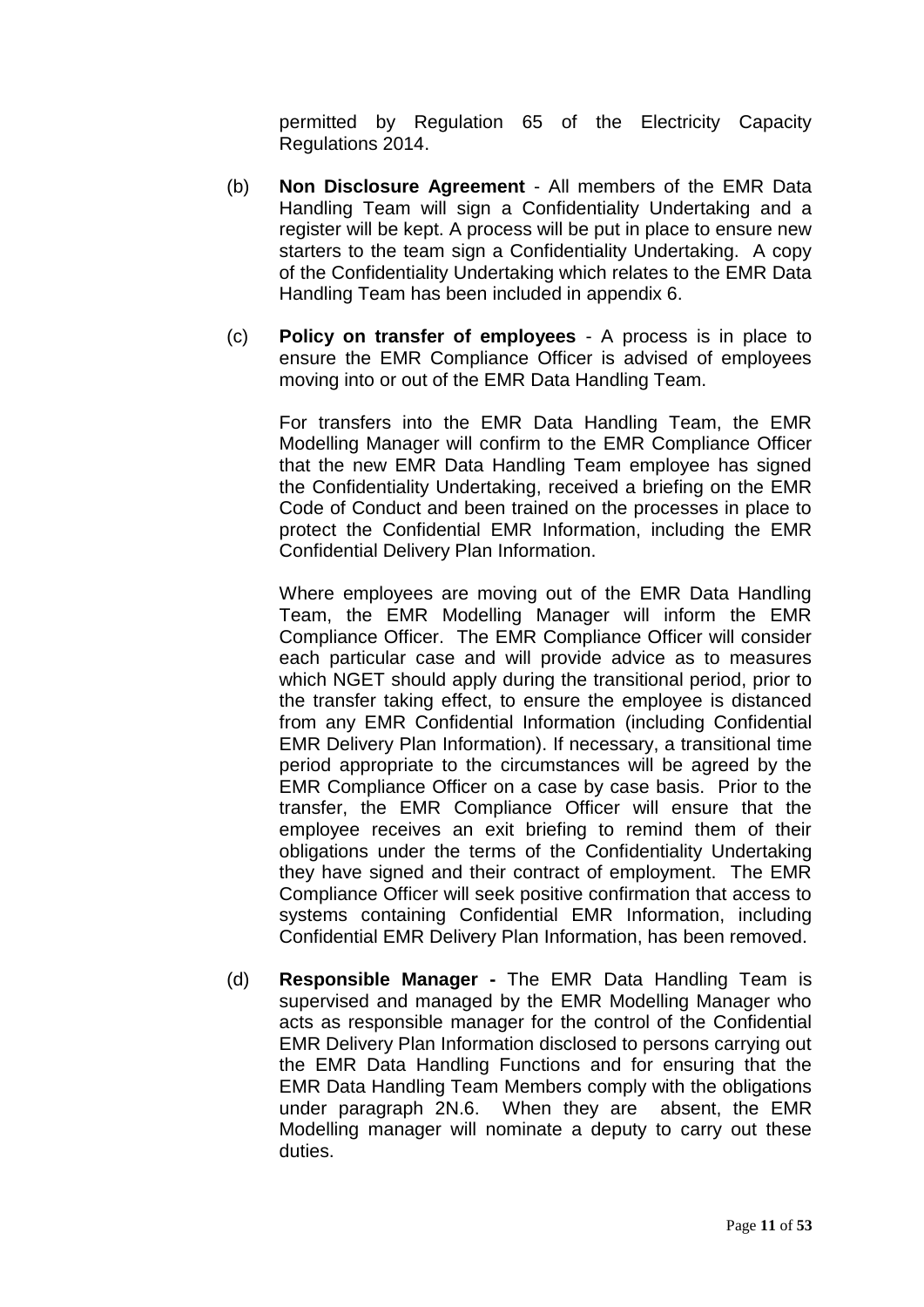## **4. Establishment of the EMR Administrative Team**

- 4.1 In accordance with paragraph 2N.7, NGET has established an EMR Administrative Team which consists of the Capacity Market and Contract for Difference teams. The EMR Administrative Team will be managed in accordance with the requirements of Special Condition 2N as set out in paragraph 4.2 below. A chart showing where the EMR Administrative Team fits into the organisation is shown in Appendix 4.
- 4.2 The EMR Administrative Team has put in place the following arrangements to secure compliance with the requirements of 2N.8-11.

**Capacity Market (CM) -** NGET has established, and will maintain, document and information system security policies for the receipt of Confidential EMR Administrative Information for the Capacity Market.

In July 2016 the "Enduring" Administrative System was implemented. This secure system automates the submission and storage of CM applicant data and documents, providing the applicant with a segregated, company-specific area within the system in which they can "build" and submit their application. Access to this segregated area is limited to the applicant (via PIN and password protection plus maintenance of administration/user rights by the applicant) and the EMR Administration Team (via site-administered access rights), thereby ensuring that applicants can only see their own data.

In accordance with the approved Capacity Market (CM) Rules and timetable, results of the pre-qualification process will be put into the public domain with the exception of information relating to bank accounts and price makeups. The CM Rules set out the information to be published on the CM Register. This includes the name of each applicant and a summary of the prequalification data in the agreed form. The EMR Capacity Market Manager will be responsible for ensuring that all information published is in accordance with the CM Rules.

Industry participants who have passed the pre-qualification requirements will enter their bid data into the Auction System. The transfer of data from the "Enduring" Administrative Systems to the Auction System will be performed by the EMR Administrative Team.

The Auction system provider will be subject to confidentiality requirements under the terms of their contract. Access is restricted through individual login IDs and passwords so that participants can only see their own data. The EMR Capacity Market Manager will be responsible for the security of the system and for testing and checking that the access rights are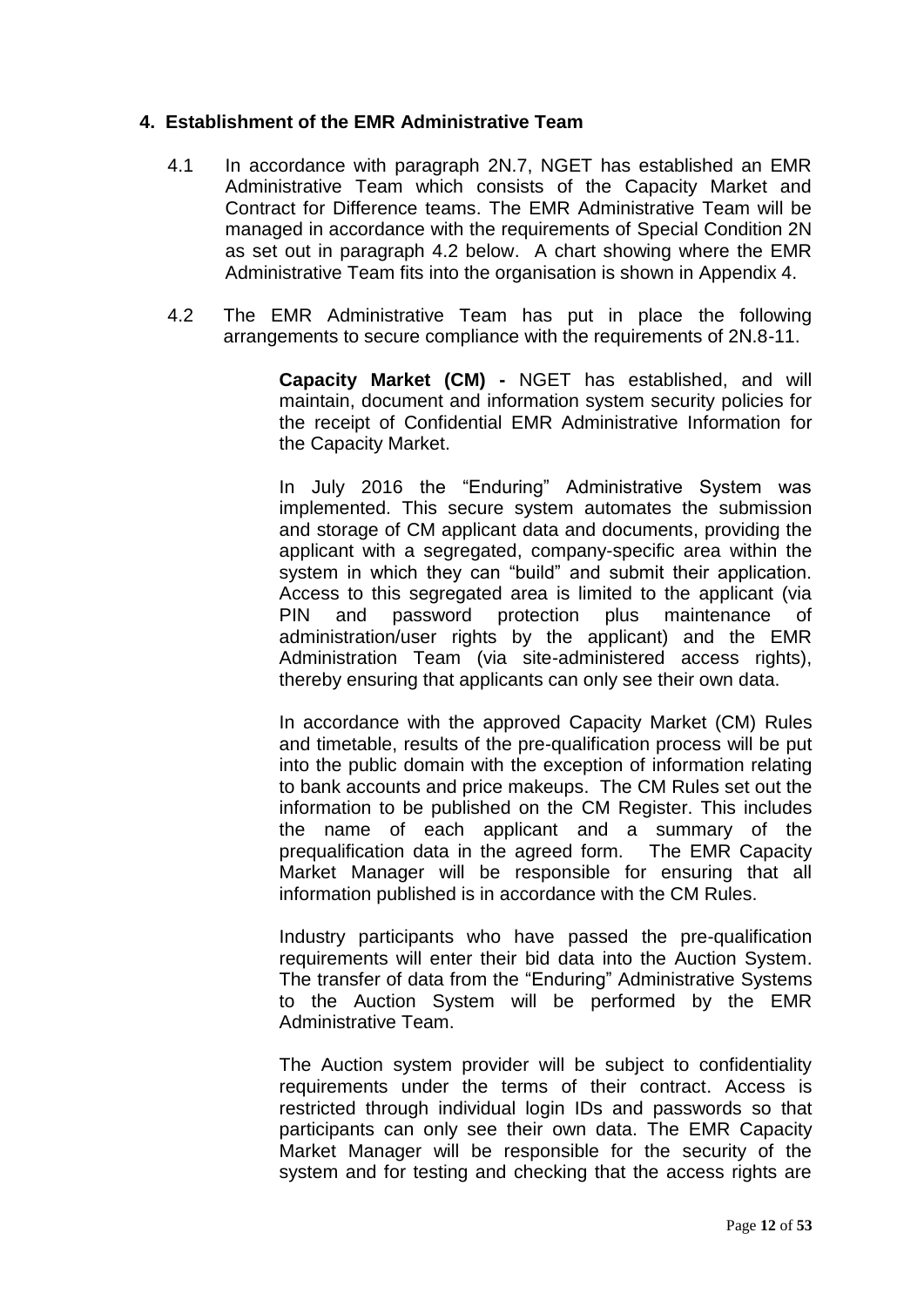correctly set prior to the commencement of the auction process. At the end of the auction, a set of provisional results and a full set of results will be issued to the Auction Monitor and the Secretary of State. The EMR Capacity Market Manager will be responsible for checking that the results are issued in accordance with the CM Rules. These results will include a list of the successful bidders and the clearing price. Individual bids made in the auction will not be published in the public domain.

The Auction Monitor will have the role of checking that the auction process is being carried out correctly as set out in the relevant Capacity Market Regulations and may request data for this purpose.

**Contracts for Difference –** NGET has established, and will maintain, document and information system security policies for the receipt of Confidential EMR Administrative Information for the Contracts for Difference. As for the Capacity Market, In July 2016, the "Enduring" Administrative System was implemented and this system will be used to operate all future CfD processes.

The "Enduring" Administrative System provides a secure platform for the recording, processing and storage of Confidential EMR Administrative Information. The system automates the submission and storage of applicant data and documents, providing the applicant with a segregated, companyspecific area within the system in which they can build and submit their application. Access to this segregated area is limited to the applicant (via PIN and password protection plus maintenance of administration/user rights by the applicant) and the EMR Administration Team (via site administered access rights), thereby ensuring that applicants can only see their own data.

The Contracts for Difference Manager is accountable for the security of the system and for testing and checking that the access rights to the system are correctly set.

The CfD delivery partners (BEIS, LCCC and Ofgem) are each provided with restricted and secure access to the CfD system. Each delivery partner is provided with their own secure folder where they can exchange information with each other and receive information from the CfD delivery body that they need to fulfil their function in the CfD process.

Post-event reporting to BEIS and Industry may be on an unaggregated basis. The Contracts for Difference Manager shall be accountable for ensuring this information is shared in accordance with the relevant CfD Regulations.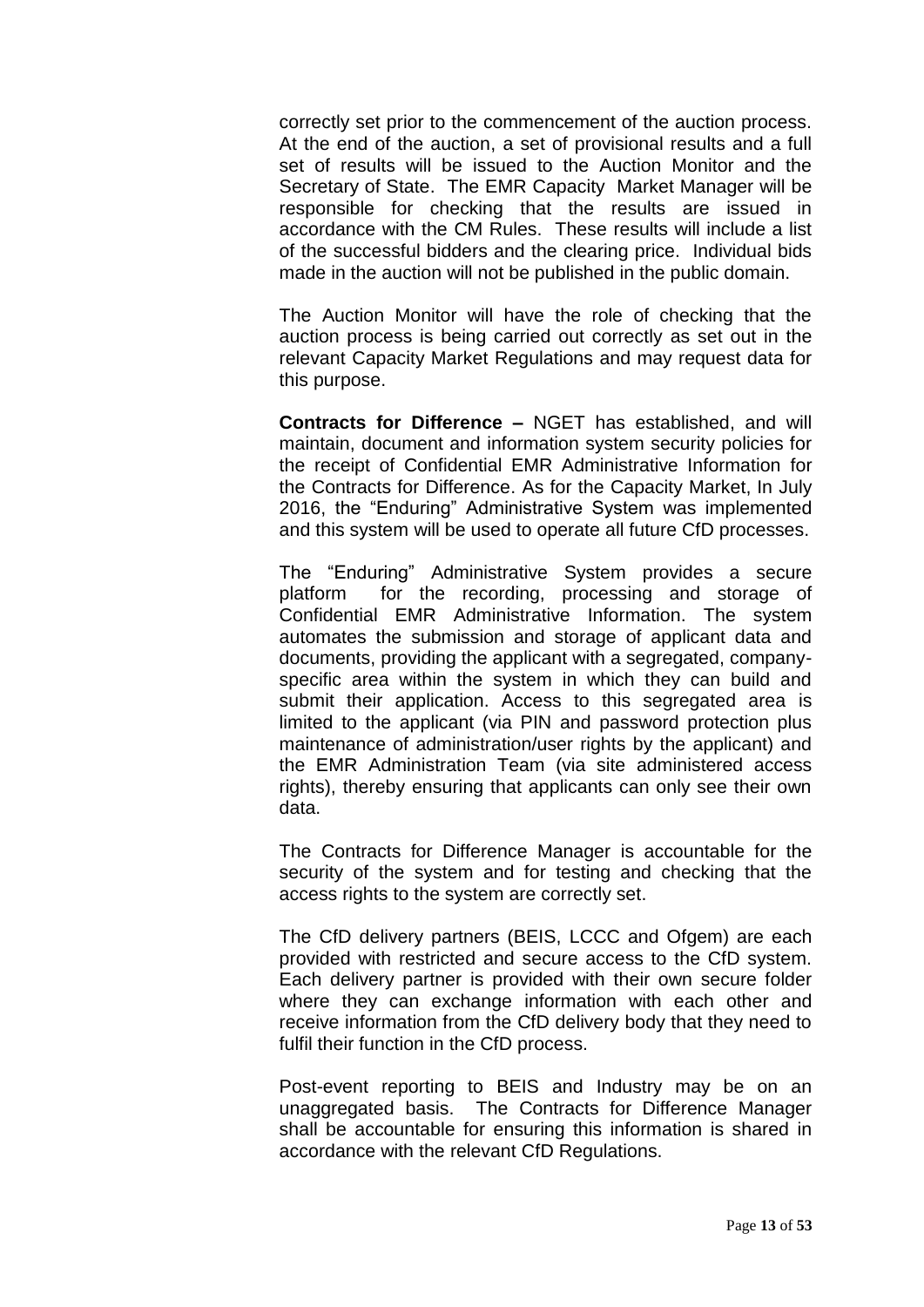Information will be classified and retained in accordance with National Grid's Information & Records Management Policy.

#### **Process for Storage, Anonymisation and Control of Confidential EMR Administrative Information**

(a) Save where otherwise permitted by virtue of Special Condition 2N.8A, 13 and 13A, the EMR Administrative Team shall, in presenting Confidential EMR Administrative Information to a person who is not a member of the EMR Administrative Team, use all reasonable endeavours to ensure that it is not possible for such a person to identify the generation set, or the owner or operator thereof, which is the subject of that Confidential EMR Administrative Information.

Confidential EMR Administrative Information will be stored within the "Enduring" Administrative System. This system is secure, robust and only accessible by the EMR Administrative Team.

Applicants will submit their information directly into the System via secure transfer processes and will only have access to their own data. The majority of System outputs (data or reports) required by the Rules and Regulations will be generated within the System and will be provided to the Applicant/BEIS/the Authority/LCCC either within their individual access controlled areas or via secure email.

In the event that data needs to be configured outside the "Enduring" Administration System, for ad-hoc reports or data requests, it will be stored on a secure system which is only accessible by the EMR Administrative Team.

In the event that Confidential EMR Administrative Information needs to communicated outside the "Enduring" Administrative System, the EMR Administration Team will apply a range of measures to ensure the security of the information. These measures may include the use of password protection, encrypted email, secure distribution lists or email tools which prevent the release of certain types of data. The choice of which measure to use will be made by the Capacity Manager, Contracts for Difference Manager or EMR Stakeholder & Compliance Manager. This decision will be based on an assessment of the risk (likelihood and impact) associated with the release of the data.

(b) **Non Disclosure Agreement -** All members of the EMR Administrative Team will sign a Confidentiality Undertaking and a register of these documents is kept. A process is in place to ensure all new starters to the team sign a Confidentiality Undertaking. A copy of the Confidentiality Undertaking which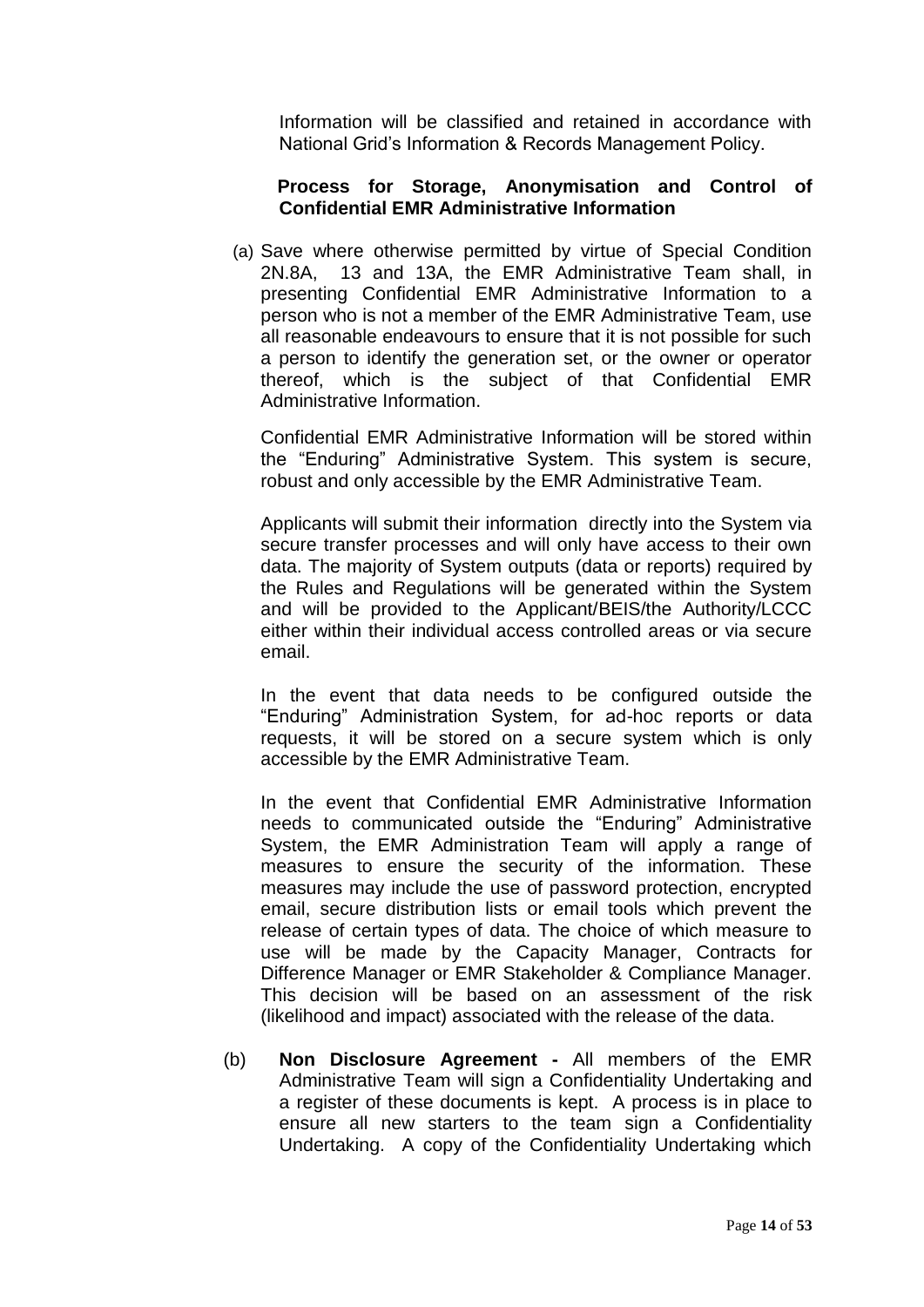relates to the EMR Administrative Team has been included in appendix 6.

Shared Services personnel and other employees who may need access to Confidential EMR Information (including Confidential EMR Administrative Information or Confidential EMR Delivery Plan Information) in order to carry out their support functions or in order to enable NGET to perform its EMR Functions will be required to sign a confidentiality acknowledgement in the form set out in Appendix 7. Such persons shall only hold such information for such period as is necessary to enable the recipients to perform their respective functions.

External contractors, Agents and advisers who may need access to Confidential EMR Information (including Confidential EMR Administrative Information and Confidential EMR Delivery Plan Information) will be required by the terms of their engagement with NGET to maintain the confidentiality of such information, only to use such information for the purposes of enabling NGET to perform its EMR Functions, and not to disclose such information without prior authorisation of NGET. Such persons shall only hold such information for such period as is necessary to enable the recipients to perform their respective functions and will be required to give an undertaking to NGET in substantially the same form as that set out in Appendix 7.

## (c) **Exclusivity of activities of the EMR Administrative Team**

The EMR Administrative Team will be managed in such a way that members of the team are only engaged in the EMR Administrative Functions on a day to day basis and will not undertake any additional NGET specific work activities other than activities which are part of their role as an NGET Manager or employee. This will include attending NGET management team meetings; participating in company-wide improvement initiatives; recruitment activities; attending training, further education courses, team building events and conferences; and supporting company wide performance management, employee engagement or reporting initiatives.

(d) **Policy on transfer of employees** – The EMR Capacity Market Manager and the Contracts for Difference Manager will be responsible for ensuring that employee transfers into or out of the EMR Administrative Team, whether these be sourced from other parts of National Grid (excluding ROCB) or externally to National Grid, are referred to the EMR Compliance Officer so as to provide an independent check of the compliance controls for both types of employee transfers.

The table in Appendix 8 is indicative of the minimum posting periods which will apply to the EMR Administrative Team, but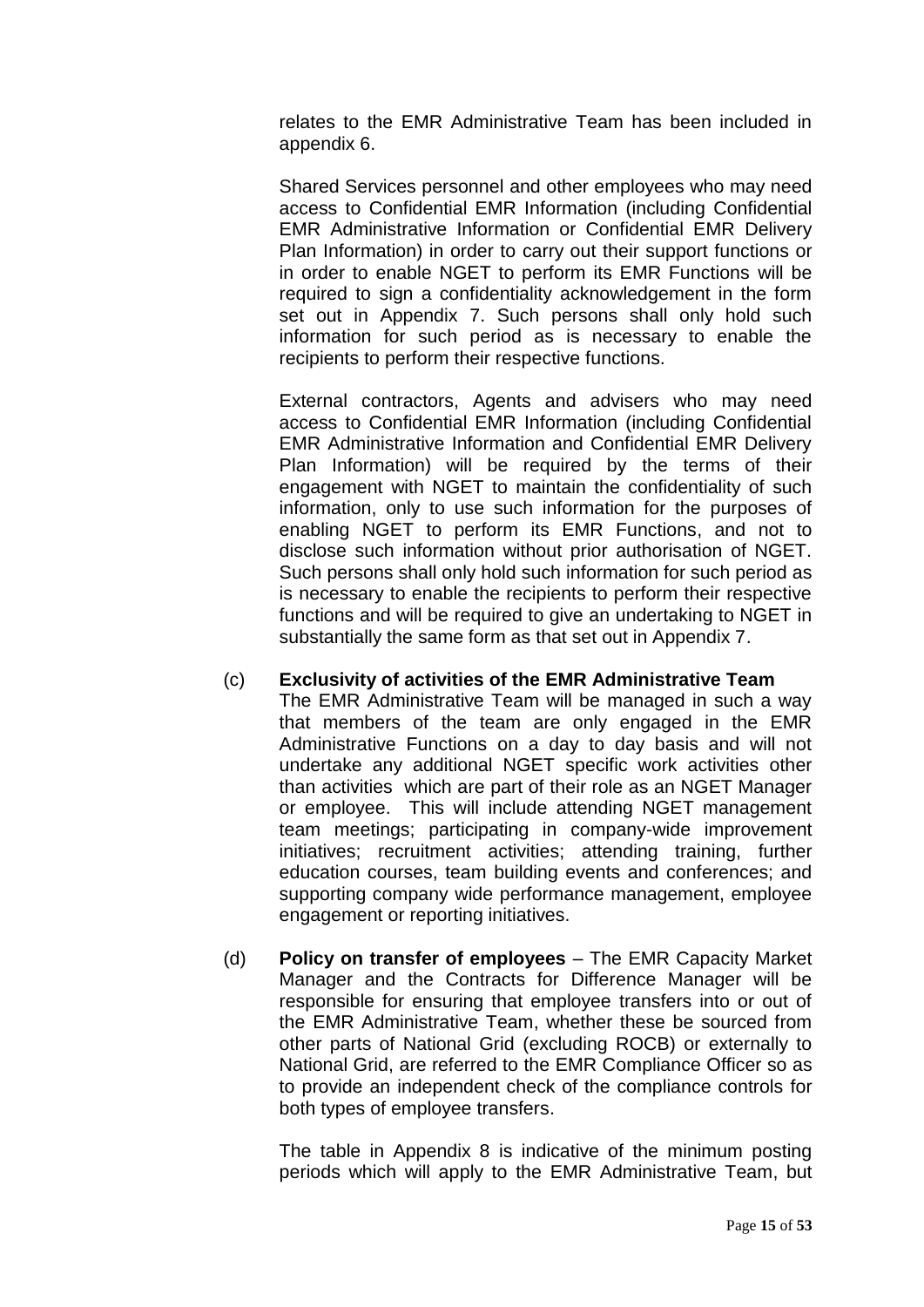the EMR Compliance Officer may authorise shorter periods if appropriate in individual cases or direct that longer periods should apply in individual cases.

Where employees move into the EMR Administrative Team, the EMR Compliance Officer will make checks with the line manager to ensure the employee has signed the Confidentiality Undertaking, received a briefing on the EMR Code of Conduct and been trained on the processes in place to protect the Confidential EMR Information, including confidential EMR Administrative Information.

Where employees are moving out of the EMR Administrative Team, the EMR Compliance Officer will make checks to ensure cooling off periods are applied to prevent members of the EMR Administrative Team transferring directly to a ROCB, in accordance with the table set out in Appendix 8. The EMR Compliance Officer will provide advice as to any special measures which should be applied on a case by case basis and in consideration of specific circumstances.

Prior to the transfer out of the EMR Administrative Team, the EMR Compliance Officer will ensure that the employee receives an exit briefing to remind them of their obligations under the terms of the Confidentiality Undertaking they have signed and their contract of employment. The EMR Compliance Officer will require positive confirmation that access to systems containing Confidential EMR Information (Including Confidential EMR Administrative Information) has been removed. The EMR Capacity Market Manager and the Contracts for Difference Manager will be responsible for advising the EMR Compliance Officer of moves in and out of the team, ensuring access is removed and records are kept.

(e) **Access to premises** - NGET has ensured that the accommodation of the EMR Administrative Team is effective in restricting access by persons who are not members of the EMR Administrative Team. The EMR Administrative Team is located in a dedicated, secure office which has swipe card access controls which limit access to those within the EMR Administrative team.

## **5. Restrictions on the use of Confidential EMR Information**

5.1 NGET has put arrangements in place to restrict the use of Confidential EMR Information in accordance with the obligations set out in paragraphs 2N.12, 2N.13 and 2N.13A.

NGET will not use any Confidential EMR Information for any purpose other than: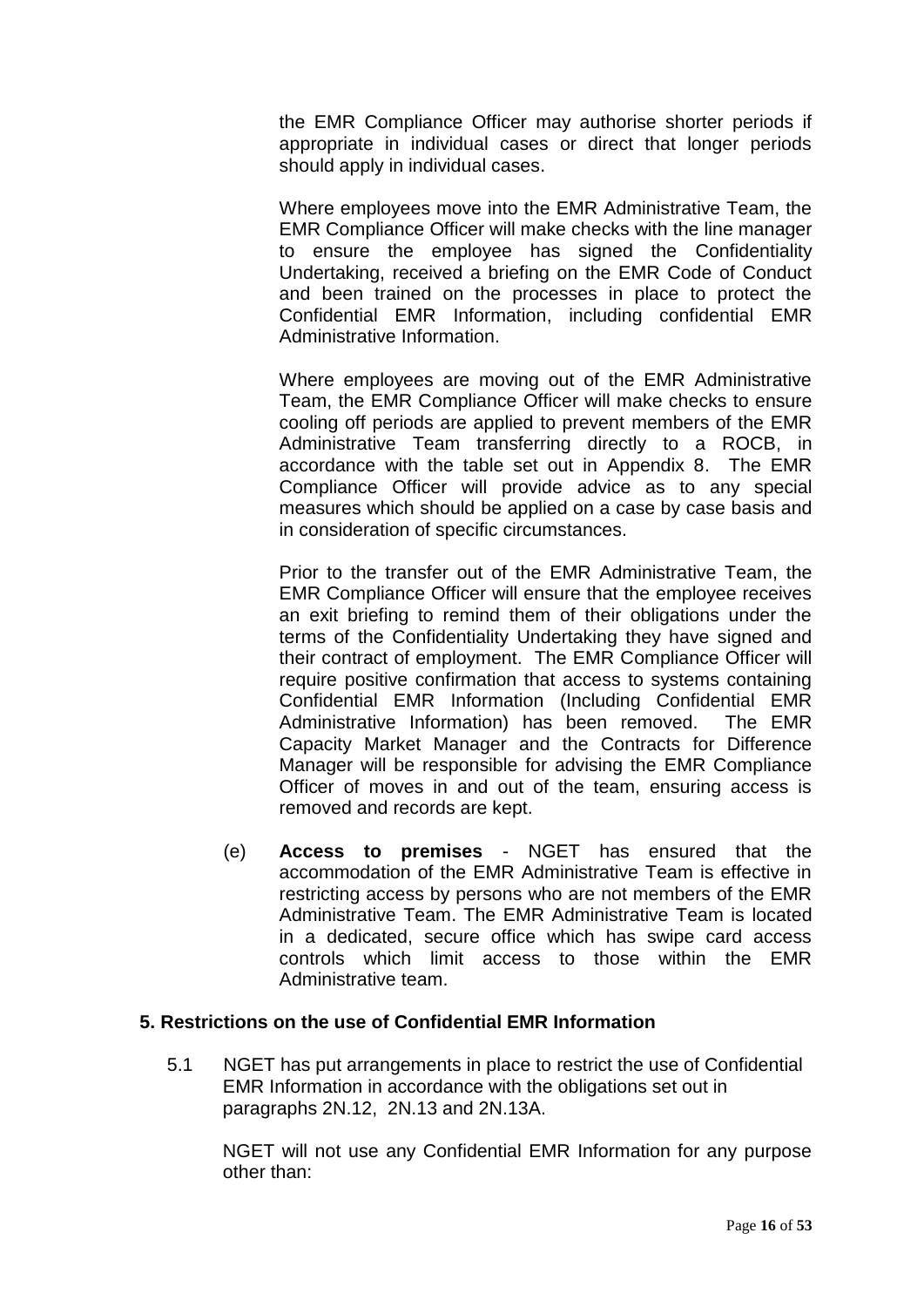- (i) Performing the EMR Functions
- (ii) Carrying on the Balancing Services Activity
- (iii) Production of the Future Energy Scenarios and development of demand and generation scenarios
- (iv) Any other purpose for which NGET has obtained prior written consent from the Authority or which is specified in this EMR Compliance Statement
- (v) As permitted by regulation 65 of the Electricity Capacity Regulations 2014

Provided that Confidential EMR Administrative Information and Confidential EMR Delivery Plan Information shall not be used for the purposes set out in (ii), (iii) or (iv) above unless all reasonable endeavours have been taken under paragraphs 2N.6(a), 6B, 2N.8(b) or 2N.8B to protect from disclosure the source of the information.

Employees will be made aware of the restrictions through training and awareness as described in section 7.6. In addition to the controls described in sections 2, 3 and 4 the following arrangements are in place:

## **(a) Process for maintaining a list of people who have seen Confidential EMR Information**

Confidential EMR Information is held by both the EMR Data Handling, and the EMR Administrative teams. A process is in place to ensure appropriate disclosure of Confidential EMR Information is managed by these teams in accordance with 2N.12, 13 and 13A and that recipients understand the restrictions that apply.

Within the EMR Administration Team the Stakeholder and Compliance Manager is responsible for maintaining a register of persons to whom Confidential EMR Information, including Confidential EMR Administrative Information, has been disclosed. Within the Data Handling Team, the EMR Modelling Manager is responsible for maintaining a register of persons to whom Confidential EMR Information, including Confidential Delivery Plan Information, has been disclosed. These registers are known as the Confidential EMR Information Disclosure lists and will be provided to Ofgem if requested. A record of changes made to the Confidential EMR Information Disclosure list will be kept.

Employees on the Confidential EMR Information Disclosure list will be made aware of their obligations through regular reminders and where applicable, will be required to sign a confidentiality acknowledgement in the form set out in Appendix 7 as referred to above .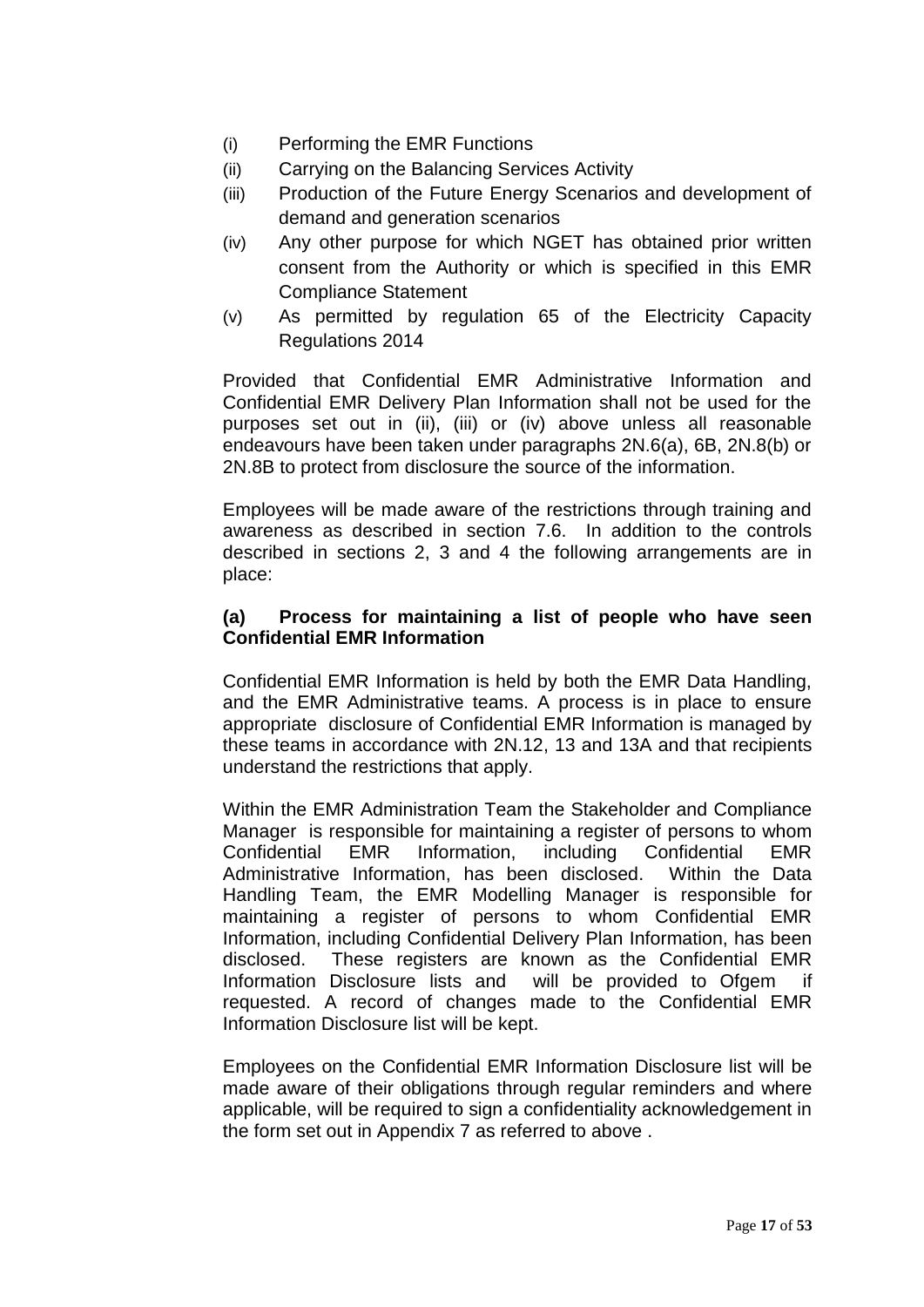A copy of the Confidential EMR Disclosure List will be provided to Ofgem annually at the same time as the annual compliance report but as a separate document.

## **(b) List of persons who should never see Confidential EMR Information**

For the purposes of Special Condition 2N.18(a)(vi) persons to whom Confidential EMR Information should never be disclosed are:

- employees, agents, contractors and advisers of or to the licensee engaged in the licensee's Transmission Business other than those:
	- $\circ$  performing the EMR Functions  $(2N.12(c)(i))$ ;
	- $\circ$  carrying on the Balancing Services Activity (2N.12(c)(ii));
	- o carrying on any activity to which the Authority has given its prior written consent or which is specified in this compliance statement (2N.12(c)(iii));
	- o as permitted by Regulation 65 of the Electricity Regulations 2014 (2N.12(c )(iv))
	- o to whom disclosure is required in order to enable NGET to perform its EMR Functions (2N.13A(a)); or
	- o engaged in, or in respect of, the provision of Shared Services, to the extent necessary to allow them to carry out their respective functions (2N.13A(b));
- employees, agents, contractors and advisers of or to the licensee engaged in any other business of the licensee; and
- employees, agents, contractors and advisers of or to an Associate of the licensee which carries on any ROCB, being the business of:
	- o participating in, or intending to participate in, a competitive tender exercise to determine a person to whom an offshore transmission licence is to be granted:
	- o an Offshore Transmission Owner;
	- o undertaking carbon capture and storage activities; or
	- o owning and / or operating an entity participating in, or intending to participate in activities which require a licence under section 6(1)(e) of the Electricity Act 1989.

## **c) Additional Controls to protect Confidential EMR Delivery Plan Information**

Controls in place to protect Confidential EMR Delivery Plan information are set out in section 3.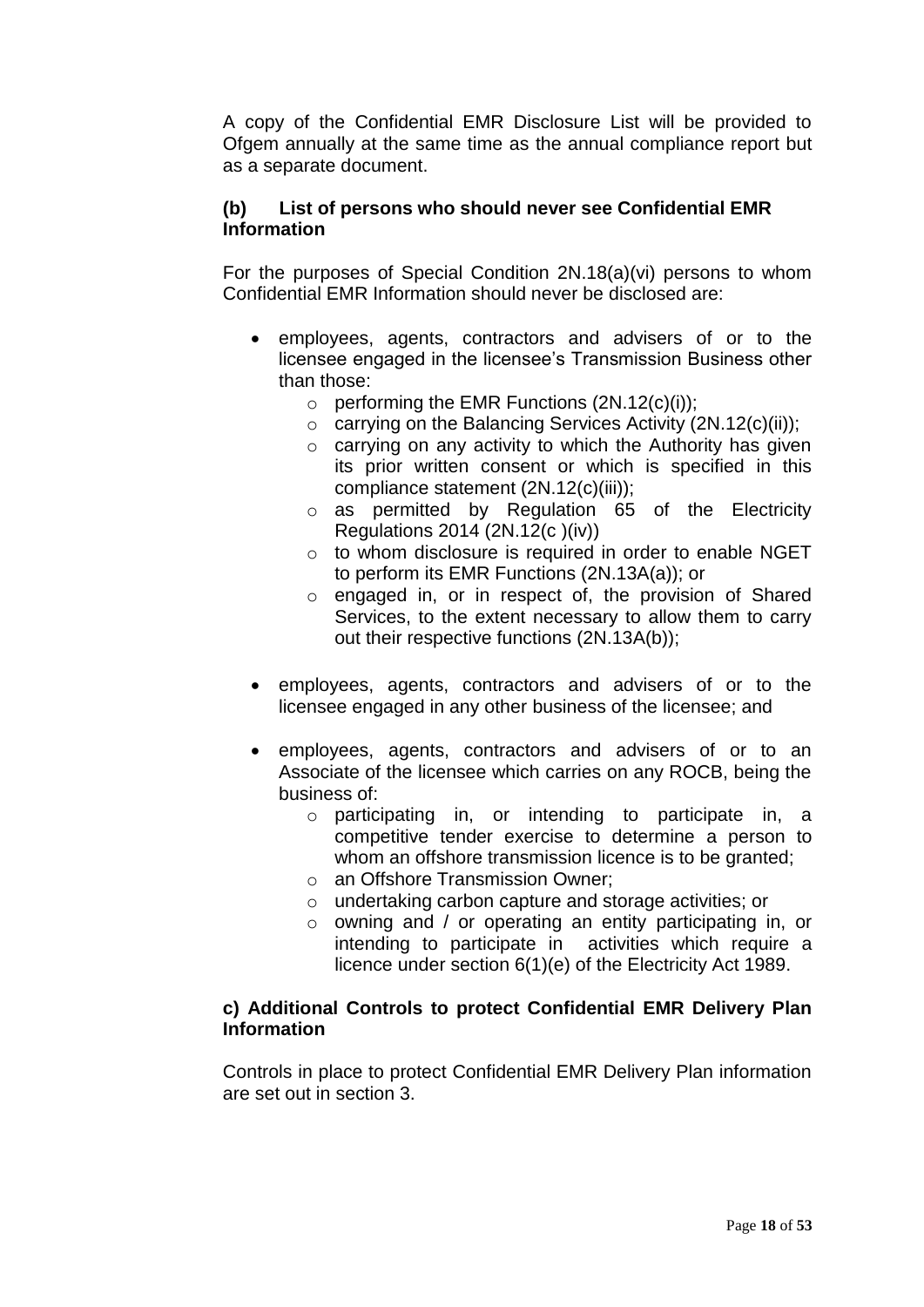#### **6. EMR Compliance Statement**

6.1 This Compliance Statement has been put in place in order to set out the arrangements which NGET will adopt to secure compliance with the EMR Relevant Duties in accordance with Special Condition 2N.

> In order to secure compliance with the requirements of Part D of Special Condition 2N, NGET has put in place an EMR Code of Conduct (attached as appendix 5 and described in section 2.6) and a programme to ensure training and awareness (described in section 8). The Code of Conduct and training material make it clear that a deliberate breach would be treated as a disciplinary matter in accordance with National Grid HR policy.

> NGET has put in place systems of control to protect Confidential EMR Information and processes for recording, processing and storage of Confidential EMR Delivery Plan Information and Confidential EMR Administrative Team Information to ensure that (unless specifically otherwise permitted under the Licence or other law):

- Confidential EMR Delivery Plan Information can only be accessed by the EMR Data Handling Team.
- Confidential EMR Administrative Information can only be accessed by the EMR Administrative Team.

These controls are set out in sections 3, 4 and 5.

The systems in place to manage Confidential EMR Delivery Plan Information and Confidential EMR Administrative Information have been set up in compliance with National Grid's Information & Security Standards and documents will be maintained and classified in accordance with National Grid's Information & Records Management Policy.

- 6.2 NGET will at least every 12 months, or at such other interval as the Authority may direct, review the descriptions set out in this EMR Compliance Statement. Where the descriptions in this EMR Compliance Statement continue to be complete and accurate in all material respects, NGET will confirm this to the Authority in its annual report to be submitted pursuant to para 25 of Special Condition 2N. Where the descriptions set out in this Compliance Statement are not complete and accurate in all material respects, NGET will revise the EMR Compliance Statement accordingly, and will submit it to the Authority for approval as an appendix to the Annual Compliance Report, or as may be required.
- 6.3 NGET will make a copy of the approved EMR Compliance Statement publically available on the National Grid plc website.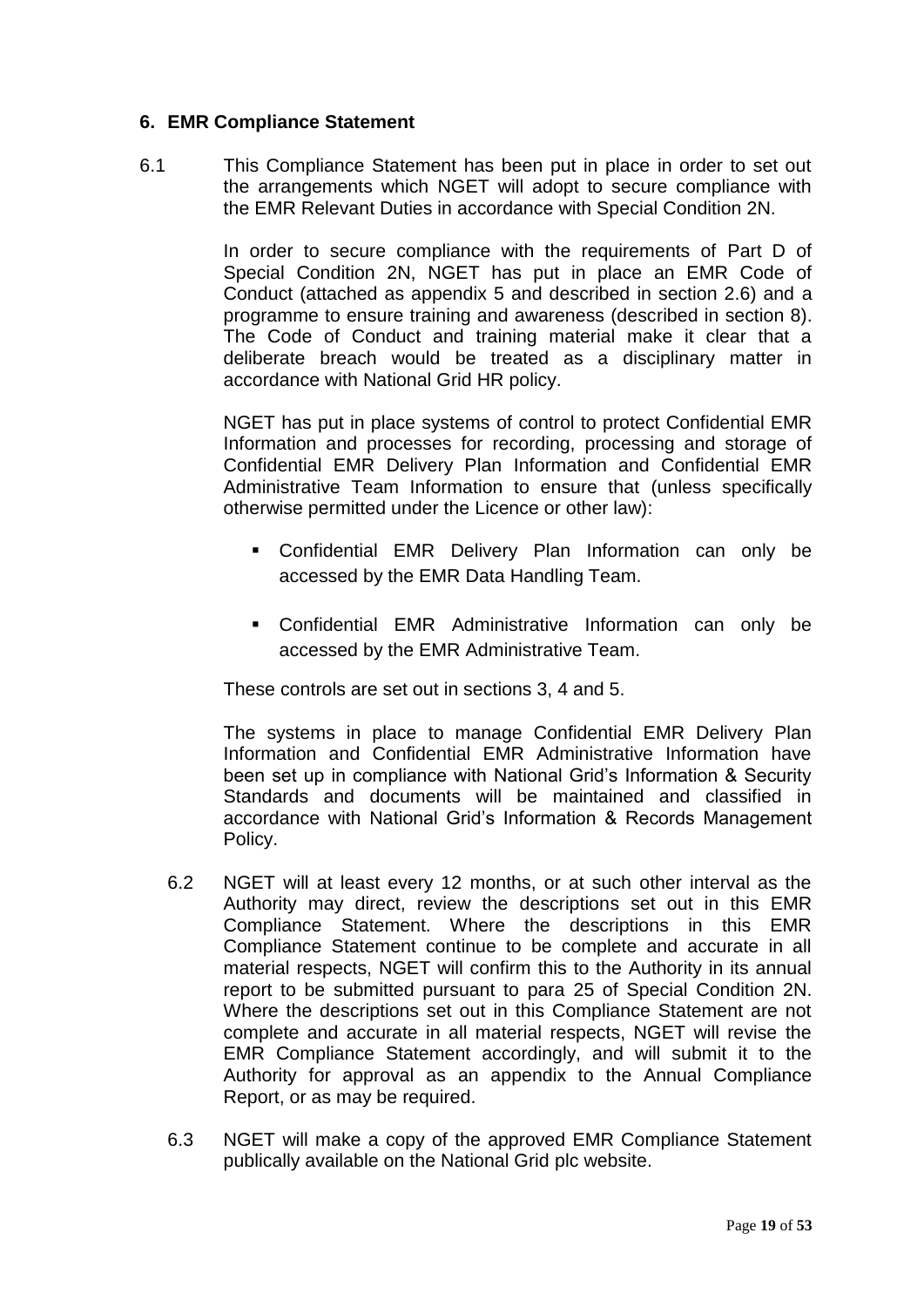## **7. Appointment of EMR Compliance Officer and EMR compliance reporting**

7.1 In accordance with para 19 of Special Condition 2N, NGET has appointed an EMR Compliance Officer to facilitate compliance with the EMR Relevant Duties and to perform inter alia all the duties as set out in paragraph 24 of Special Condition 2N.

The EMR Compliance Officer is also appointed as:

- Business Separation Compliance Officer ("BSCO") under Special Condition 2O of the NGET Licence
- BSCO under Special Condition 10C of the NGG Licence
- Compliance Officer under Standard Special Condition A34 of the NGG Licence
- Compliance Officer under Special Condition 2H of the NGET Licence
- 7.2 In accordance with para 20 of Special Condition 2N, NGET has appointed the Director, Market Operations as "Single Responsible Director" for the purpose of ensuring the performance of, and overseeing the duties and tasks of the EMR Compliance Officer and the licensee's compliance with its EMR Relevant Duties. The Single Responsible Director shall report to the board of directors of the licensee in relation to the obligations set out in Special Condition 2N.
- 7.3 In accordance with paragraph 21 of Special Condition 2N, NGET shall ensure that the EMR Compliance Officer is provided with sufficient resources and access to premises, systems, information and documentation in order to fulfil the duties and tasks assigned under this condition.
- 7.4 In accordance with paragraph 2N.22, the EMR Compliance Officer is not engaged in the management or operation of the Transmission Business, any associate, any other business of NGET or any Relevant other Competitive Business. The independence of the EMR Compliance Officer is secured through:
	- a reporting to the UK General Counsel and Company Secretary;
	- a separate reporting line to the Compliance Committee; and
	- a strong stewardship link to the NGET Board of Directors.

NGET has established a compliance committee, to which the EMR Compliance Officer shall report twice yearly. The Compliance Committee reports to the NGET Board of Directors and includes among its members the Single Responsible Director, the Sufficiently Independent Directors and the director responsible for management of regulatory issues. A chart showing National Grid's Governance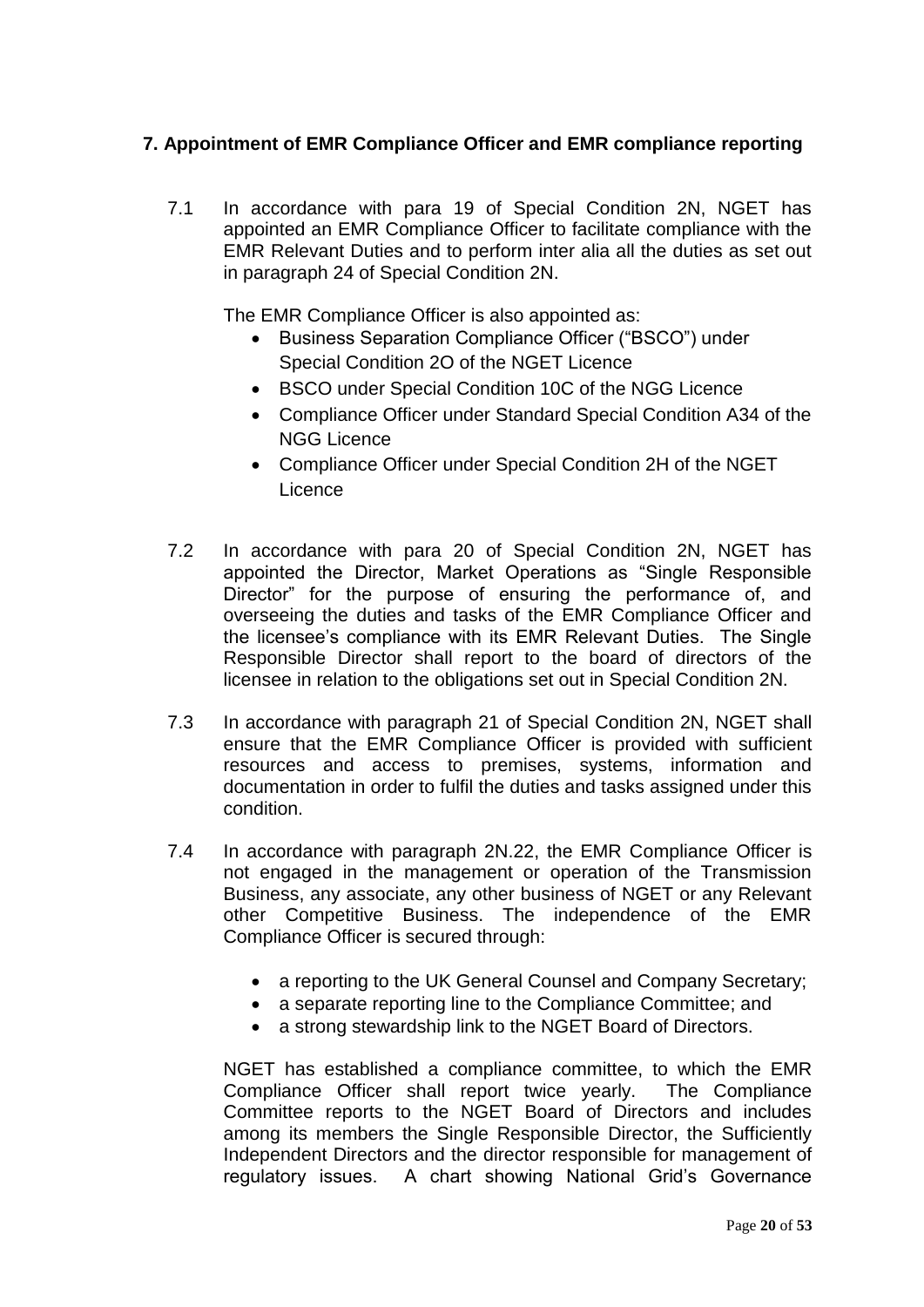Structure with the Compliance Committee is included in Appendix 3 of this statement.

7.5 NGET has appropriate processes in place and will ensure relevant teams are briefed so that relevant complaints or representations are reported to the EMR Compliance Officer for investigation.

#### 7.6 **Duties & Tasks of the EMR Compliance Officer**

The EMR Compliance Officer will undertake the duties and tasks set out in paragraph 2N.24 and will seek to secure a culture of compliance within NGET through the following activities:

- **(a) Information, Advice and Training -** The EMR Compliance Officer will continue to provide advice to NGET managers and Directors of NGET to ensure compliance with the EMR Relevant Duties.
	- Compliance rules will be put in place which will reinforce the EMR Code of Conduct described in section 2. The EMR Data Handling Team, the EMR Administrative Team and other teams within NGET who need to be aware will receive a targeted briefing from the EMR Compliance Officer's team to ensure they are fully aware of the restrictions on sharing Confidential EMR Information and how it relates to them. Employees from the ROCB will receive a briefing so that they are aware of the restrictions and do not seek to obtain any unfair advantage.
	- **Employees in the EMR Data Handling Team, EMR** Administrative Team and those on the Confidential EMR Information Disclosure List will receive regular reminders from their responsible mangers during the year to ensure a high level of awareness is maintained.
	- To ensure wider awareness across the National Grid UK business, general communications will be made using National Grid's usual employee communication channels, which include bulletins and provision of material for discussion at Team Meetings.
	- A network of Licence Advisers are in place who promote awareness of licence obligations, engender a culture of compliance and facilitate compliance monitoring within their area of the business. Licence Advisers within NGET have been briefed on the EMR licence obligations. The EMR Compliance Officer maintains regular contact with the Licence Advisers and workshops are held periodically to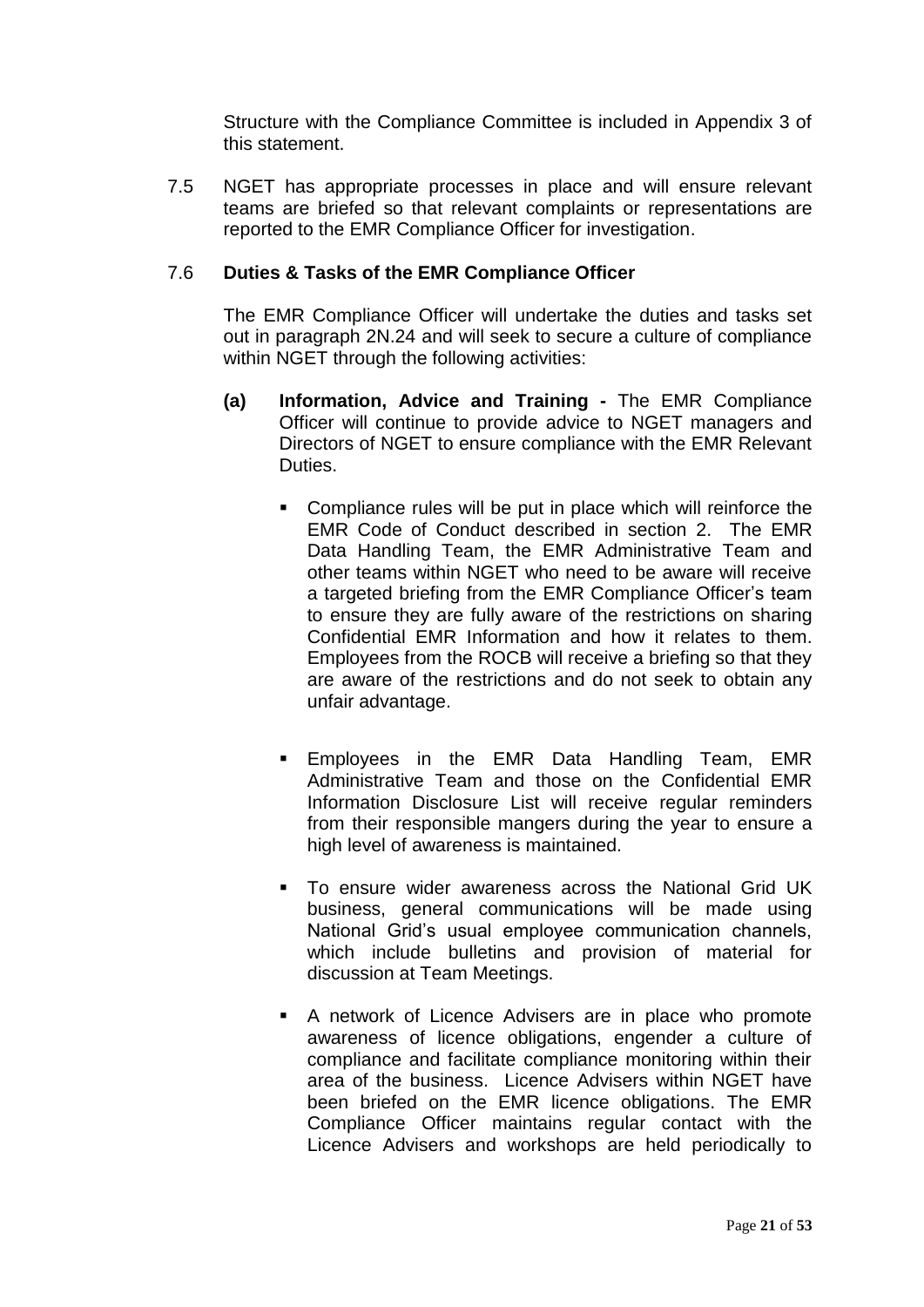ensure consistent interpretation of information sharing restrictions and to identify compliance best practice.

- The EMR Compliance Officer's intranet website has a comprehensive range of compliance educational material, full copies of the licence and codes of conduct. Compliance rules and the EMR Code of Conduct will be made available to NGET employees via this Intranet site.
- The principles of information sharing restrictions are further reinforced through an e-learning module. Employees who have access to commercially sensitive information or who are involved in the pricing, negotiation or delivery of contracts are required to recomplete the e-learning training every two years.
- **(b) Monitoring** The EMR Compliance Officer will undertake monitoring during the period to assess the effectiveness of practices, procedures and systems adopted to secure compliance with the EMR Relevant Duties.
	- The EMR Compliance Officer has ensured that relevant Licence Advisers have been briefed on the practices, procedures and systems which have been put in place to secure compliance with the EMR Relevant Rules. The Licence Advisers will be required to build these controls into their business separation frameworks.
	- As part of the monitoring process, the Licence Advisers will assess risks and review and test the effectiveness of the controls in place. The Licence Advisers will submit their report as to the effectiveness of the controls in place, approved by their director to the EMR Compliance Officer.
	- The monitoring is backed up by the EMR Compliance Officer's team holding challenge & review meetings with the Licence Advisers during the year.
	- As part of the monitoring the EMR Compliance Officer will liaise with the Risk, Compliance and Audit teams to understand whether any key risks/issues have been identified through their processes.

The EMR Compliance Officer will continue to advise whether to the extent the implementation of such practices procedures and systems require the co-operation of any other person they are designed so as reasonably to secure the required co-operation.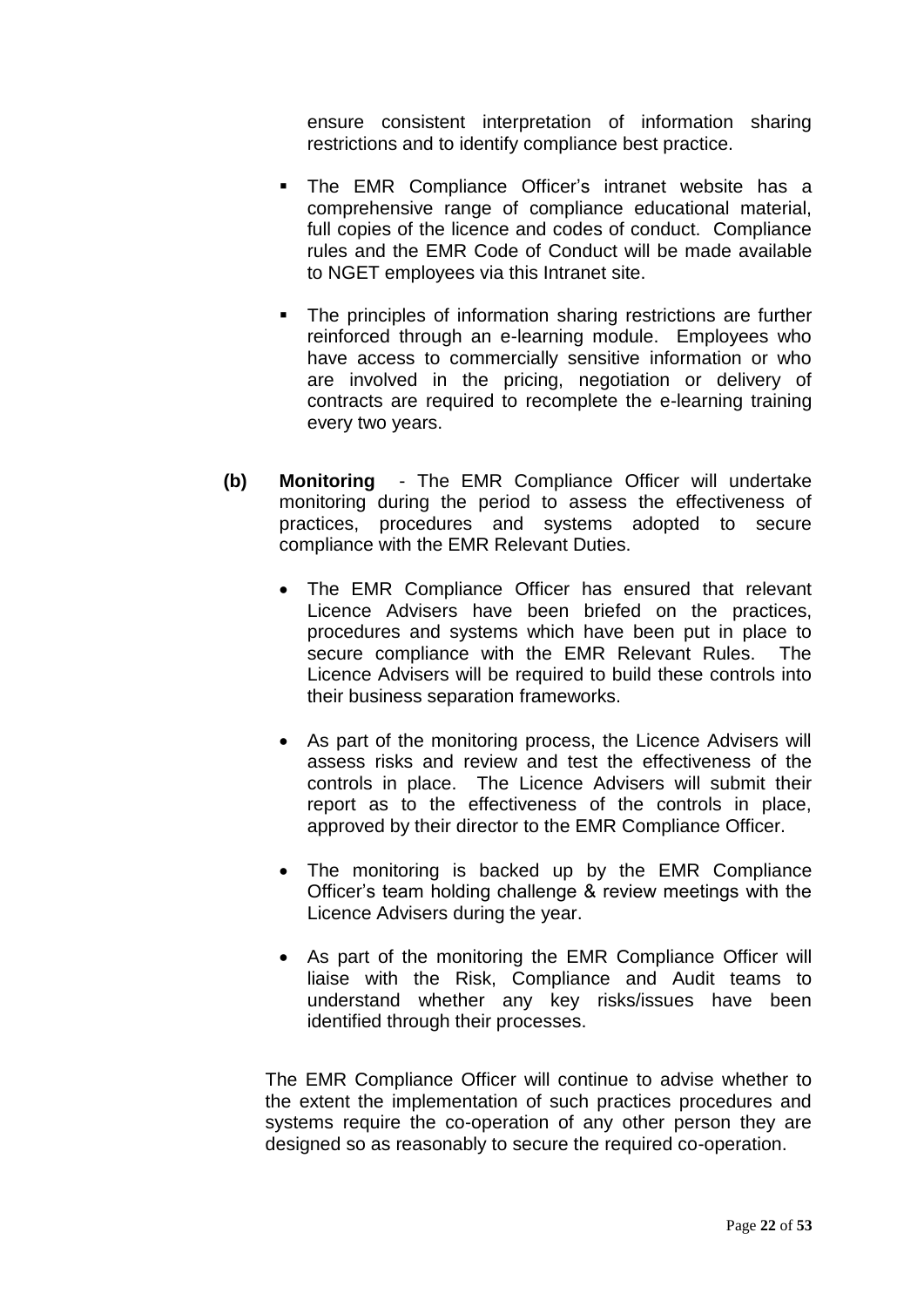The EMR Compliance Officer will investigate any complaint made available in accordance with paragraph 2N.23 and will recommend and advise upon the remedial action which any such investigation has demonstrated to be necessary or desirable.

The EMR Compliance Officer will report annually to the Single Responsible director as to their activities in respect of the EMR Relevant Duties during the period covered by the report.

7.7 In accordance with paragraph 2N.25 of Special Condition 2N, NGET will prepare an annual report in a form approved by the Authority, as to its compliance with the EMR Relevant Duties and its implementation of the practices, procedures and systems set out in the EMR Compliance Statement.

In accordance with paragraph 2N.26, the report will detail the activities of the EMR Compliance Officer during the reporting period, refer to any matters appropriate to the implementation of the practices, procedures and systems described in the compliance statement, set out the details of any investigations conducted by the EMR Compliance Officer and will be accompanied by a compliance certificate approved by a resolution of the board of directors and signed by the Single Responsible Director.

NGET will submit the annual compliance report and certificate to the Authority and will publish it on its web site no later than 14 days following its approval by a resolution of the board of directors.

#### **8. General**

8.1 Should NGET cease to perform the EMR Functions, NGET will continue to apply the controls to protect Confidential EMR information, including Confidential EMR Delivery Plan Information and Confidential Administrative Information, in accordance with paragraphs 2N.12 and 13 of Special Condition 2N.

## **9.Further information**

Requests for further information about this statement should be addressed for the attention of the EMR Compliance Officer at:

National Grid Electricity Transmission plc Legal Department National Grid House Warwick Technology Park Gallows Hill **Warwick** CV34 6DA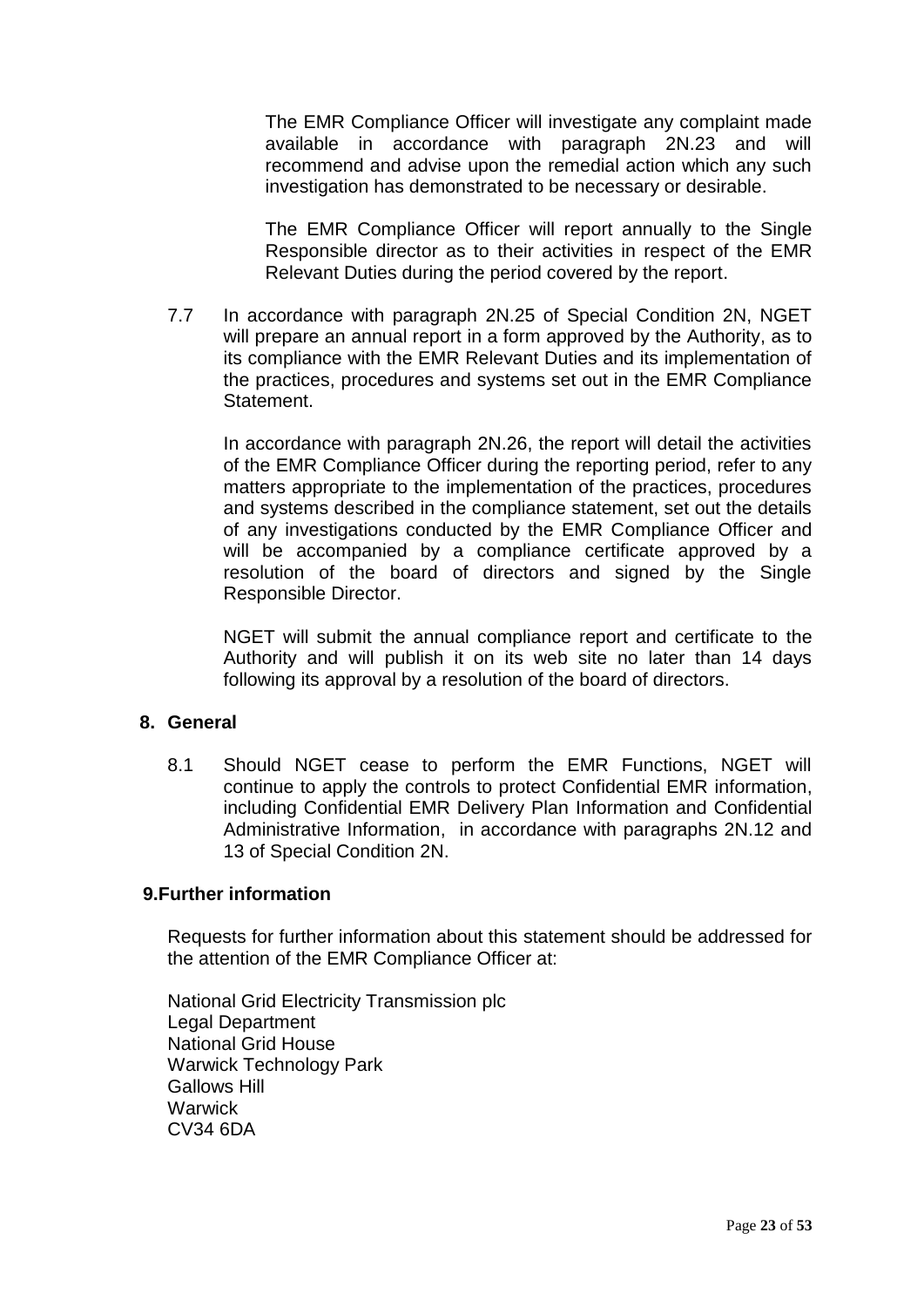## **Appendices**

Appendix 1 – Shared Service Functions

Appendix 2 – Company structure chart

Appendix 3 – National Grid's Governance structure with compliance committee

Appendix 4 – Structure chart showing the EMR Data Handling Team and the EMR Administrative Team within the organisation

Appendix 5 - EMR Code Of Conduct

Appendix 6– Non Disclosure Agreements.

Appendix 7 –Confidentiality Acknowledgement and Confidentiality Undertaking

Appendix 8 – Minimum posting periods applicable to EMR Administrative Team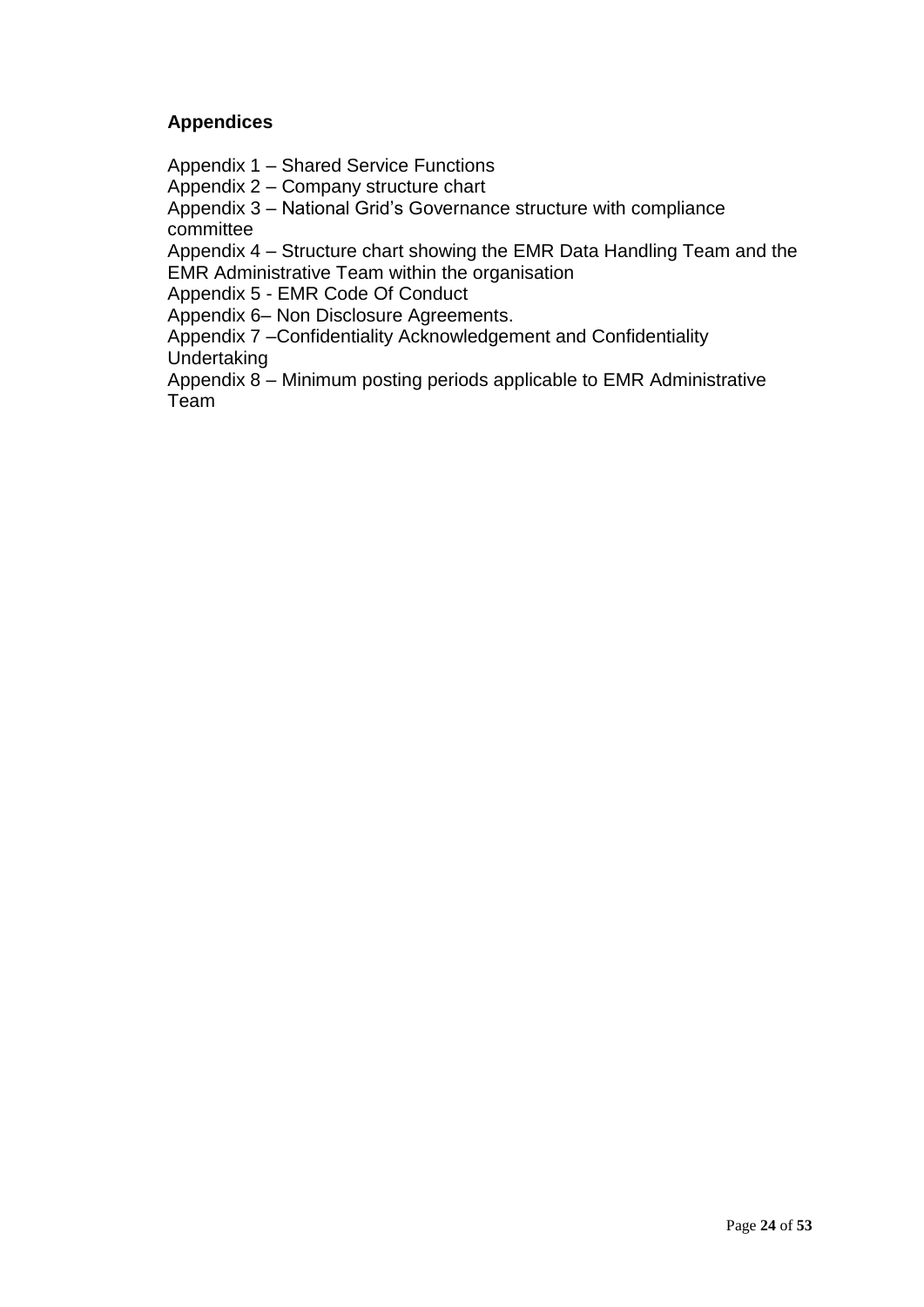## **Appendix 1 – Shared Service Functions**

- Finance
- Human Resources
- Business Development
- Legal
- $\bullet$  IS
- Regulation & Government Affairs
- Procurement & Logistics
- Planning and Environment
- Public Relations
- Health & Safety
- Audit
- Insurance
- Tax
- Property Management
- Transactional Finance
- Transactional Human Resources
- Facilities Management
- Services provided by Construction

Confidential EMR Information may only be shared with employees from the above Shared Services functions to the extent that they need the specific information to carry out their role in supporting the EMR Functions.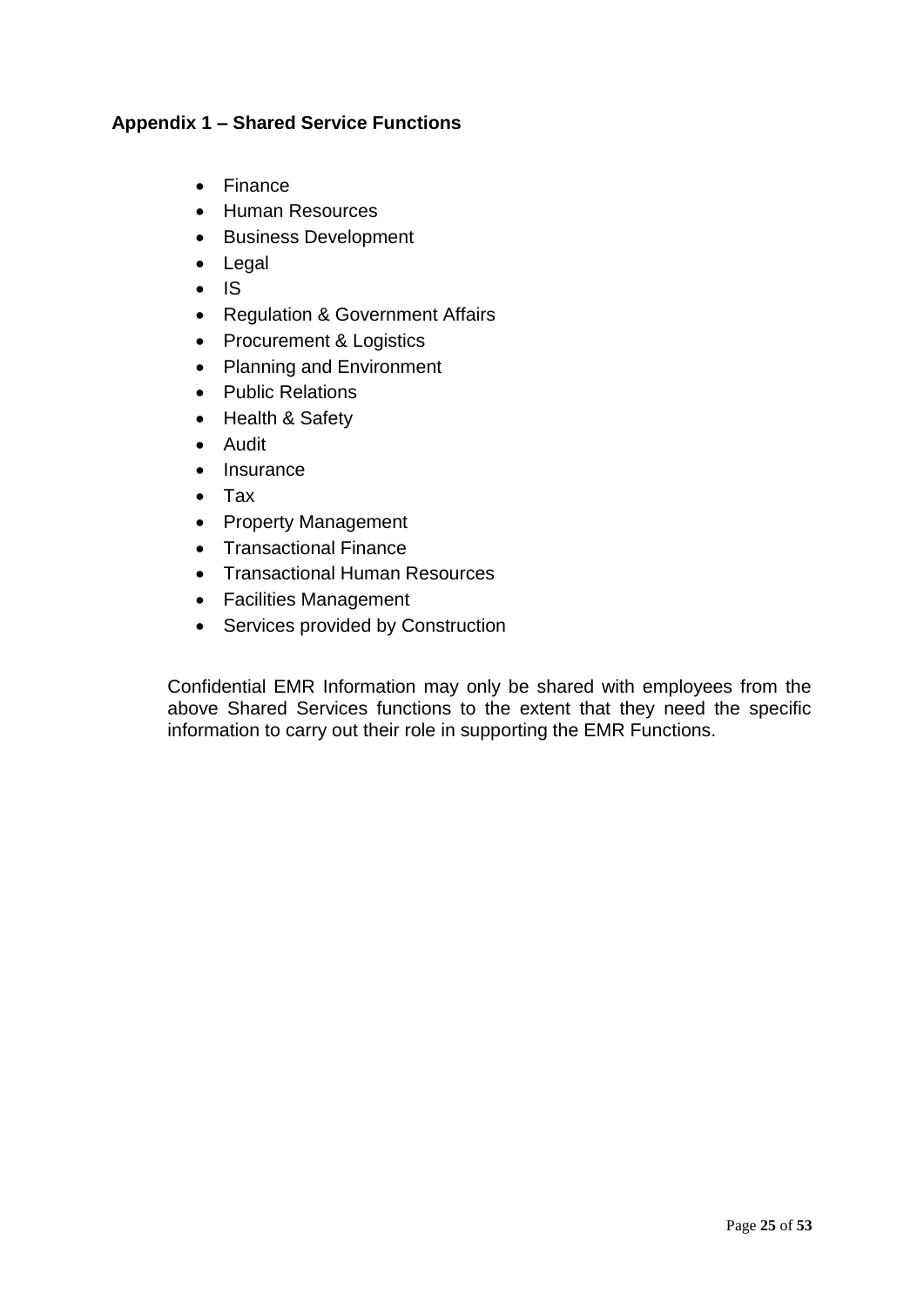## **Appendix 2 – Company Structure Chart**



Based on National Grid plc corporate structure as at September 2017

businesses. This chart was accurate at this date and will only be updated where there are material changes to either NGET or any relevant other competitive<br>businesses. This chart shows the principal UK operating companies subsidiary companies.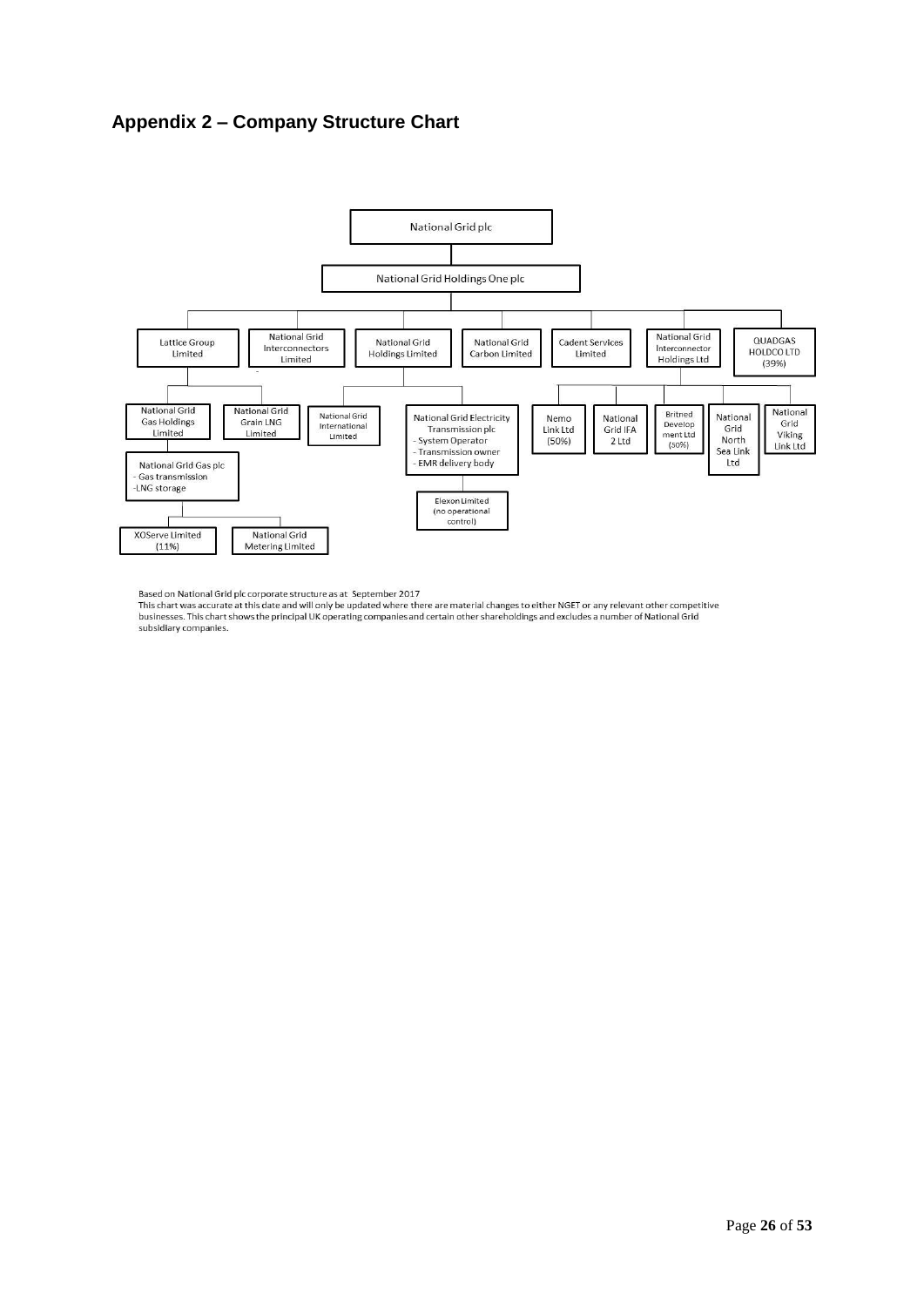## **Appendix 3 – National Grid's Governance Structure with Compliance Committee**

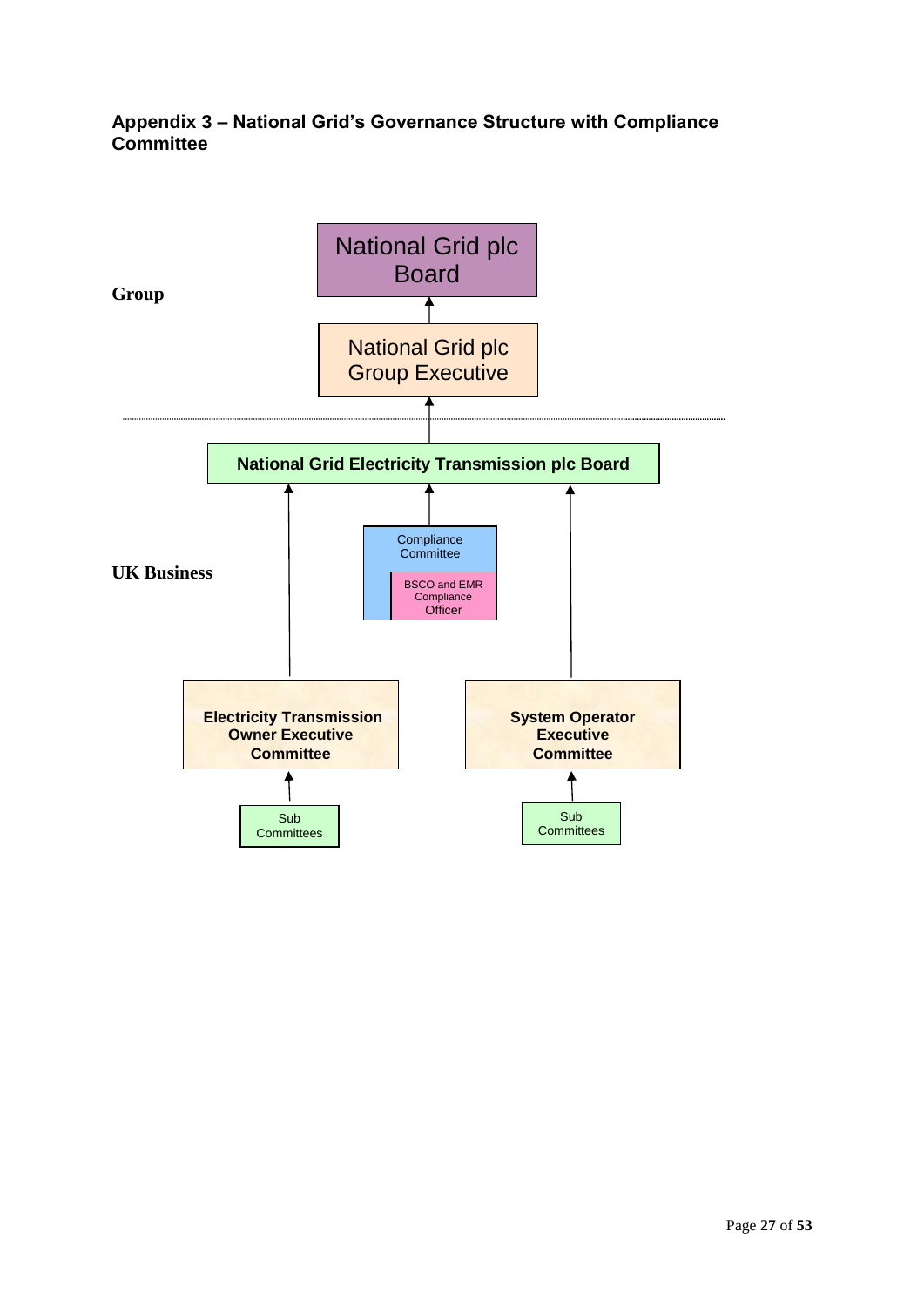## **Appendix 4**

## **Structure charts showing the EMR Data Handling Team and the EMR Administration Team**

The structure chart below is correct as at September 2017 and will be updated annually or where there is a material change

**Key**

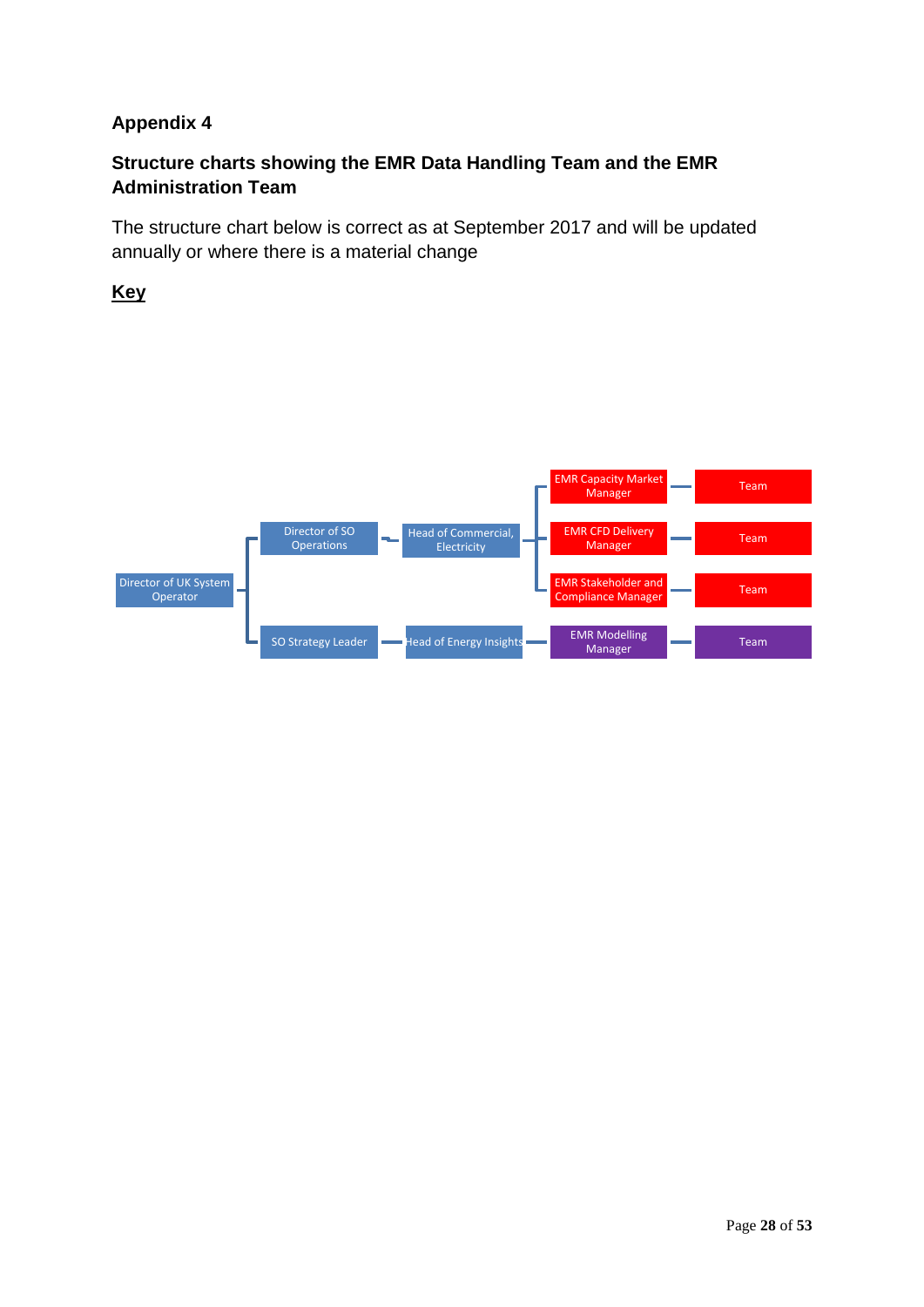## **Appendix 5 – EMR Code of Conduct**

#### **Code of Conduct**

#### **In respect of Confidential EMR Information**

#### **Purpose & Scope**

Through the role of Electricity Market Reform delivery body, National Grid Electricity Transmission (NGET) receives highly sensitive, confidential information from third parties which is known as **Confidential EMR Information**. Confidential EMR information is any information NGET has received through performing the EMR Functions in relation to the Capacity Market, Contracts for Difference and Call for Evidence. Confidential EMR Information includes two subsets:

- Information from third parties who are applying for Capacity Agreements or Contracts for Difference and which is known as **Confidential EMR Administrative Information**; and
- Information from third parties who respond to calls for evidence and which is known as **Confidential EMR Delivery Plan Information.**

The NGET licence Special Condition 2N contains specific obligations which require the implementation of robust controls in order to protect the confidentiality of Confidential EMR Information. There are additional obligations in respect of Confidential EMR Delivery Plan Information and Confidential EMR Administrative Information.

#### **This Code sets out the rules which govern the disclosure of Confidential EMR Information. These rules apply to Confidential EMR information which:**

- is **not** in the public domain
- NGET does **not** receive through the normal course of its activities (ie, through CUSC, BSC (Balancing & Settlement Code), Grid Code, STC (SO TO Code), framework agreements and Connection Applications.

In particular, this Code is designed to mitigate the risk of an unfair commercial advantage arising through:

- Illegitimate sharing of Confidential EMR Information with National Grid's businesses operating in Interconnectors, Offshore or Carbon Capture & Storage
- Ineffective systems for the receipt, storage, classification and processing of Confidential EMR Information
- Use of Confidential EMR Information for unauthorised purposes.

**The Code applies to all electricity transmission employees who are involved in performing the EMR functions, or the Balancing Services Activity or preparation of the Future Energy Scenarios or Demand and Generation Scenarios, and who require access to or disclosure of Confidential EMR Information in order to perform those functions. It also applies to Shared Services employees who require access to or disclosure of Confidential EMR Information in order to perform their Shared Services function.**

**All other UK National Grid employees should be aware of the Code and that they must not seek to obtain an unfair advantage by soliciting Confidential EMR Information**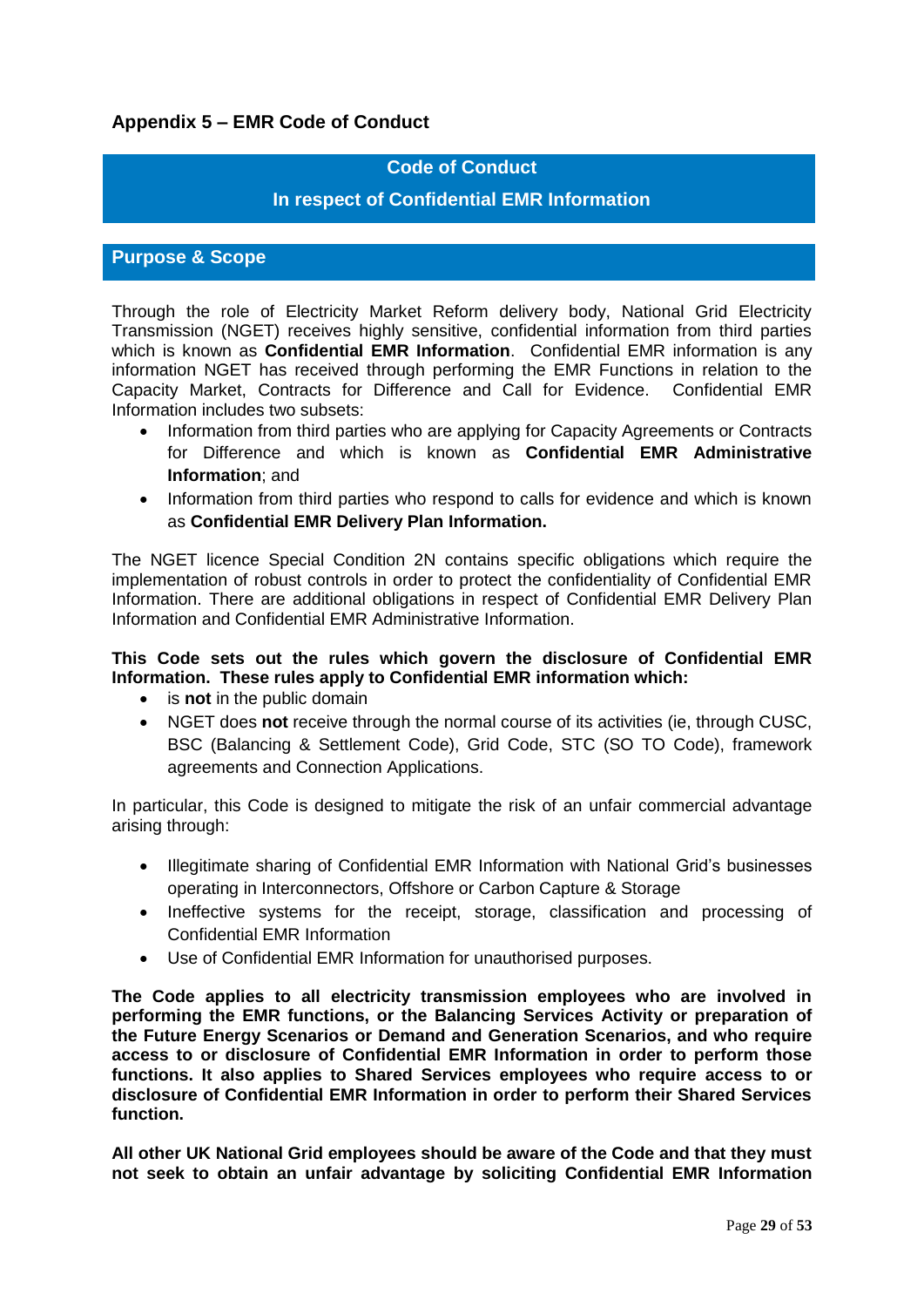#### **(including Confidential EMR Delivery Plan Information and/or Confidential Administrative Information) from an NGET employee.**

#### **What are the consequences of breaching this Code Of Conduct?**

Failure to comply could result in serious consequences for National Grid, including:

- Financial Penalty
- Criminal Prosecution
- Liability payments to a third party for breach of contract
- Investigations and other enforcement action by Ofgem
- Additional and more onerous licence conditions and
- Serious damage to the company's reputation

An intentional breach of the Code of Conduct by an employee (or failure to report an unintentional breach) will be treated as a disciplinary matter and may result in dismissal. Accidental breach of the Code of Conduct would not generally be viewed as a disciplinary matter, except where the employee has not taken reasonable precautions to comply with this Code of Conduct.

**Employees can ask their line manager for guidance in the first instance or contact a member of the Ethics & Compliance Team.** 

#### **What are the rules I need to comply with?**

#### **The following Rules apply to:**

#### **NGET Employees Working on the EMR Functions**

NGET employees who are involved in carrying out the EMR functions must not take any decisions or actions which are unduly influenced in favour of any of NGET's own businesses (including, for the avoidance of doubt the NGET TO and Commercial Engineering Services) and any other National Grid company, in particular those involved in Offshore Carbon Capture and Storage or Interconnector activities.

#### **NGET Employees working on the EMR Administrative Team**

- **DO NOT** share Confidential EMR Administrative Information within NGET outside the EMR Administrative Team except in accordance with defined procedures for sharing with persons carrying out EMR functions, and shared services
- **DO NOT** share Confidential EMR Administrative Information externally outside the EMR Administrative Team except in accordance with defined procedures for sharing with agents, contractors and advisors of NGET, Ofgem, Secretary of State, Auction Monitor and Low Carbon Contracts Company, for the purposes of preparing, amending and updating an annual capacity report and other EMR functions as consented by the Authority.
- **DO** ensure you are aware and comply with document and information system security policies for the secure receipt, storage, classification and sharing of Confidential EMR Administrative Information.
- **DO** sign and comply with the terms of the Confidentiality Undertaking for Administrative Team members
- **DO** ensure you are aware and comply with the policy for transfer of employees into or out of the EMR Administrative Team
- **DO** ensure that whilst you are a member of the EMR Administrative Team you are not simultaneously engaged in any other NGET activity (except NGET management team meetings; participating in companywide improvement initiatives; recruitment activities; attending training, further education courses, team building events and conferences; and supporting company-wide performance management, employee engagement or reporting initiatives)
- **DO** ensure that you only operate from premises where access restrictions are in place to prevent people who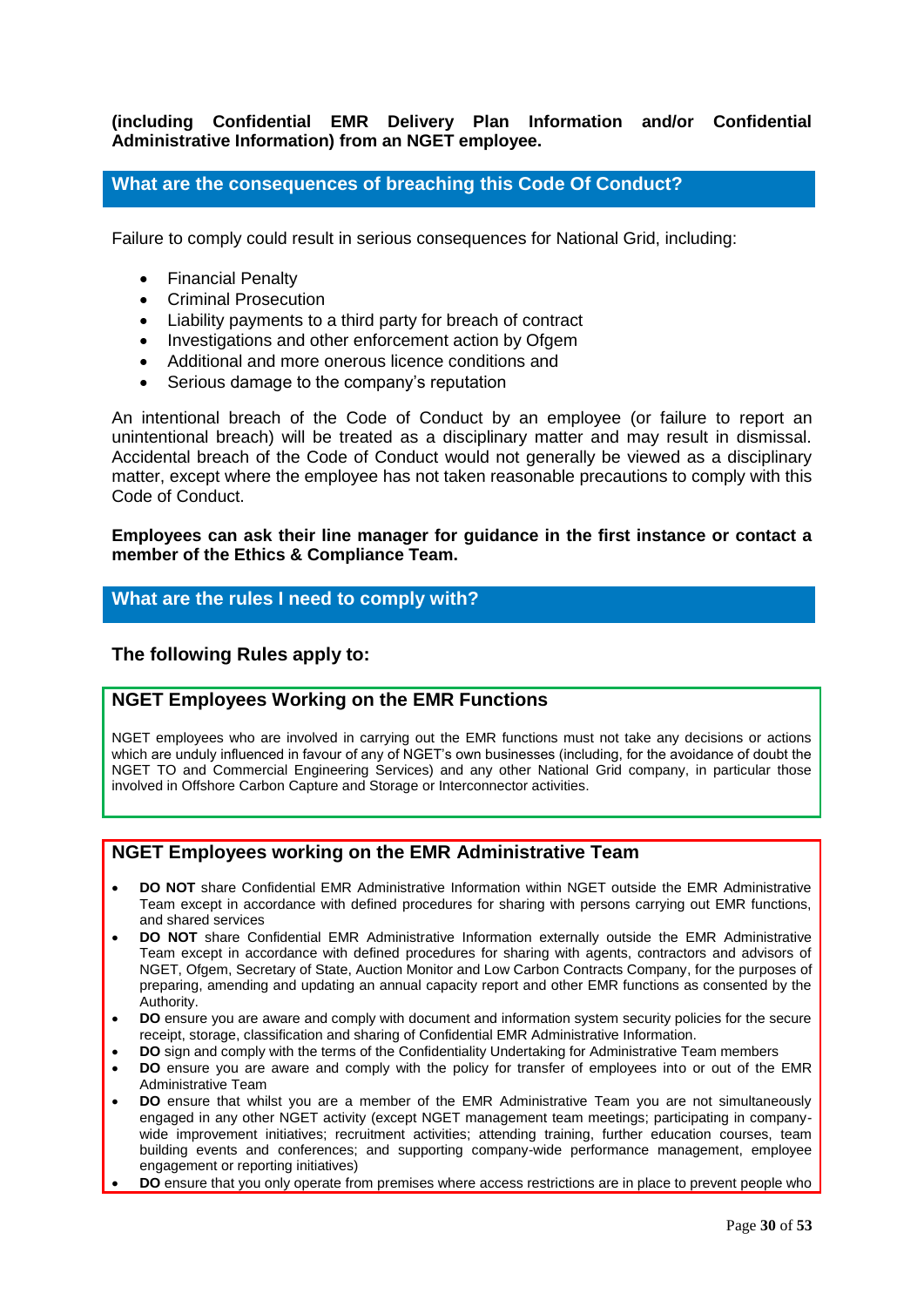aren't members of the EMR Administrative Team from entering and fully comply with the clear desk policy.

- **DO** maintain a list of persons to whom Confidential EMR Informtion has been disclosed, and ensure that information thus disclosed is clearly marked as "Confidential EMR Information"
- **DO** ensure that you keep confidential any Confidential EMR Delivery Plan information provided for the purposes of advising the Secretary of State whether to adjust the demand curve and only use it for that purpose or other purposes as consented by Ofgem

**ONLY** disclose Confidential EMR Administrative Information and other Confidential EMR Information to approved members of the Confidential EMR Information Disclosure List in accordance with defined processes

#### **NGET Employees working on the EMR Data Handling Team**

- **DO NOT** share Confidential EMR Delivery Plan information within NGET outside the Data Handling Team except in accordance with defined procedures for sharing with persons carrying out EMR functions, and shared services
- **DO NOT** share Confidential EMR Delivery Plan Information externally outside the Data Handling Team except in accordance with defined procedures for sharing with agents, contractors and advisors of NGET, for the purposes of adjusting the demand curve for a capacity auction and other EMR functions as consented by the Authority
- **DO** ensure you are aware and comply with document and information system security policies for the secure receipt, storage and anonymisation and aggregation of Confidential EMR Delivery Plan Information.
- **DO** sign and comply with the terms of the Confidentiality Undertaking for Data Handling Team members
- **DO** ensure you are aware and comply with the policy for transfer of employees into or out of the Data Handling Team
- **DO** maintain a list of persons to whom Confidential EMR Inforamtion has been disclosed, and ensure that information thus disclosed to is clearly marked as "Confidential EMR Information"
- **DO** ensure that you keep confidential any Confidential EMR Administrative information provided for the purposes of preparing or updating the annual capacity report and only use it for that purpose or other purposes as consented by Ofgem

**ONLY** disclose Confidential EMR Delivery Plan Information and other Confidential EMR Information with approved members of the Confidential EMR Information Disclosure List in accordance with defined processes .

## **NGET Employees on the Confidential EMR Information Disclosure List**

 **DO NOT** disclose Confidential EMR Information except as authorised by the EMR Team and only use such information for the purpose authorised at the time of disclosure .

#### **All other National Grid Employees:**

- **DO NOT** try to obtain an unfair advantage by encouraging an employee of NGET to share Confidential EMR Information, Confidential EMR Delivery Plan Information, or Confidential EMR Administrative Information
- **DO NOTIFY** the Ethics & Compliance Manager immediately if you receive or have access to "Confidential EMR Information" and this has not been pre-authorised by the EMR Team

#### **What should I do if I discover a breach?**

A non-compliance, whether deliberate or unintentional, should be immediately reported to the Ethics & Compliance Manager, Dianne Burke: Tel: 01926 656653 / Mobile: 07785 290158 or Phil Balfe, Licence Operations Manager, 07896 599196 if Dianne cannot be contacted for any reason.

Non-compliances can also be reported anonymously through the Business Conduct Helpline on 0800 328 7212.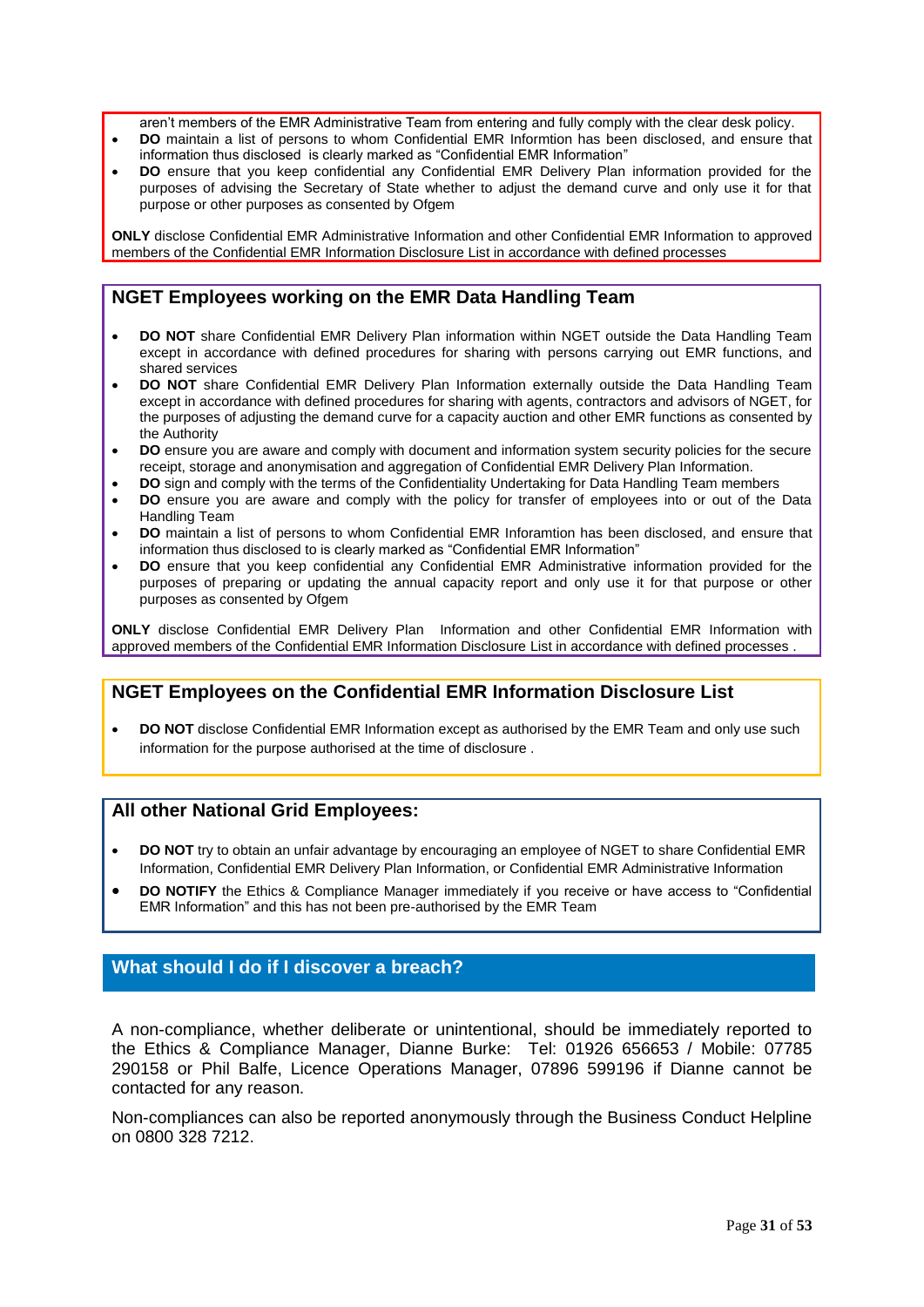If you need further guidance, in the first instance speak to your line manager or to a member of the SO Assurance Team or to a member of the Ethics & Compliance Team.

| <b>Version</b> | <b>Date</b>       | <b>Description</b>                                                                                                                                                                                                                                              | <b>Document Owner</b> |
|----------------|-------------------|-----------------------------------------------------------------------------------------------------------------------------------------------------------------------------------------------------------------------------------------------------------------|-----------------------|
| 1.0            | August<br>2014    | Draft EMR Code of Conduct                                                                                                                                                                                                                                       | Ethics & Compliance   |
| 1.1            | September<br>2014 | <b>EMR Code of Conduct</b>                                                                                                                                                                                                                                      | Ethics & Compliance   |
| 1.2            | October<br>2014   | Amendment to rules which apply to EMR<br>Admin Team and EMR Data Handling<br>team (in accordance with proposed<br>licence change)                                                                                                                               | Ethics & Compliance   |
| 1.3            | <b>July 2015</b>  | Document updated to reflect changes<br>directed to Special Condition 2N and<br>effective from 15.03.2015.<br>Code of Conduct updated to include a<br>Deputy to the EMR Compliance Officer,<br>who should also be contacted in the<br>event of a non compliance. | Ethics & Compliance   |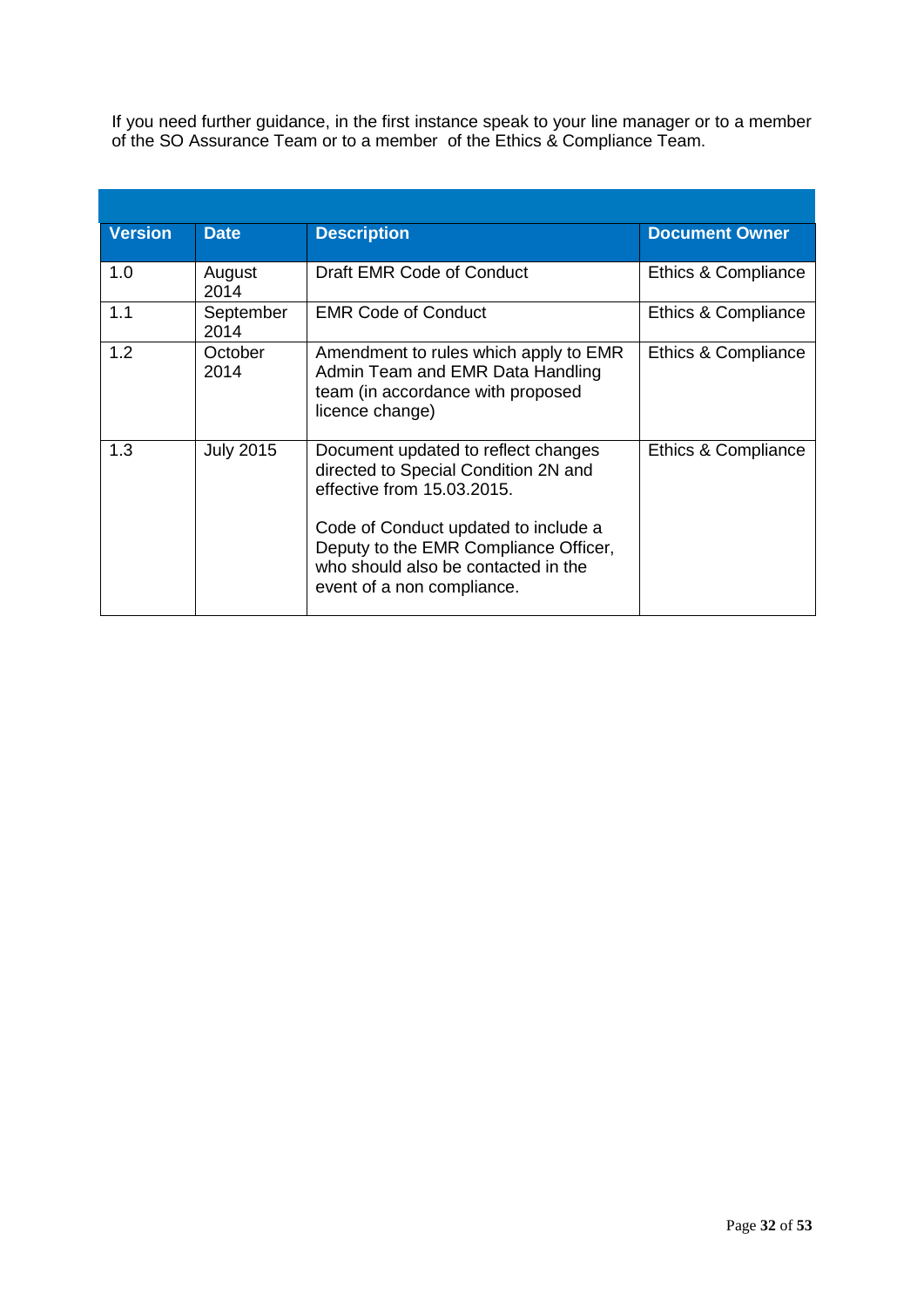## **Appendix 6 – Non Disclosure Agreements**

|     |                                                                      |    | nationalgrid               |
|-----|----------------------------------------------------------------------|----|----------------------------|
|     | <b>EMR Administrative Team Confidentiality</b><br><b>Undertaking</b> |    |                            |
|     | <b>THIS UNDERTAKING</b> is given on                                  |    | 2017                       |
| BY: |                                                                      | οf |                            |
|     | (Full name)                                                          |    | (Full residential address) |
|     | "Employee")                                                          |    | (the                       |

**TO: National Grid Electricity Transmission plc** a company incorporated in England and Wales under registered number 2366977 having its registered office at 1-3 Strand, London WC2N 5EH (the **"Company"**)

#### **DEFINITIONS**

| "Allocation Framework" means any allocation framework made by the          |
|----------------------------------------------------------------------------|
| Secretary of State pursuant to section 13(2)(a) Energy Act                 |
| "Authority" means the Gas and Electricity Markets Authority                |
| "Balancing Services Activities" has the meaning given in the Licence       |
| "Capacity Market Rules" means rules made pursuant to section 34 of the     |
| Energy Act or by the Authority in accordance with the Electricity Capacity |
| Regulations 2014                                                           |
| "CEMRAI" means Confidential EMR Administrative Information as described    |
| in paragraph 1b below                                                      |
| "CEMRI" means Confidential EMR Information as described in paragraph 1a    |
| below                                                                      |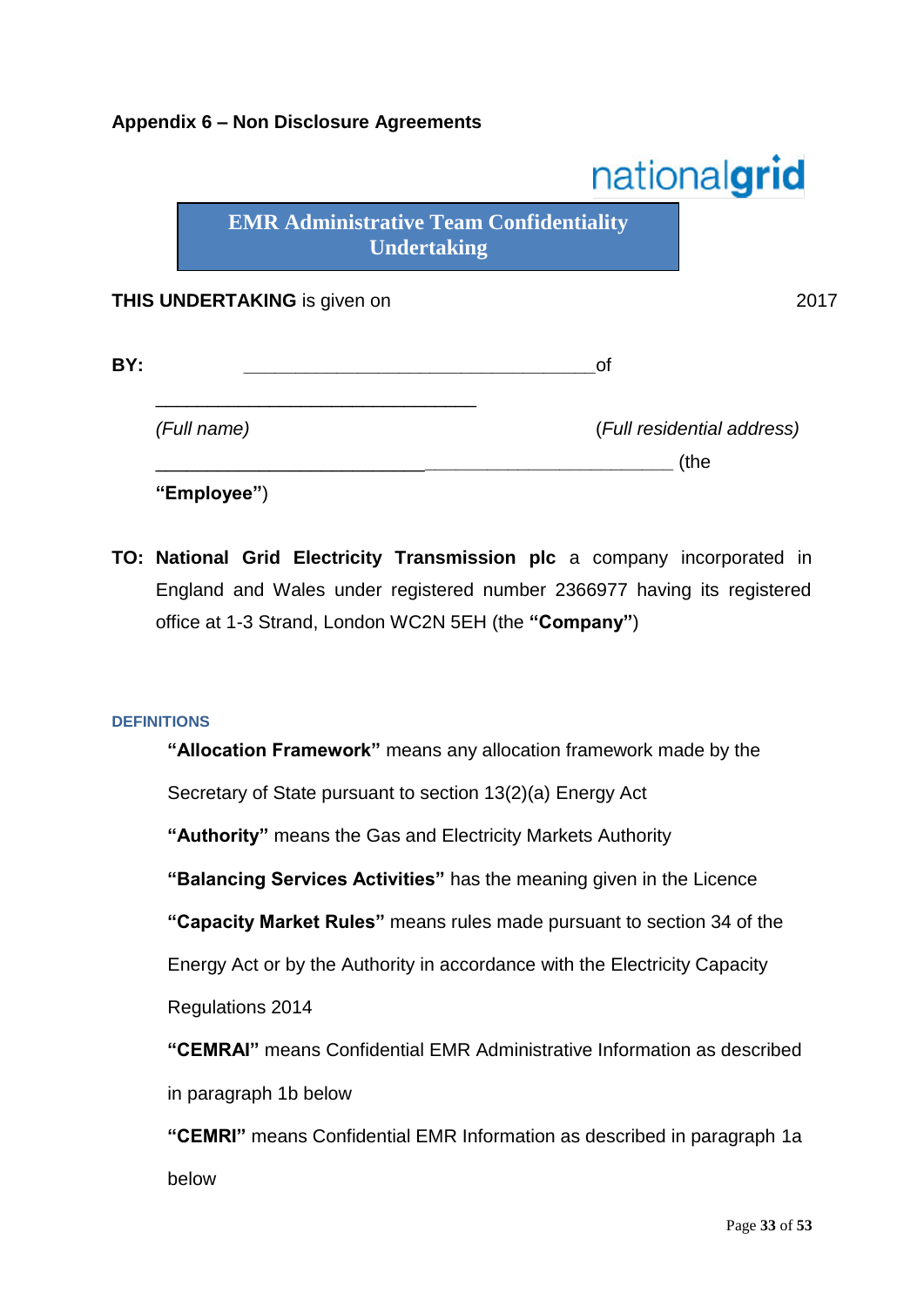**"EMR"** means Electricity Market Reform

**"EMR Administrative Functions"** has the meaning set out in paragraph 1c below

**"EMRAT"** means EMR Administrative Team

**"EMR Compliance Statement"** means the statement established under Special Condition 2N of the Licence

**"EMR Functions"** means functions conferred on the Company by or by virtue of Chapter 2 (contracts for difference), Chapter 3 (capacity market) or Chapter 4 (investment contracts) of the Energy Act 2013

**"Energy Act"** means the Energy Act 2013

**"Group"** means the Company or one of the Company's affiliates

**"Information"** means all information of whatever nature and in whatever form

including, without limitation, in writing, orally, electronically and in a visual or

machine-readable medium including CD ROM, magnetic and digital form

**"Licence"** means the electricity transmission licence granted to the Company

under s6(1) Electricity Act 1989

**"Permitted Purpose"** has the meaning given in the Licence

**"Shared Services"** means shared corporate services as specified in the

EMR Compliance Statement

**"Transmission Business"** has the meaning given in the Licence

#### **RECITALS**

A. The Employee is an employee of the Group and will have access to certain confidential information that the Company will receive as a result of its EMR Functions.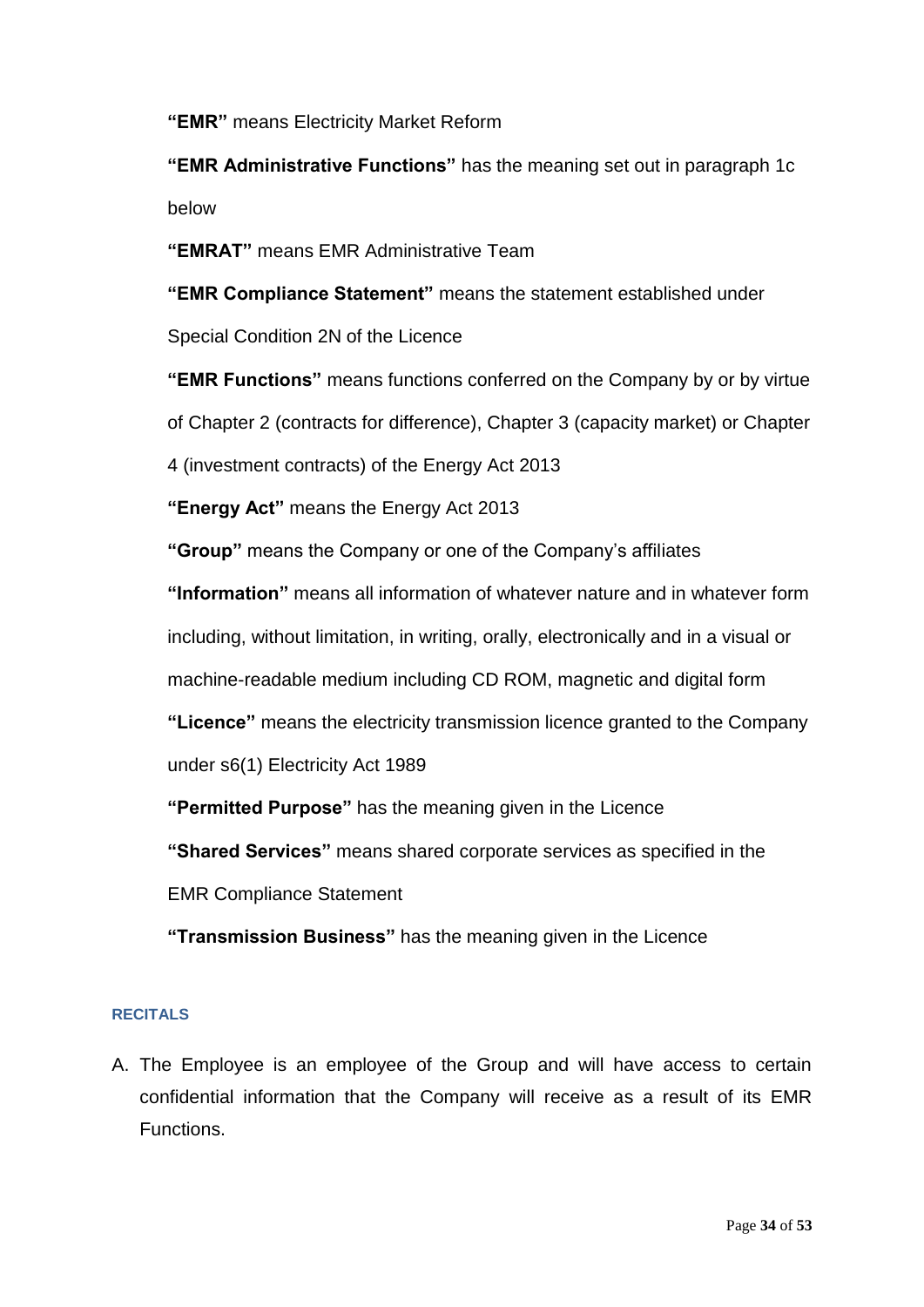- B. Special Condition 2N of the Licence sets out the Company's obligations as to its conduct in performing its EMR Functions.
- C. Special Condition 2N.7 of the Licence requires the Company to establish an EMRAT
- D. Special Condition 2N.9(a) of the Licence requires each member of EMRAT to sign a non-disclosure agreement in a form agreed with the Authority
- E. This deed of Undertaking constitutes the agreement referred to in D above

The Employee undertakes and agrees to keep CEMRI confidential on the following terms.

## **OPERATIVE PROVISIONS**

- 1. In this undertaking:
	- a. CEMRI means all Information (including for the avoidance of doubt CEMRAI) disclosed to or acquired in any way (and whether directly or indirectly) by the Company or any of its agents or representatives by virtue of the performance of EMR Functions by the Company, but excluding:
		- i. all Information that is in or has entered the public domain otherwise than as a direct or indirect consequence of any breach of the Licence;
		- ii. all Information which the Company can demonstrate was lawfully in its written records prior to the date of disclosure of the same by the owner of the CEMRI or which it received from a third party independently entitled to disclose it; and
		- iii. all Information properly received in the usual course of the Company's activities pursuant to paragraphs (a) to (c) (inclusive) of Permitted Purpose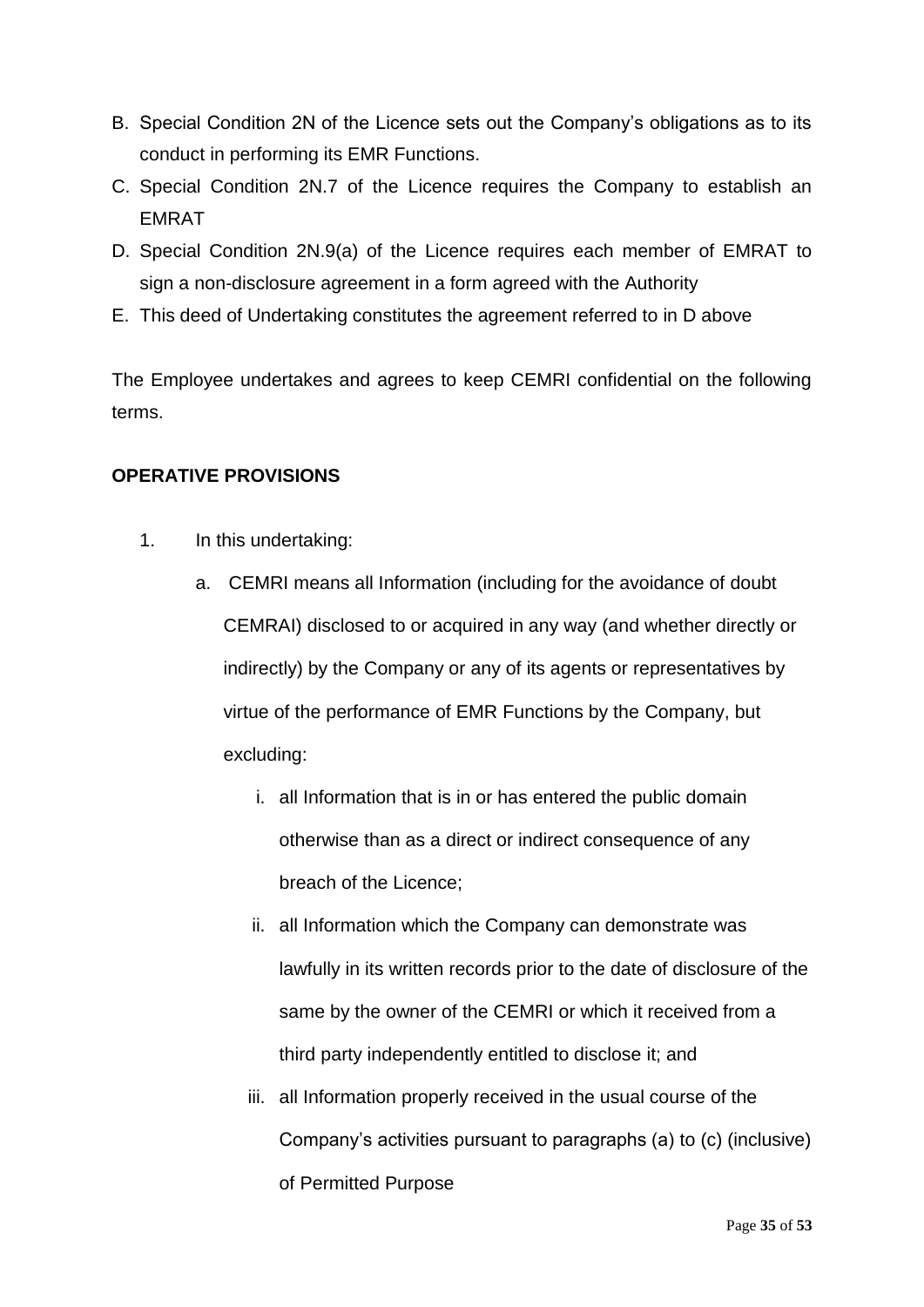- b. CEMRAI means CEMRI disclosed to or acquired by the Company by virtue of its role in performing EMR Administrative Functions
- c. EMR Administrative Functions means any functions conferred on the Company by or by virtue of:
	- i. The Electricity Capacity Regulations 2014, but excluding any functions conferred by or by virtue or Part 3 of those regulations
	- ii. Capacity Market Rules
	- iii. The Contracts for Difference Allocation Regulations 2014
	- iv. Allocation Framework
- 2. The Employee is a member of EMRAT and undertakes to the Company not to disclose CEMRAI to anyone who is not a member of EMRAT unless:
	- a. All reasonable endeavours have been taken to ensure that it is not possible for the source or owner of the CEMRAI to be identified; or
	- b. Permitted by paragraph 8A of Special Condition 2N of the Licence
- 3. The Employee further undertakes to the Company to:
	- a. keep all CEMRI confidential;
	- b. ensure that all CEMRI is not directly or indirectly disclosed to any other person save as permitted by paragraph 4;
	- c. not use any CEMRI for any purpose other than:
		- i. performing the EMR Functions;
		- ii. carrying out the Balancing Services Activities;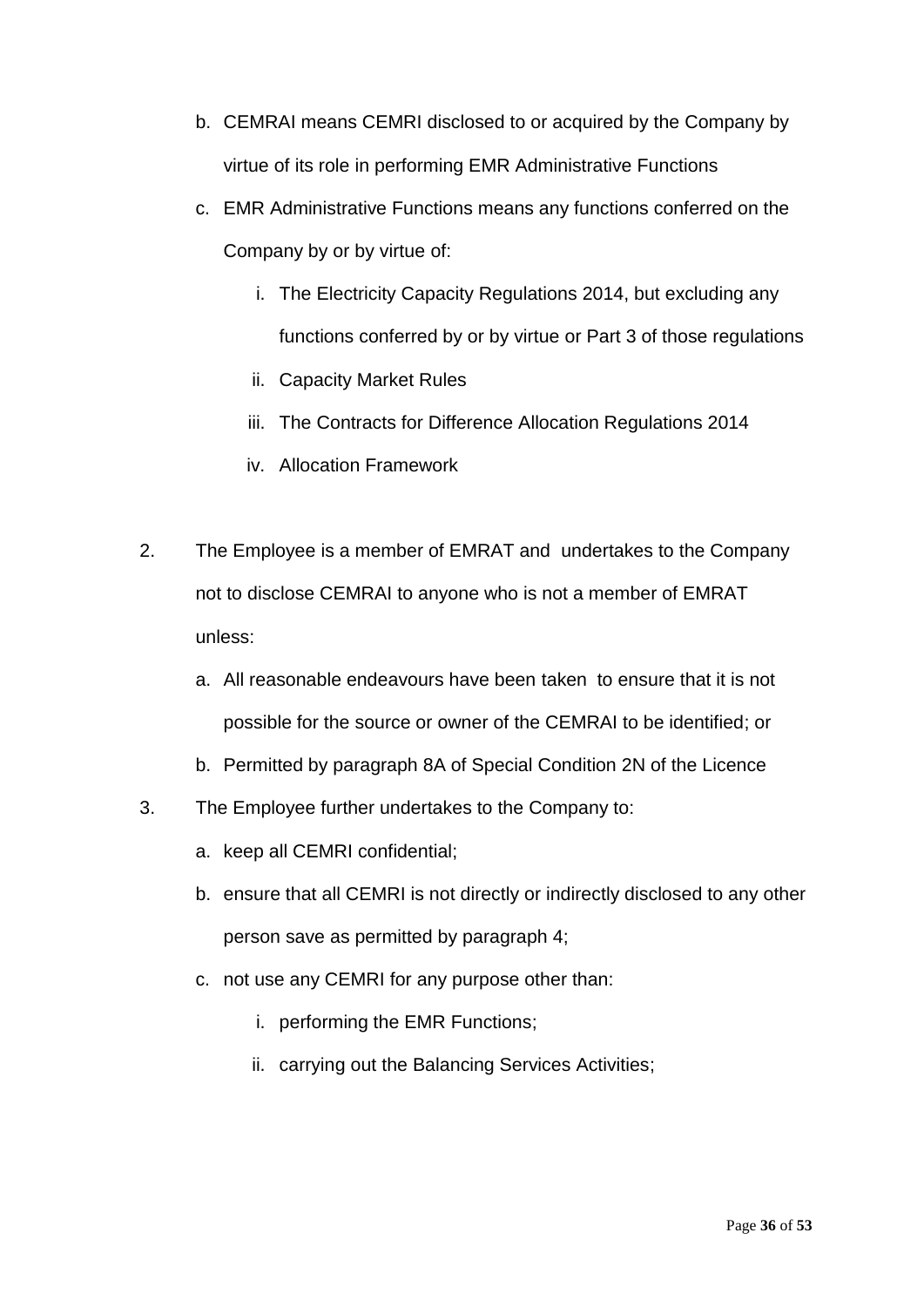- iii. any other purpose for which the Company has obtained prior written consent from the Authority or which is specified in the EMR compliance statement; or
- iv. as permitted by regulation 65 of the Electricity Capacity Regulations 2014

Provided that CEMRAI shall not be used for the purposes set out in (ii) and (iii) above unless all reasonable endeavours have been taken to ensure that it is not possible for the source or owner of the CEMRAI to be identified; and

- d. except as set out in c. above and paragraph 4 below ensure that CEMRI is not disclosed to the Company's Transmission Business, any other business of the Company or to any other Group company.
- 4. CEMRI may be disclosed:
	- a. Where disclosure of CEMRI is required by a requirement of law or regulation or by rules or regulations made by the Department of Energy or Climate Change (or any successor body) or by the Authority;
	- b. Where disclosure of CEMRI is authorised in advance in writing by the Authority or the person to whom such CEMRI relates;
	- c. Where disclosure is required to enable another body or person to exercise functions conferred on them by Chapters 2,3, and 4 of Part 2 of the Energy Act 2013;
	- d. Where disclosure is permitted by regulation 65 of the Electricity Capacity Regulations 2014 ;
	- e. Where disclosure is to employees, agents, contractors and advisers of the Company to the extent that such disclosure is required to enable the Company to perform its EMR Functions; or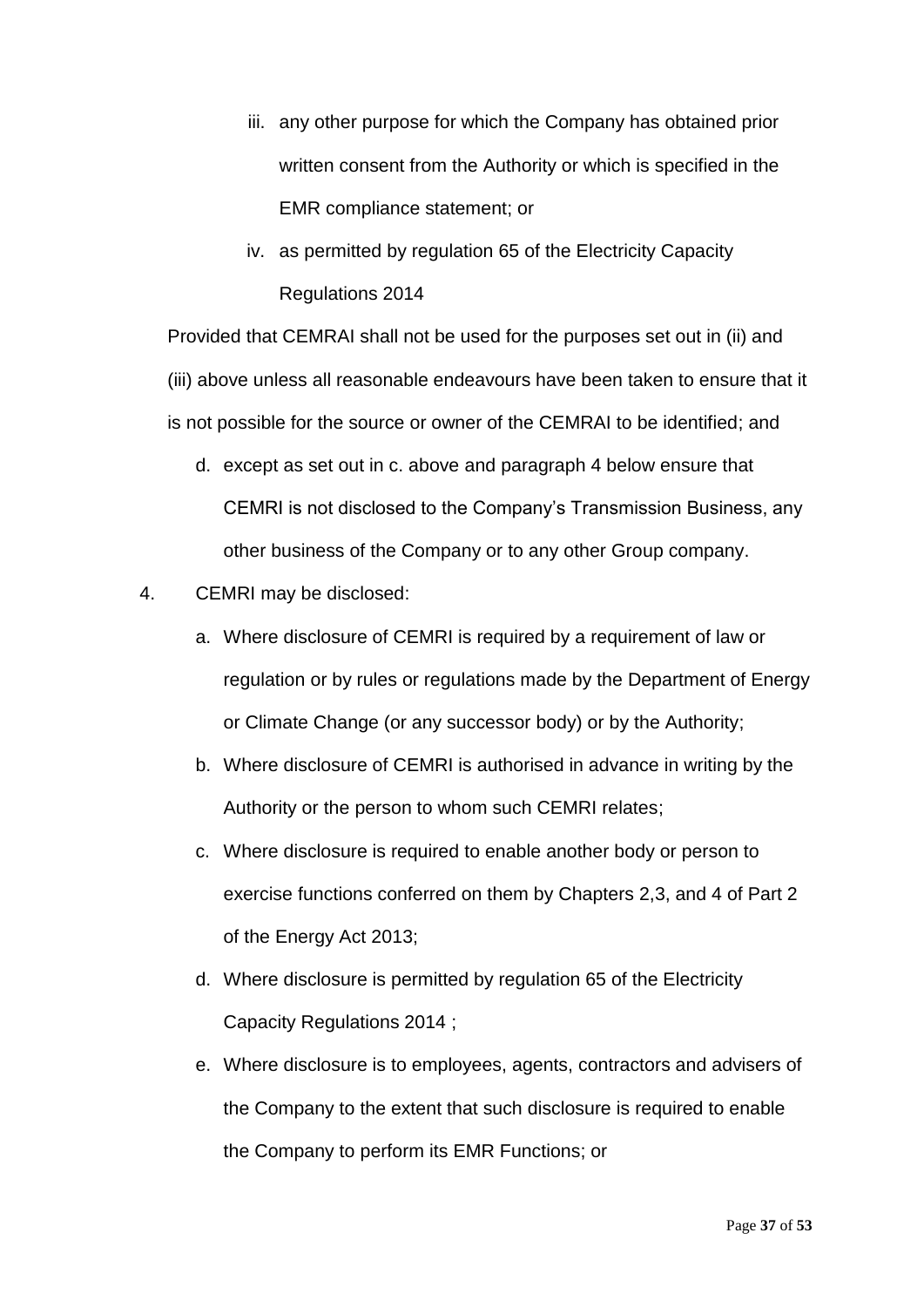f. Where disclosure is to persons engaged in, or in respect of Shared Services to the extent necessary to enable them to perform their respective functions.

5. The undertakings and acknowledgements contained herein are for the benefit of the Company and a person who is not a party to this undertaking shall have no right to enforce any of its terms under the Contracts (Rights of Third Parties) Act 1999 or otherwise.

6. This undertaking is governed by and subject to the laws of England. The Employee agrees that any claim or dispute arising out of or in connection with this undertaking will be subject to the jurisdiction of the English courts.

## **Executed and delivered as a DEED** by the Employee in the

Signature of Employee Signature of Witness

presence of:

Name of Employee Name of Witness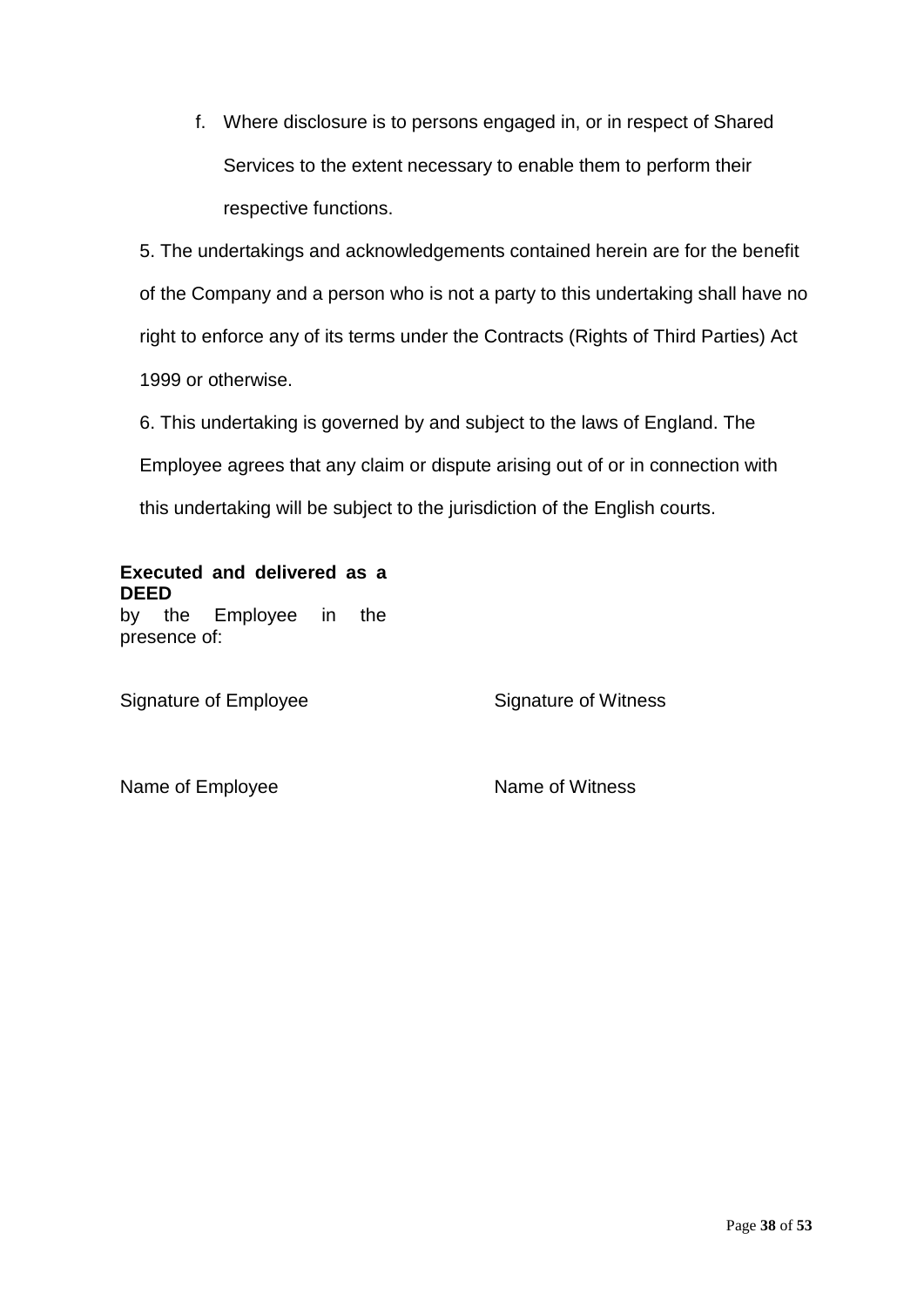# nationalgrid

**EMR Data Handling Team Confidentiality Undertaking**

## **THIS UNDERTAKING** is given on 2017

| BY:         | Ωt                         |
|-------------|----------------------------|
| (Full name) | (Full residential address) |
|             | (the                       |
| "Employee") |                            |

**TO: National Grid Electricity Transmission plc** a company incorporated in England and Wales under registered number 2366977 having its registered office at 1-3 Strand, London WC2N 5EH (the **"Company"**)

## **DEFINITIONS**

**"Allocation Framework"** means any allocation framework made by the

Secretary of State pursuant to section 13(2)(a) Energy Act

**"Authority"** means the Gas and Electricity Markets Authority

**"Balancing Services Activities"** has the meaning given in the Licence

**"Capacity Market Rules"** means rules made pursuant to section 34 of the

Energy Act or by the Authority in accordance with the Electricity Capacity

Regulations 2014

**"CEMRDPI"** means Confidential EMR Delivery Plan Information as described in paragraph 1b below

**"CEMRI"** means Confidential EMR Information as described in paragraph 1a below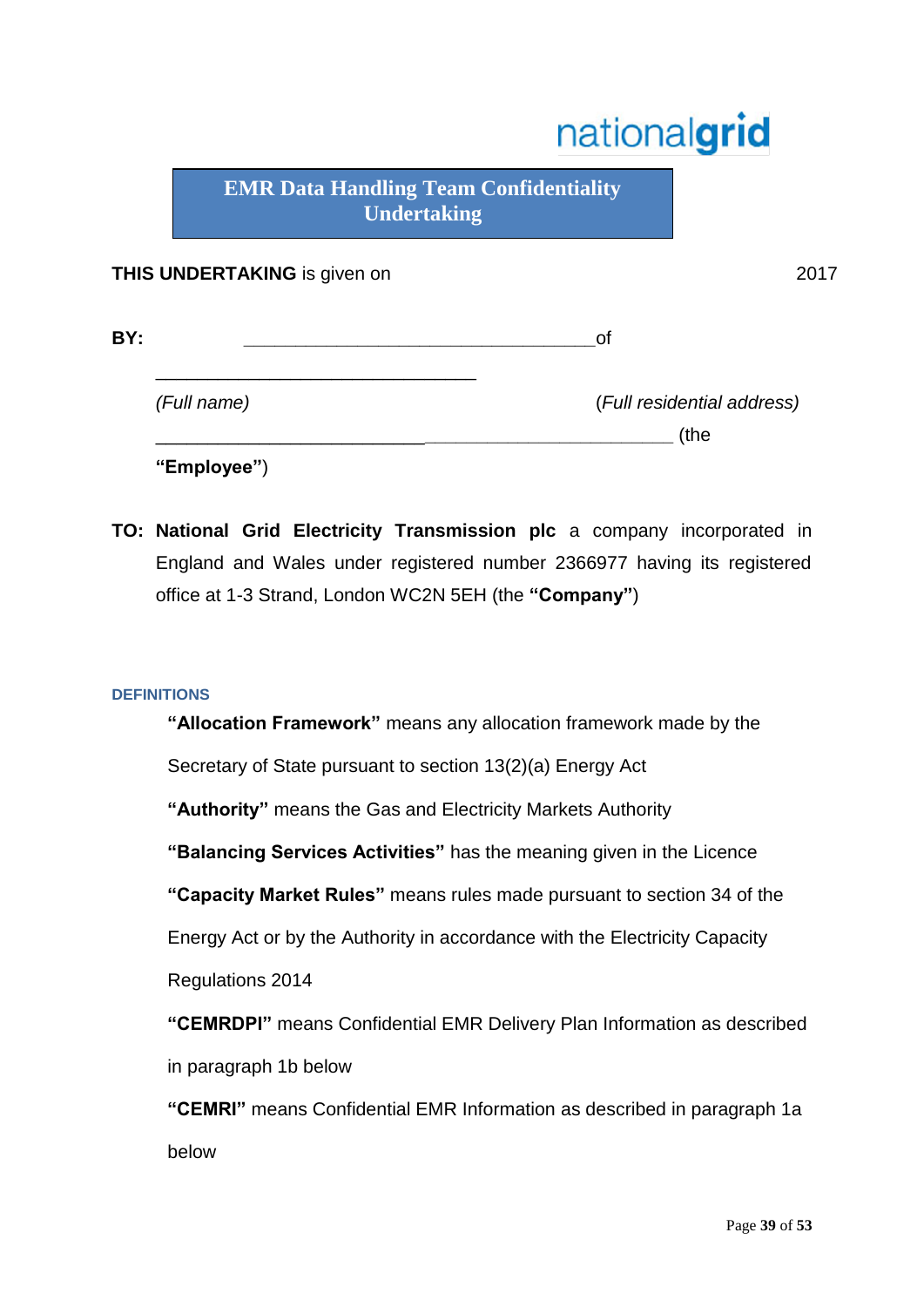**"EMR"** means Electricity Market Reform

**"EMR Compliance Statement"** means the statement established under Special Condition 2N of the Licence

**"EMR Data Handling Functions"** has the meaning set out in paragraph 1c below

**"EMR Functions"** means functions conferred on the Company by or by virtue of Chapter 2 (contracts for difference), Chapter 3 (capacity market) or Chapter 4 (investment contracts) of the Energy Act 2013

**"Energy Act"** means the Energy Act 2013

**"Group"** means the Company or one of the Company's affiliates

**"Information"** means all information of whatever nature and in whatever form including, without limitation, in writing, orally, electronically and in a visual or machine-readable medium including CD ROM, magnetic and digital form **"Licence"** means the electricity transmission licence granted to the Company under s6(1) Electricity Act 1989

**"Permitted Purpose"** has the meaning given in the Licence

**"Shared Services"** means shared corporate services as specified in the

EMR Compliance Statement

**"Transmission Business"** has the meaning given in the Licence

## **RECITALS**

- A. The Employee is an employee of the Group and will have access to certain confidential information that the Group will receive as a result of its EMR Functions;.
- B. Special Condition 2N of the Licence sets out the Company's obligations as to its conduct in performing its EMR Functions.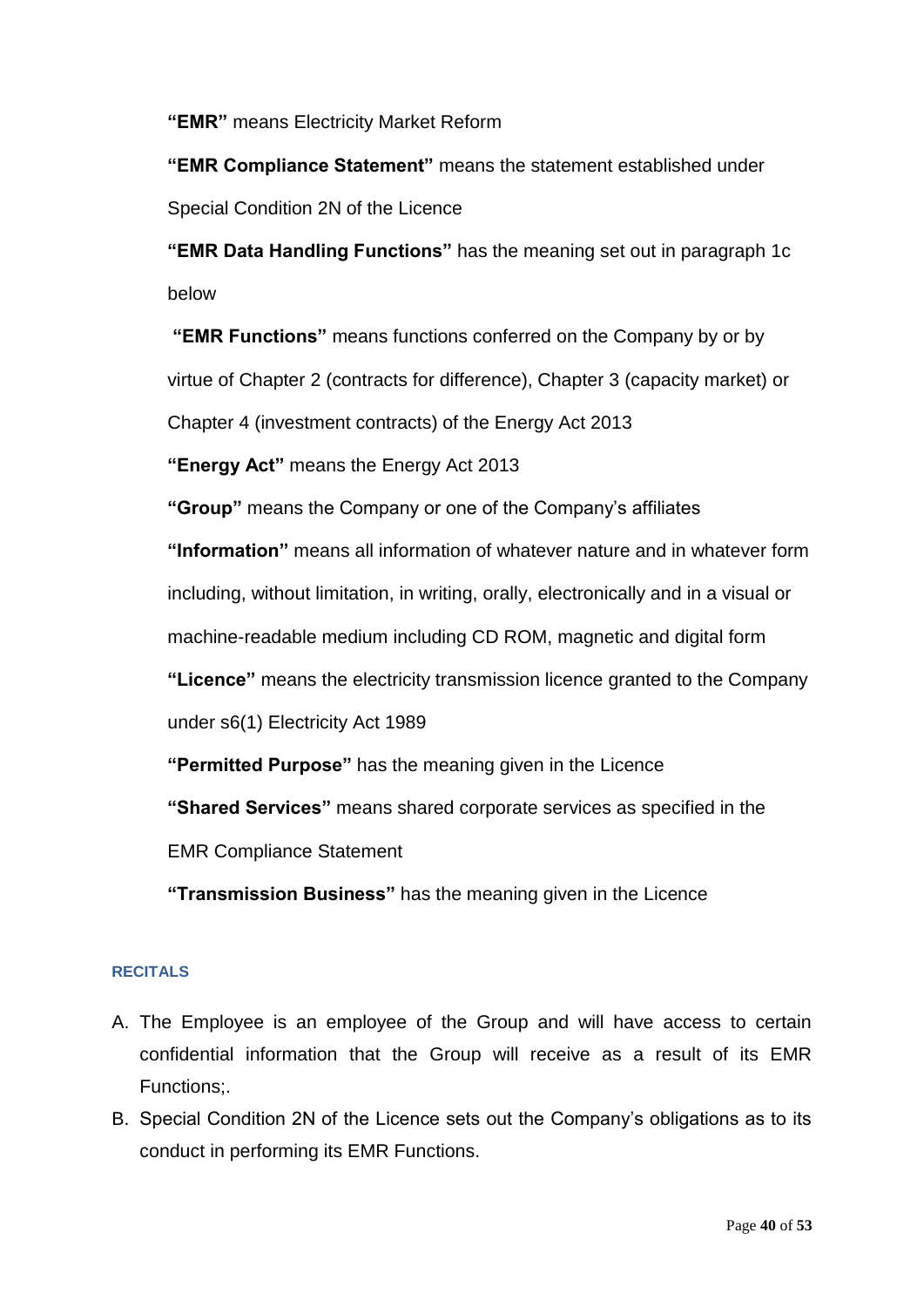- C. Special Condition 2N.5 of the Licence requires the Company to establish an EMRDHT
- D. Special Condition 2N.6(b)(i) of the Licence requires each member of EMRDHT to sign a non-disclosure agreement in a form agreed with the Authority
- E. This deed of Undertaking constitutes the agreement referred to in D above

The Employee undertakes and agrees to keep CEMRI confidential on the following terms.

## **OPERATIVE PROVISIONS**

1. In this undertaking:

a. CEMRI means all Information (including for the avoidance of doubt CEMRDPI) disclosed to or acquired in any way (and whether directly or indirectly) by the Company or any of its agents or representatives by virtue of the performance of EMR Functions by the Company, but excluding:

- i. all Information that is in or has entered the public domain otherwise than as a direct or indirect consequence of any breach of the Licence;
- ii. all Information which the Company can demonstrate was lawfully in its written records prior to the date of disclosure of the same by the owner of the CEMRI or which it received from a third party independently entitled to disclose it; and
- iii. all Information properly received in the usual course of the Company's activities pursuant to paragraphs (a) to (c)(inclusive) of Permitted Purpose
- b. CEMRDPI means CEMRI which comprises either: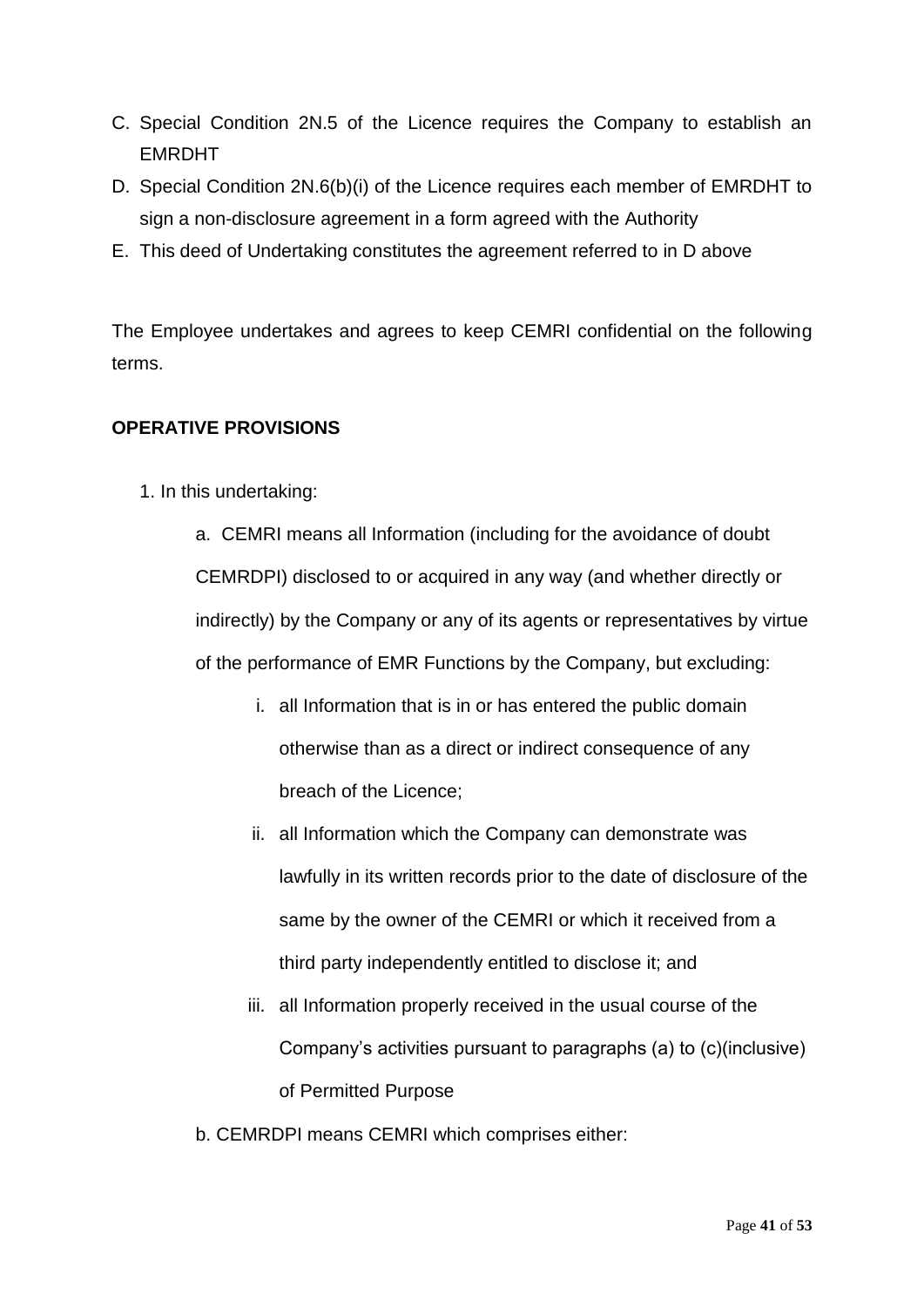i. Information on the costs of low carbon electricity generation technologies; or

ii. Information, the unauthorised disclosure of which would be adverse to the commercial interests of the Information provider; in each case, where such Information is:

iii. disclosed to or acquired by the Company by virtue of its role in performing EMR Data Handling Functions; and specific to an individual energy industry participant, plant, facility, generating station or generation set, or the owner or operator thereof.

c.EMR Data Handling Functions means the data anonymisation and data aggregation functions which shall be performed in order to achieve the objective specified in paragraph 6(a) of Special Condition 2N of the Licence being the use of all reasonable endeavours to ensure that, when CEMRDPI is presented to a person who is not a member of EMRDHT, it is not possible to identify the generation set, or the owner or operator thereof, which is the subject of that CEMRDPI.

2. The Employee is a member of EMRDHT and undertakes to the Company not to disclose CEMRDPI to anyone who is not a member of EMRDHT unless:

a. All reasonable endeavours have been taken to ensure that it is not possible for the source or owner of the CEMRDPI to be identified; or

b. Permitted by Paragraph 6A of Special Condition 2N of the Licence.

3. The Employee further undertakes to the Company to:

a. keep all CEMRI confidential;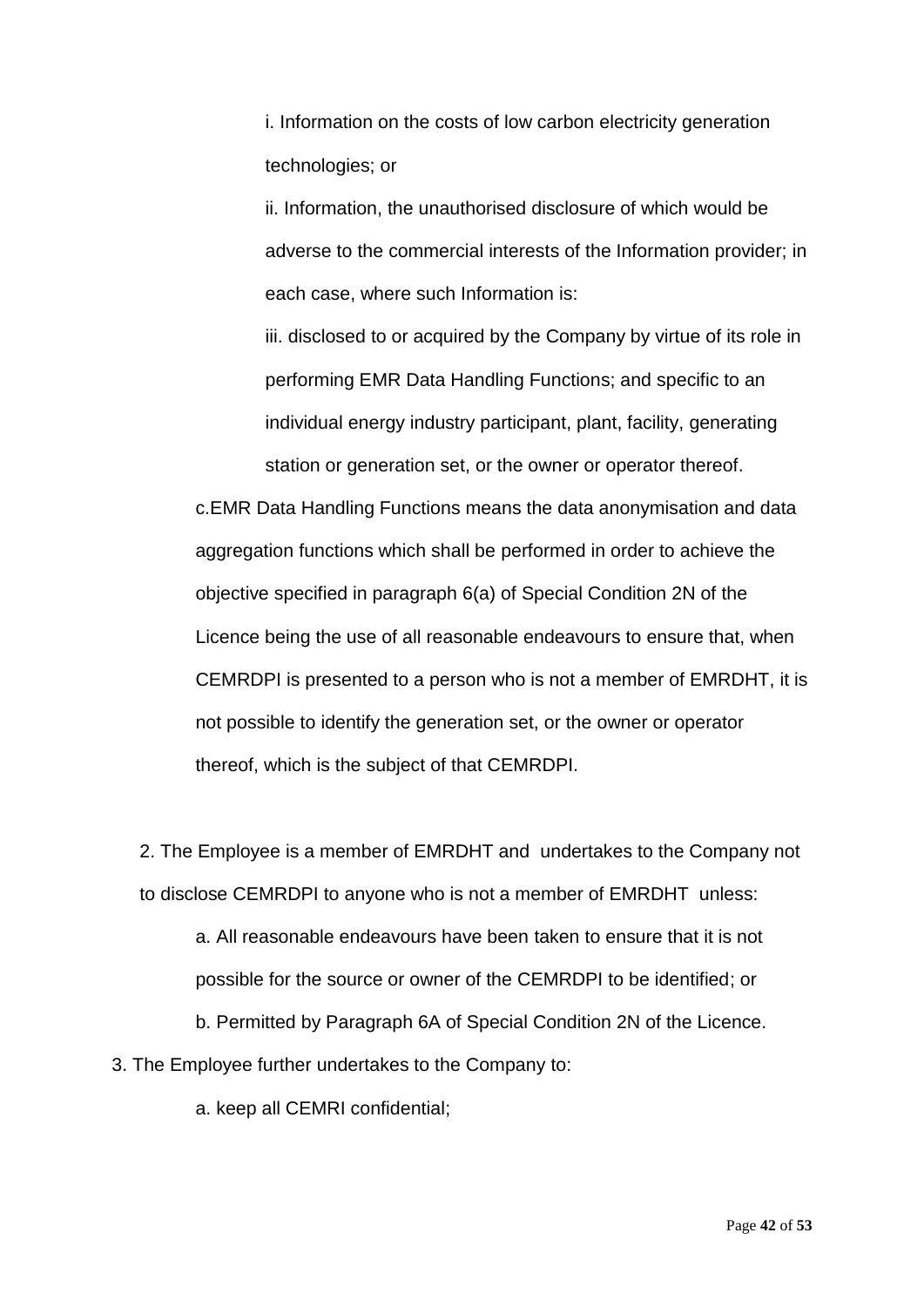b. ensure that all CEMRI is not directly or indirectly disclosed to any other person save as permitted by paragraph 4;

c. not use any CEMRI for any purpose other than:

i.performing the EMR Functions;

ii.carrying on the Balancing Services Activities;

iii.any other purpose for which the Company has obtained prior written consent from the Authority or which is specified in the EMR compliance statement; or

iv. as permitted by regulation 65 of the Electricity Capacity

Regulations 2014

Provided that CEMRDPI shall not be used for the purposes set out in (ii) and (iii) above unless all reasonable endeavours have been taken to ensure that it is not possible for the source or owner of the CEMRDPI to be identified; and

> d. except as set out in c. above and paragraph 4 below ensure that CEMRI is not disclosed to the Company's Transmission Business, any other business of the Company or to any other Group company;

4. CEMRI may be disclosed:

a.Where disclosure of CEMRI is required by a requirement of law or regulation or by rules or regulations made by the Department of Energy or Climate Change (or any successor body) or by the Authority; b. Where disclosure of CEMRI is authorised in advance in writing by the Authority or the person to whom such CEMRI relates;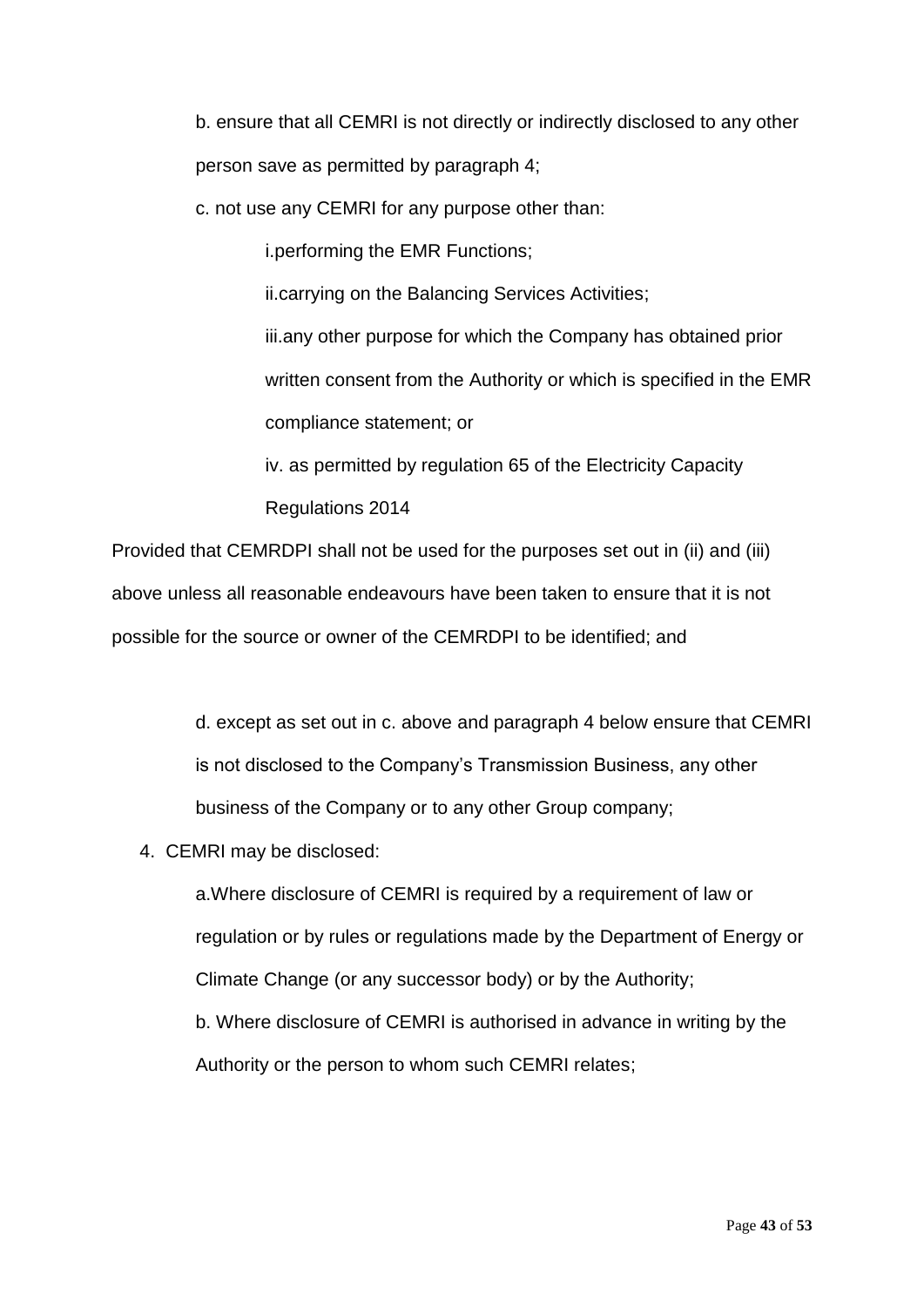c. Where disclosure is required to enable another body or person to exercise functions conferred on them by Chapters 2,3, and 4 of Part 2 of the Energy Act 2013;

d. Where disclosure is permitted by regulation 65 of the Electricity Capacity Regulations 2014;

e. Where disclosure is to employees, agents, contractors and advisers of the Company to the extent that such disclosure is required to enable the Company to perform its EMR Functions; or

f. Where disclosure is to persons engaged in, or in respect of Shared Services to the extent necessary to enable them to perform their respective functions.

5. The undertakings and acknowledgements contained herein are for the benefit of the Company and a person who is not a party to this undertaking shall have no right to enforce any of its terms under the Contracts (Rights of Third Parties) Act 1999 or otherwise.

6. This undertaking is governed by and subject to the laws of England. The Employee agrees that any claim or dispute arising out of or in connection with

this undertaking will be subject to the jurisdiction of the English courts.

**Executed and delivered as a DEED** by the Employee in the presence of:

Signature of Employee Signature of Witness

Name of Employee Name of Witness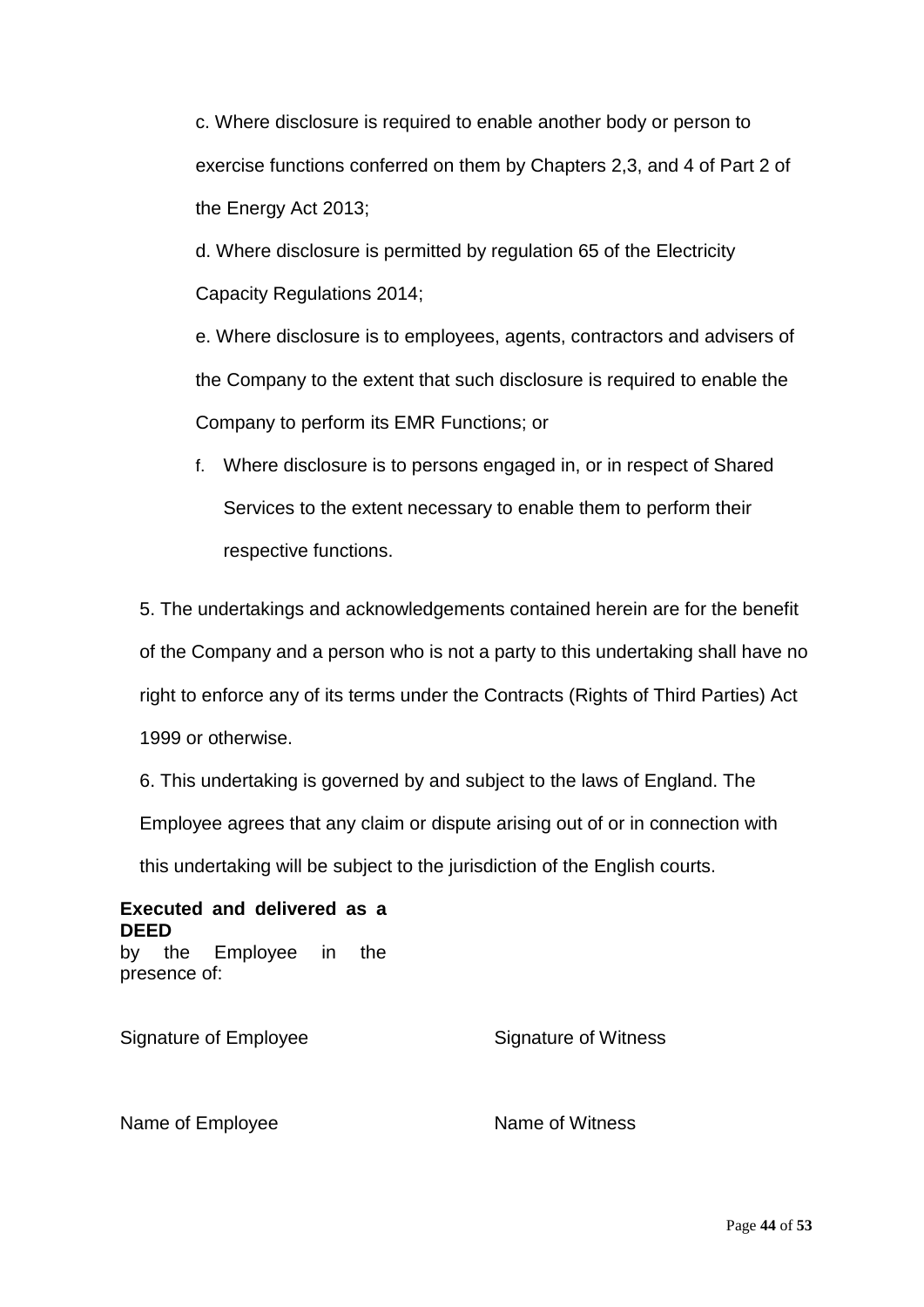## **Appendix 7**

To be signed by employees who are in receipt of CEMRI pursuant to Special Condition 2N.13A (a) or (b) in accordance with 2N.13A (ii) and employees in receipt of CEMRI pursuant to Special Condition 2N.12(c)

**THIS ACKNOWLEDGEMENT OF CONFIDENTIALITY** is given in accordance with Special Condition 2N. of the Licence on [2017]

- **BY: [ ]**(the **"Employee"**)
- **TO: National Grid Electricity Transmission plc** a company incorporated in England and Wales under registered number 2366977 having its registered office at 1-3 Strand, London WC2N 5EH (the **"Company"**)

#### **DEFINITIONS**

**"Authority"** means the Gas and Electricity Markets Authority

**"Balancing Services Activity"** has the meaning given in the Licence

**"Code of Conduct"** means the code of conduct established by the Company

in accordance with Special Condition 2N of the Licence

**"CEMRI"** means all Information disclosed to or acquired in any way (and whether directly or indirectly) by the Company by virtue of the performance of EMR Functions by the Company but excluding:

- i. all Information that is in or has entered the public domain otherwise than as a direct or indirect consequence of any breach of the Licence; and
- ii. all Information which the Company can demonstrate was lawfully in its written records prior to the date of disclosure of the same by the owner of the Information or which it received from a third party independently entitled to disclose it.

## **"EMR"** means Electricity Market Reform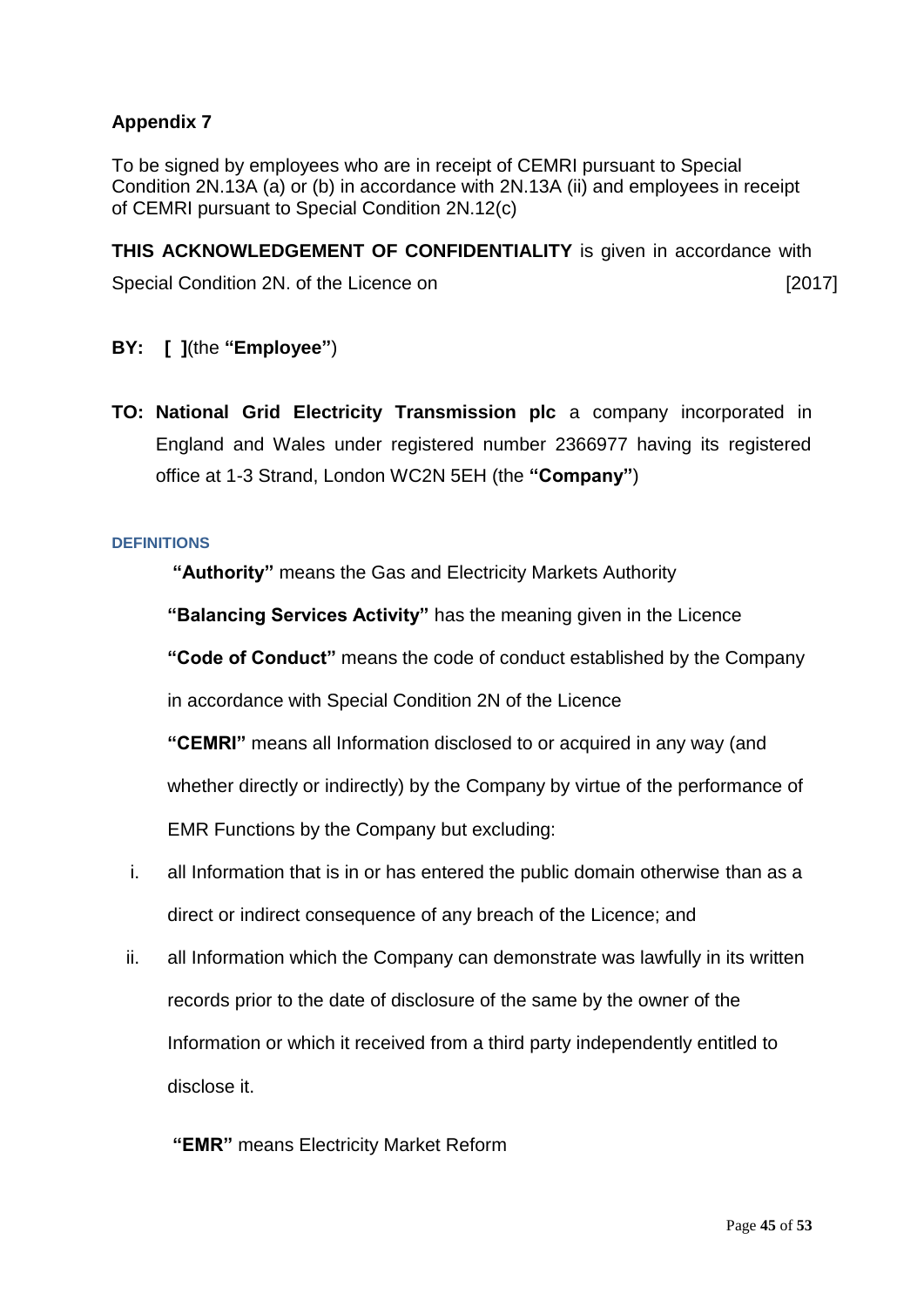**"EMR Functions"** means functions conferred on the Company by or by virtue of Chapter 2 (contracts for difference), Chapter 3 (capacity market) or Chapter 4 (investment contracts) of the Energy Act 2013

**"Future Energy Scenarios"** means the future scenarios prepared by the Company pursuant to Condition C11(Production of information about the electricity transmission system) of the Licence

**"Information"** means all information of whatever nature and in whatever form including, without limitation, in writing, orally, electronically and in a visual or machine-readable medium including CD ROM, magnetic and digital form **"Licence"** means the electricity transmission licence granted to the Company under s6(1)(b) Electricity Act 1989

**"Purpose"** has the meaning given in Recital C below

**"Shared Services"** means the shared corporate services specified in Appendix 1

## **RECITALS**

- A. The Company has received CEMRI by virtue of performing EMR Functions.
- B. The Employee is engaged by the Company to perform a role for the Company or to provide a Shared Services function to the Company.
- C. In performing this role or providing this Shared Services function to the Company it has been identified that the Employee will need access to CEMRI
	- (i) in order to enable the Company to perform its EMR Functions,
	- (ii) for the purposes of carrying on the Balancing Services Activity,

(iii) for the purposes of the production of the Future Energy Scenarios and the development of demand and generation scenarios,

(iv) for any other purpose for which the Company has obtained prior written consent from the Authority or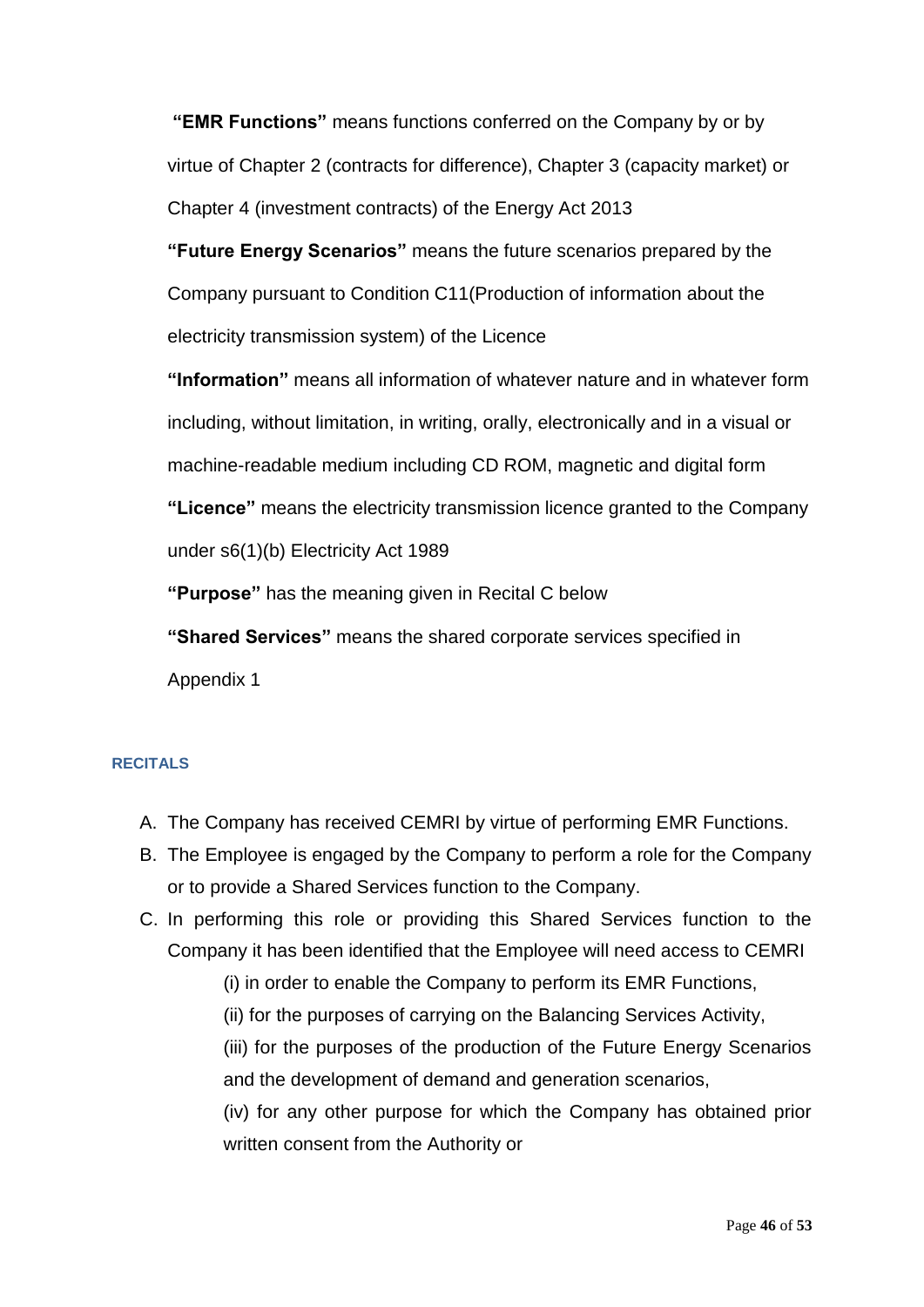(v) to enable the Employee to perform his / her respective Shared Services function (the "Purpose").

- D. The Company has obligations under its Licence as to its conduct in performing its EMR Functions including a requirement to maintain the confidentiality of CEMRI.
- E. As the Employee will need access to CEMRI for the Purpose the Employee is required to give this acknowledgement of confidentiality to ensure that the Company can meet its obligations under Special Conditions 2N.12 and 2N.13A of its Licence.
- 1. The Employee acknowledges and agrees to:
	- a. keep all CEMRI disclosed to him/ her confidential;
	- b. ensure that all CEMRI disclosed to him / her is not directly or indirectly disclosed to or discussed with any person (including other employees of the Company or its affiliates) without the prior written consent of the Company;
	- c. not to use any CEMRI other than for the Purpose;
	- d. not to make copies (whether electronic or paper or any other form) of CEMRI, except as necessary for the Purpose;
	- e. only hold the CEMRI for such period as is necessary for the Purpose; and
	- f. comply with the Code of Conduct at all times.
- 2. Disclosure of CEMRI other than as permitted under the Licence may constitute a breach of the Licence and lead to the possibility of enforcement action by the Authority. Accordingly any accidental or inadvertent disclosure should be reported immediately to the Ethics and Compliance Manager. Deliberate misuse or wrongful disclosure of CEMRI is a disciplinary offence.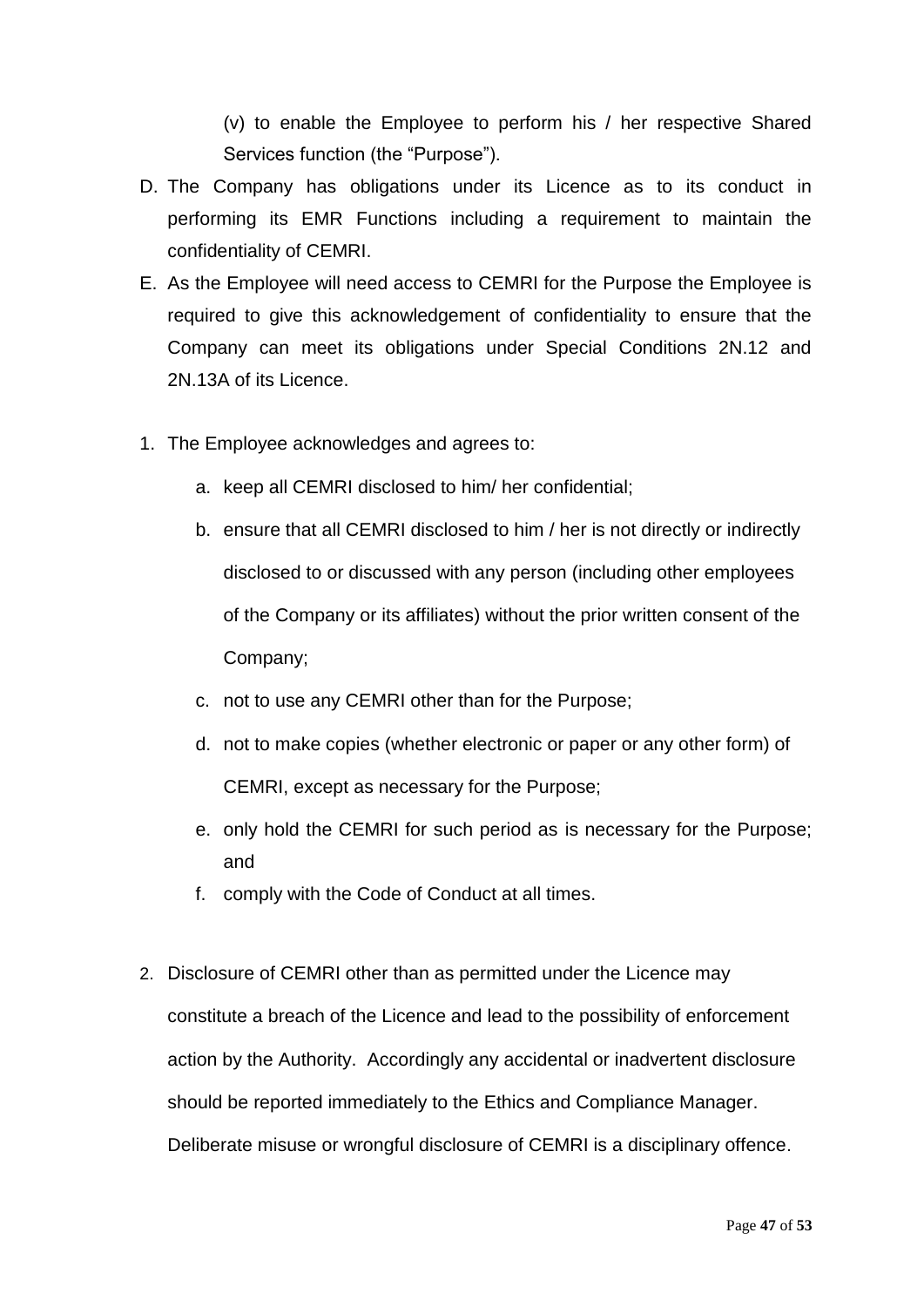Signed by the **Employee**

Signature:

Print Full Name:

Job Title:

Date:

## Appendix 1

## **Shared Services**

- Finance
- Human Resources
- **•** Business Development
- Legal
- $\cdot$  IS
- Regulation & Government Affairs
- Procurement & Logistics
- Planning and Environment
- Public Relations
- Health & Safety
- Audit
- Insurance
- Tax
- Property Management
- Transactional Finance
- Transactional Human Resources
- Facilities Management
- Services provided by Construction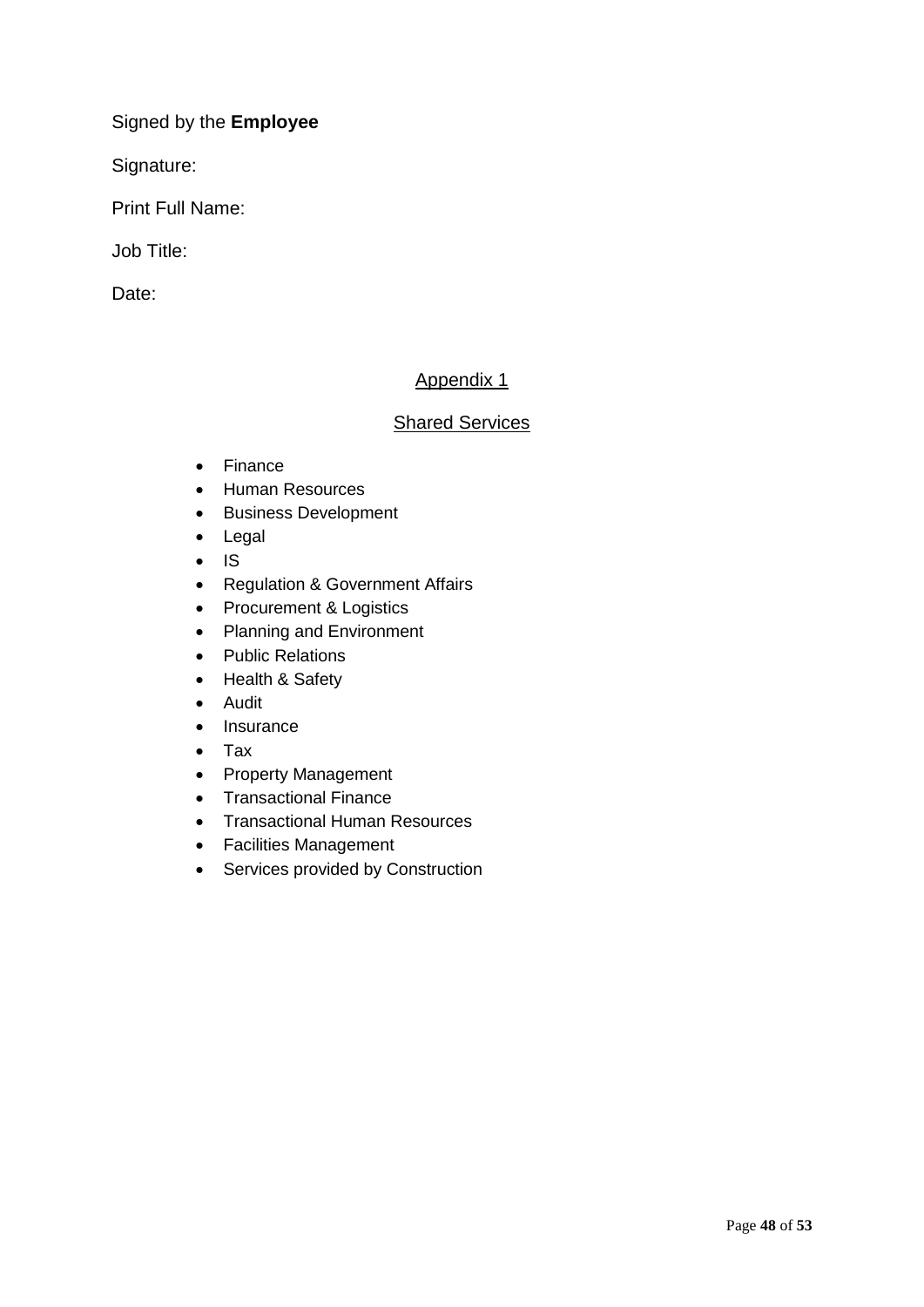To be given by contractors and advisers who are in receipt of CEMRI pursuant to Special Condition 2N.13A (a) in accordance with 2N.13A (ii)

## **THIS UNDERTAKING** is given on [2017]

- **BY: [ ]**(the **"Contractor"**)
- **TO: National Grid Electricity Transmission plc** a company incorporated in England and Wales under registered number 2366977 having its registered office at 1-3 Strand, London WC2N 5EH (the **"Company"**)

#### **DEFINITIONS**

**"Authority"** means the Gas and Electricity Markets Authority;

**"CEMRI"** means all Information disclosed to or acquired in any way (and whether directly or indirectly) by the Company by virtue of the performance of EMR Functions by the Company but excluding:

- i. all Information that is in or has entered the public domain otherwise than as a direct or indirect consequence of any breach of this undertaking or of the Licence; and
- ii. all Information which the Company can demonstrate was lawfully in its written records prior to the date of disclosure of the same by the Company or which it received from a third party independently entitled to disclose it;

**"Contract"** means the terms of engagement entered into by the Contractor and [the Company / National Grid UK Ltd]; *delete as appropriate*  **"EMR"** means Electricity Market Reform;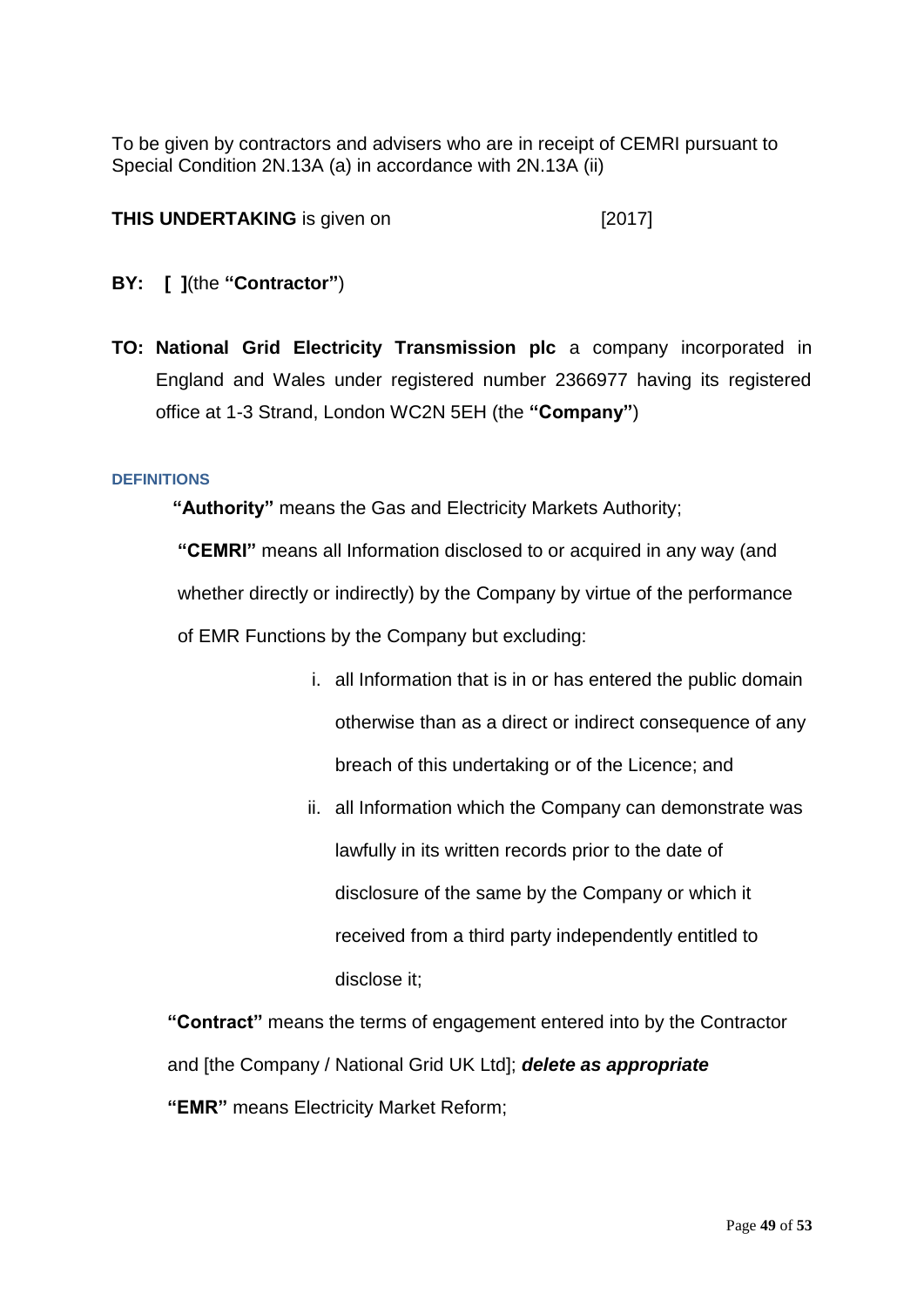**"EMR Functions"** means functions conferred on the Company by or by virtue of Chapter 2 (contracts for difference), Chapter 3 (capacity market) or Chapter 4 (investment contracts) of the Energy Act 2013;

**"Information"** means all information of whatever nature and in whatever form including, without limitation, in writing, orally, electronically and in a visual or machine-readable medium including CD ROM, magnetic and digital form;

**"Licence"** means the electricity transmission licence granted to the Company under s6(1)(b) Electricity Act 1989; and

**"Relevant Employee"** means a partner, employee or contractor of the Contractor who will have access to CEMRI by virtue of the Contract and pursuant to the terms of this undertaking.

#### **RECITALS**

- A. The Contractor has agreed to provide services to [the Company / National Grid UK Ltd]; *delete as appropriate*.
- B. Pursuant to the Contract, the Company has appointed the Contractor to perform services and provide advice. The Contract contains provisions in respect of confidentiality of information. In performing these services and providing this advice to the Company it has been identified that the Contractor will need access to CEMRI in order to enable the Company to perform its EMR Functions. The Company has received this information by virtue of performing EMR Functions;
- C. The Company has obligations under its Licence as to its conduct in performing its EMR Functions including a requirement to maintain the confidentiality of CEMRI;
- D. In performing services and providing advice to the Company the Contractor and Relevant Employees of the Contractor will need access to CEMRI in order to enable the Company to perform its EMR Functions and the Contractor has agreed to provide a further undertaking to the Company to ensure that the Company can meet its obligations under its Licence; and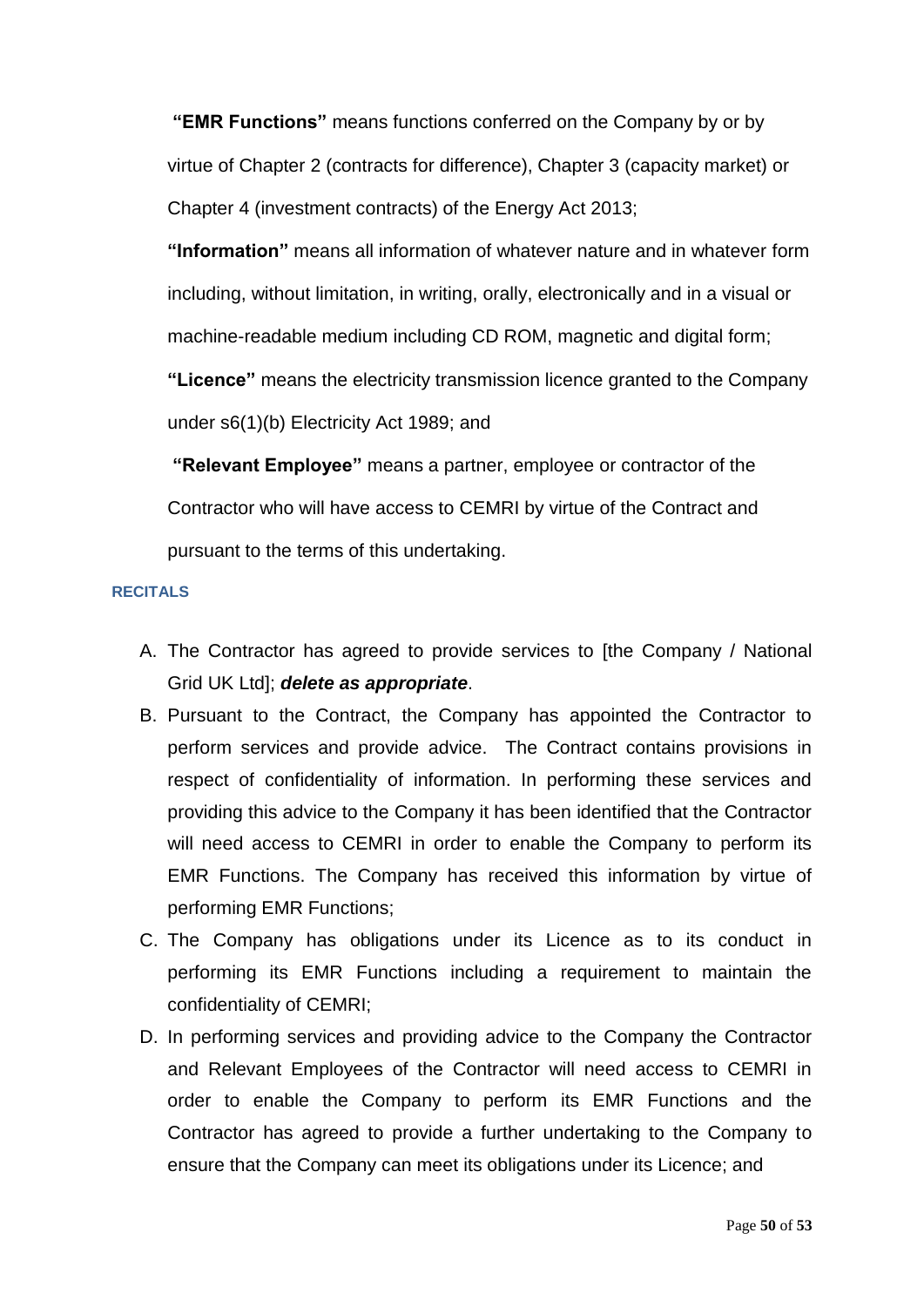E. This deed of Undertaking constitutes the agreement referred to in recital D above.

## **OPERATIVE PROVISIONS**

- 1. The Contractor on behalf of itself and of its Relevant Employees undertakes to the Company, unless the exception in paragraph 2 below applies, to:
	- a. keep all CEMRI disclosed to it confidential;
	- b. ensure that all CEMRI disclosed to it is not directly or indirectly disclosed to any person (including employees of the Company or its affiliates) without the prior written consent of the Company;
	- c. not to use CEMRI for any purpose other than performing services and providing advice pursuant to the Contract in order to enable the Company to perform its EMR Functions;
	- d. not to make copies (whether electronic or paper or any other form) of CEMRI, except as necessary for the purposes of providing advice pursuant to the Contract in order to enable the Company to perform its EMR Functions; and
	- e. to return all CEMRI to the Company on completion of the services and advice that required the disclosure of the CEMRI to the Contractor.

2. The exception referred to in paragraph 1 above is where disclosure of CEMRI is required by a requirement of law or regulation or by rules or regulations made by the Department of Energy or Climate Change (or any successor body) or by the Authority. In the event that this paragraph 2 applies the Contractor will, to the extent permitted by law, consult the Company before disclosure of any CEMRI and make the disclosure in the form agreed with the Company.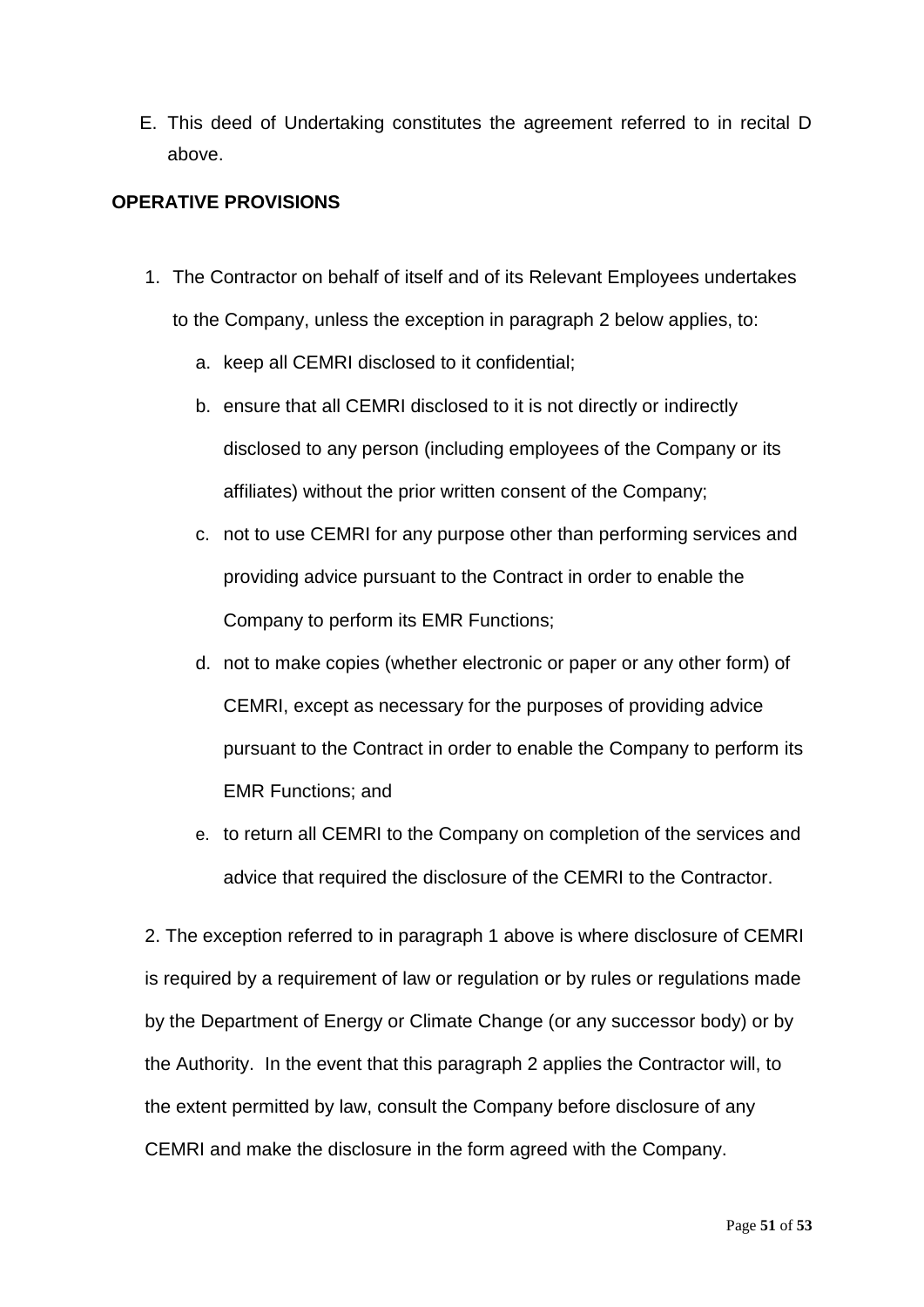3. The Contractor will obtain acknowledgement in writing from each Relevant Employee that he / she has read and understands the terms of this undertaking and the obligations hereunder to keep CEMRI confidential.

4. The Contractor acknowledges that a breach of this undertaking by any Relevant Employee may, at the Company's sole discretion, be treated as a fundamental breach of Contract.

5. The undertakings and acknowledgements contained herein are for the benefit of the Company and a person who is not a party to this undertaking shall have no right to enforce any of its terms under the Contracts (Rights of Third Parties) Act 1999 or otherwise.

6. This undertaking is governed by and subject to the laws of England. The Contractor agrees that any claim or dispute arising out of or in connection with this undertaking will be subject to the jurisdiction of the English courts.

Executed and delivered as a **Deed** 

| By the <b>Contractor</b> | By the <b>Company</b>                                                                                                       |  |  |  |
|--------------------------|-----------------------------------------------------------------------------------------------------------------------------|--|--|--|
| Signed:                  | The Company Seal of National<br><b>Grid Electricity Transmission</b><br><b>PIc</b> is affixed hereto<br>In the presence of: |  |  |  |
| Full name:               | Signature                                                                                                                   |  |  |  |
| In the presence of:      | Member of the Board Sealing<br>Committee                                                                                    |  |  |  |